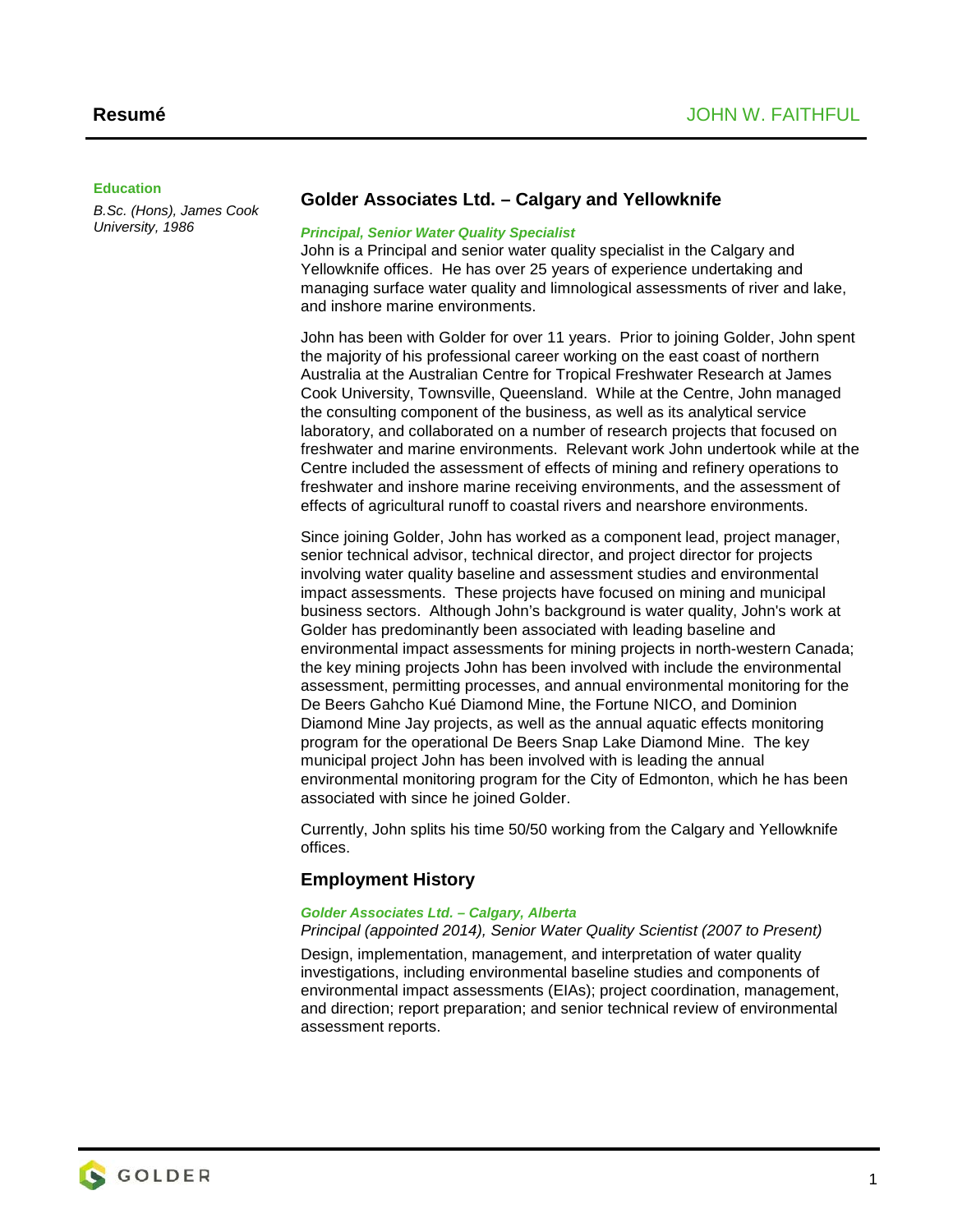#### *Australian Centre for Tropical Freshwater Research, James Cook University – Townsville, Queensland*

*Senior Water Quality Scientist / Water Quality Laboratory Manager (2002 to 2007)*

Design, implementation, management, and interpretation of commercial, municipal and industrial water quality assessments, environmental baseline studies and EIAs, and water quality research projects. Duties included external project development and management, staff management, report preparation, and public presentations. Concurrently managed a water quality laboratory that was responsible for water and sediment quality analysis.

#### *Australian Centre for Tropical Freshwater Research, James Cook University – Townsville, Queensland*

### *Water Quality Scientist/Chemist (1988 to 2002)*

Assisted in the design, implementation, management, and interpretation of water quality research projects. Duties included planning and undertaking field surveys, laboratory analyses of water and sediment quality analyses, and preparation of proposals and reports.

#### *Department of Botany, James Cook University – Townsville, Queensland Research Assistant / Demonstrator - Plant Physiology (1986 to 1987)*

Aided in a research program investigating amino acid distribution in C4 plants under sodium deficiency utilizing gel electrophoresis techniques. The position also demonstrated to third-year plant physiology practical classes.

#### *Department of Geology, James Cook University – Townsville, Queensland Research Assistant (1985 to 1986)*

Aided in a research program funded by the Great Barrier Reef Marine Park Authority investigating the occurrence of crown-of-thorn starfish skeletal remains in vibra-core reef sediment samples collected from the Great Barrier Reef to determine outbreak frequency in recent history.

# **PROJECT EXPERIENCE – MINING EXPERIENCE**

**De Beers Gahcho Kué Mine – Environmental Impact Statement (EIS) / Permitting / Monitoring / Regulatory Support** Northwest Territories, Canada

John is currently the Project Director for all Golder work being conducted at this mine (since 2016). In 2007, John started as the Aquatic Components Coordinator for the initial EIS phase of the Project (2007 to 2009), which included managing an external consultant retained by De Beers for completion of several of the aquatic component sections for the EIS. From 2012, John transitioned into the Technical Director leading the Golder technical team through a rewrite of the EIS and the EIR process with MVEIRB, and through the permitting process. These roles included participating as an expert panel witness in the MVEIRB and MVLWB technical sessions and public hearings. As Project Director, John is responsible for leading the Golder environment, water resource engineering, and construction teams, reviewing all Golder technical environmental products, including De Beers' environmental regulatory products (when needed), and maintaining a high level of engagement with the De Beers project teams (2007 to current).

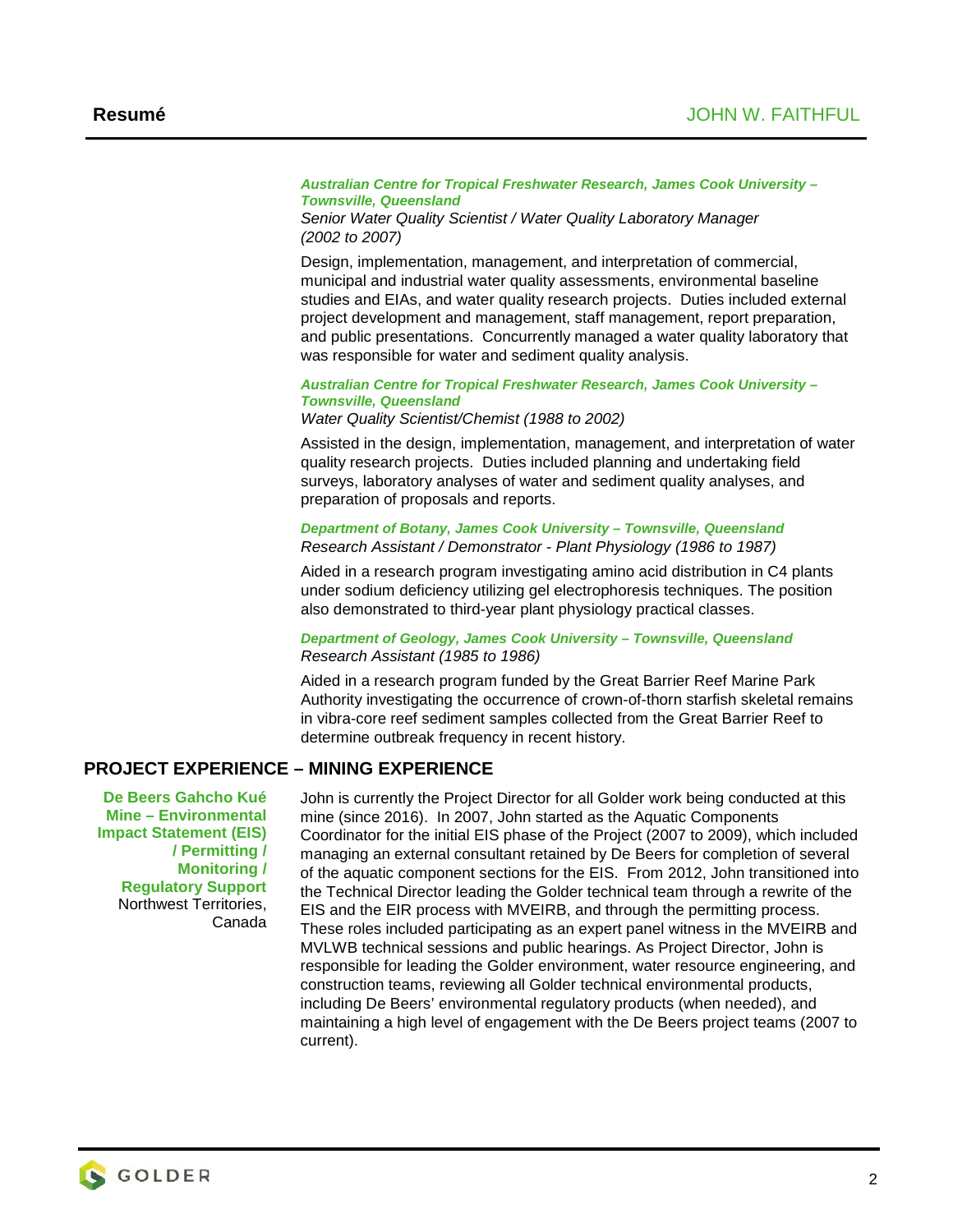### **Baseline/EA/Permitting Dominion Diamond Jay Project** Northwest Territories, Canada

**De Beers Snap Lake Mine – Monitoring / Regulatory Support** Northwest Territories, Canada

**Giant Mine Environmental Support Services and Civil Design Contracts, PSPC/AECOM** Northwest Territories, Canada

> **Giant Mine MMER Annual Reporting Program, AECOM (formerly DCNJV)** Northwest Territories, Canada

**Fortune Minerals NICO Project – Baseline / EA / Permitting / Monitoring** Northwest Territories, Canada

John has been the senior water quality technical lead (since 2013) involved in the completion and reporting of water quality baseline data and the water quality assessment for the Developer's Assessment Report (DAR). This work included writing, reviewing, and preparing components of the assessment that involved summarizing the water management plan, describing site mitigation to reduce or eliminate potential Project effects to water quality (and the aquatic receiving environment), and assessing cumulative effects to a key downstream operation.

John supported the Golder and Dominion Diamond project team through the MVEIRB and permitting processes, including attendance at technical sessions and regulatory hearings as an expert panel witness for the water quality component.

John has contributed to the design of the Aquatics Effects Monitoring Program (AEMP) for the Jay Project, and worked with the permitting and engineering teams to develop a Total Suspended Sediment Management and Monitoring Plan for the Dyke Construction process.

John is currently the Project Director for the environmental work being conducted by Golder at this mine site (since 2017). In addition to this role, John has provided senior review and technical support to the AEMP water quality and/or sediment quality component team (since 2008).

John is currently the Project Director for the project management team that provides oversight to the technical services delivery teams for a variety of tasks under these two contracts. With PSPC as the primary client, tasks include subcontracting to AECOM or with AECOM sub-contracting to Golder.

John provides senior review and technical guidance to the water quality task lead (since 2010).

John was the water quality component lead (2009 to 2014) involved in the completion and reporting of water quality baseline data and water quality assessment for the DAR. The water quality assessment included integrating each of the aquatic components (e.g., hydrology, hydrogeology, sediment quality, aquatic health, and aquatic ecosystems) into the DAR. John participated in the MVEIRB regulatory and the MVLWB permitting processes as an expert panel witness in their respective technical sessions and public hearings.

Since 2016, John has provided project direction supporting the client and project permitting team for aquatics effects monitoring and associated regulatory processes.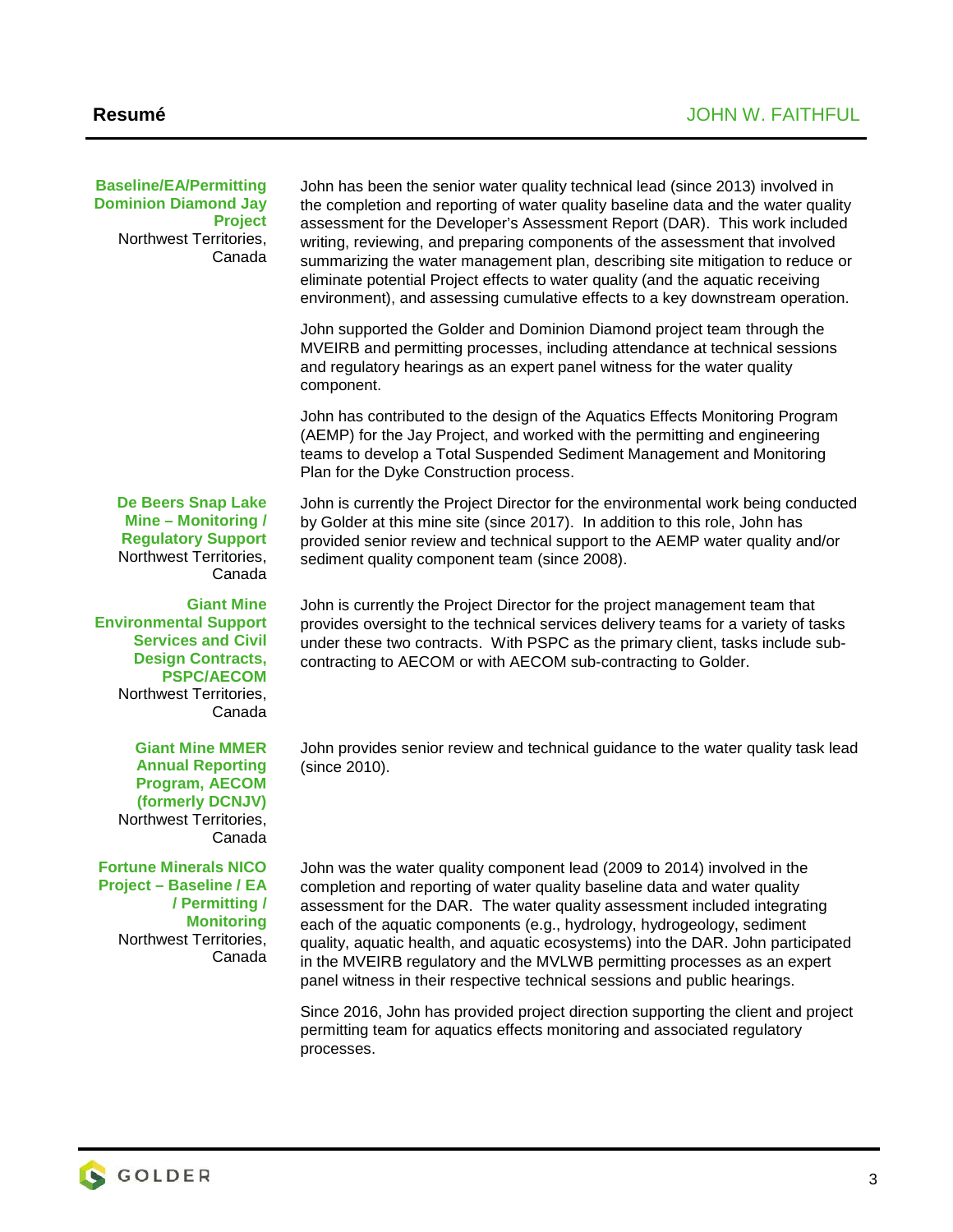**SaskPower Elizabeth Falls Project – EA**  Saskatchewan, Canada

**Farim Phosphate Project GB Minerals Ltd. – River Morphology and Physical Oceanography Baseline Study**  Guinea-Bissau

**IMG / BP – Contaminants Sampling Program**  Nunavut, Canada

**UTS/Teck Cominco Equinox Project – Water Quality Baseline Study**  Alberta, Canada

**AREVA Resources – McArthur River Ore Haulage Project Description and EIS**  Saskatchewan, Canada

**Cameco Corporation – Cigar Lake EA,**  Saskatchewan, Canada

**Strateco Resources – Water Quality Baseline Study – Matoush Exploration Ramp Project**  Ontario, Canada

**DIAND-CARD – Tailings Lake Investigation, Colomac Mine**  Northwest Territories, Canada

John provided senior review and technical support to the water quality and sediment quality effects assessment component lead and the water quality modelling component lead during the EA process. John also provided technical support to the Golder Project team through the Government and Stakeholder review process (2013 to 2015).

John provided senior review and technical support to the water quality component lead, and to the Golder Project team (2013).

John provided senior review and technical support to the field and water quality data analysis component leads during the contaminants program (2011 and 2012). This role included technical review of the field program sampling protocols, analytical techniques, and the water quality report.

John was the component lead (2008 to 2010) involved in the organization, management and preparation of the water quality and sediment quality baseline study for the Equinox Oil Sands development. John was also responsible for providing support and coordination to the client for the Pilot Plant testing program that will service the UTS/Teck Equinox and Frontier Oil Sands developments.

John contributed to the aquatic effects analysis of the environmental assessment process in the development of an expansion to the Cigar Lake Mine in northern Saskatchewan (2009 and 2010). The expansion included the construction, operation, and decommissioning of two new parallel pipelines that will deliver and discharge treated water from treatment facilities on the site to a single deepwater point in Seru Bay.

John contributed to the environmental assessment for the Cigar Lake Mine McArthur River Mine in northern Saskatchewan (2010 and 2011).

John provided senior review and technical guidance to the water quality component lead for the Project (2009 and 2010).

John provided senior technical review and guidance to the water quality component lead for the project (2009 and 2010).

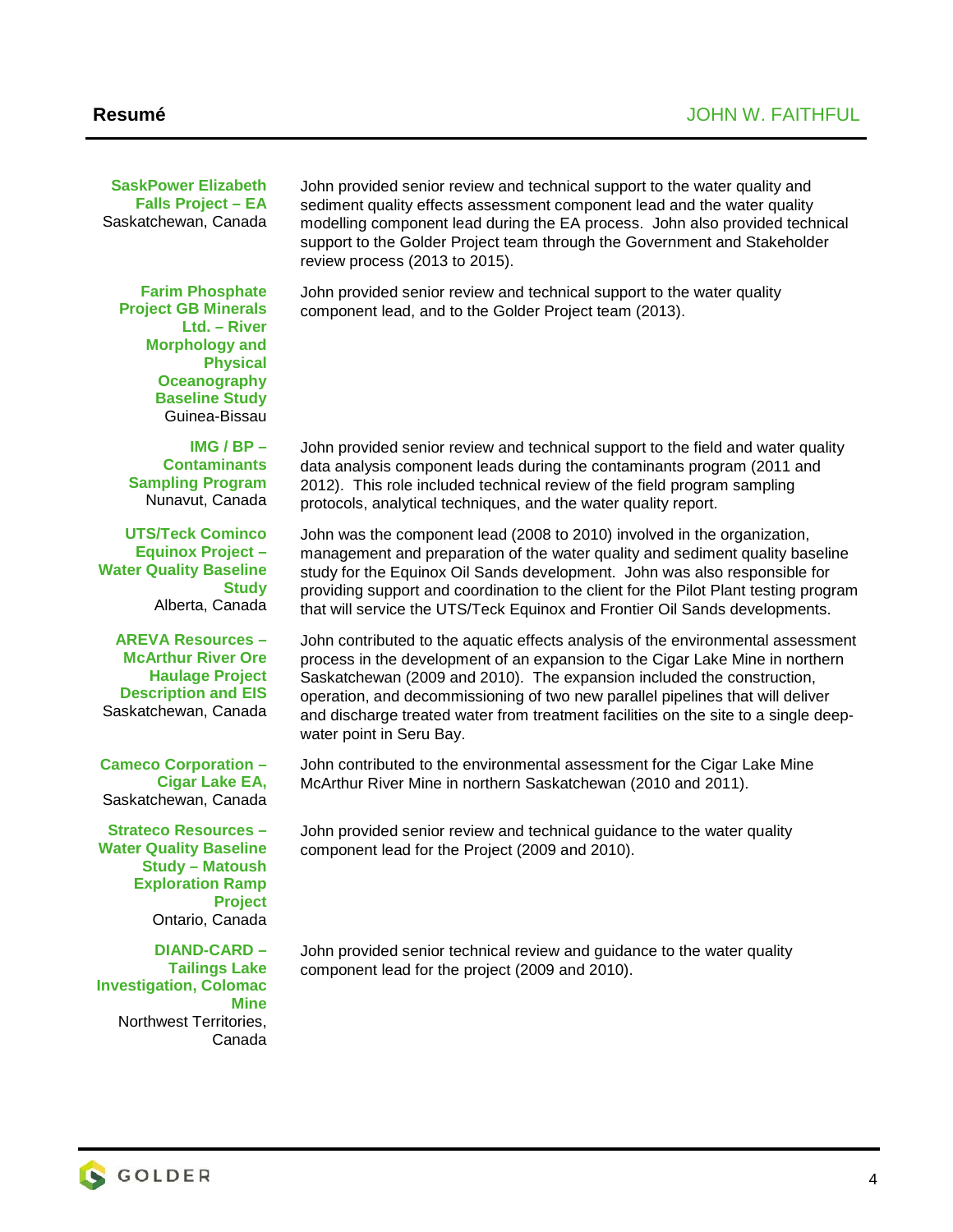**Cameco Corporation – Millennium Mine Project Proposal**  Saskatchewan, Canada John provided technical support for the environmental assessment process in the development of a project proposal for the Millennium Mine development in northern Saskatchewan (2009). This work included reviewing sections of the draft project description (e.g., detailed project information and the existing environment) with particular emphasis on the screening of potential Project effects to the biophysical environment.

# **OTHER SELECT PROJECT EXPERIENCE**

**City of Edmonton – North Saskatchewan River Environmental Monitoring Program** Alberta, Canada John provides the senior technical review and guidance to the project team for a variety of environmental projects completed for the City, which includes the annual environmental monitoring program (EMP). The work that Golder completes for EMP includes undertaking a series of annual monitoring and sample collection programs in the North Saskatchewan River (NSR), municipal as well as storm sewer and combined sewer outfalls, tributaries to the NSR, and stormwater collection ponds and wetlands programs, deriving annual loading estimates of water quality constituent inputs, and preparing two annual reports (since 2007).

The role has developed from initially undertaking the data analysis and reporting components for the EMP, to currently providing the senior technical direction for the EMP. John has provided senior technical review and guidance for additional City projects, such as the NSR Intensive Intake Monitoring Program, and the Kennedale and Pylypow Wetland Monitoring Programs.

**City of Calgary – Bow River Water Quality Monitoring Station**  Alberta, Canada

**Stantec – Wabamun Regional Biomonitoring Program**  Alberta, Canada

**Shell Canada Ltd. – Environmental Gap Analysis / Water Quality Baseline Study, Groundbirch Project,**  British Columbia, Canada John provided senior technical review and guidance in the recommendation of a preferred site location of a remote water quality monitoring station on the Bow River downstream of Calgary, and the monitoring infrastructure and equipment required to monitor various water quality parameters in real-time and collect regular, time-based (baseflow) and event-based (stormflow) water samples (2015 to 2017).

John provided senior review and technical support to the water quality and sediment quality component leads in this program (2009 to 2014, and 2016). The study area included power station cooling ponds, and adjacent localised lakes and streams.

John provided senior review and technical support to the water quality component for a gap analysis and baseline study for this development (2010 and 2011).

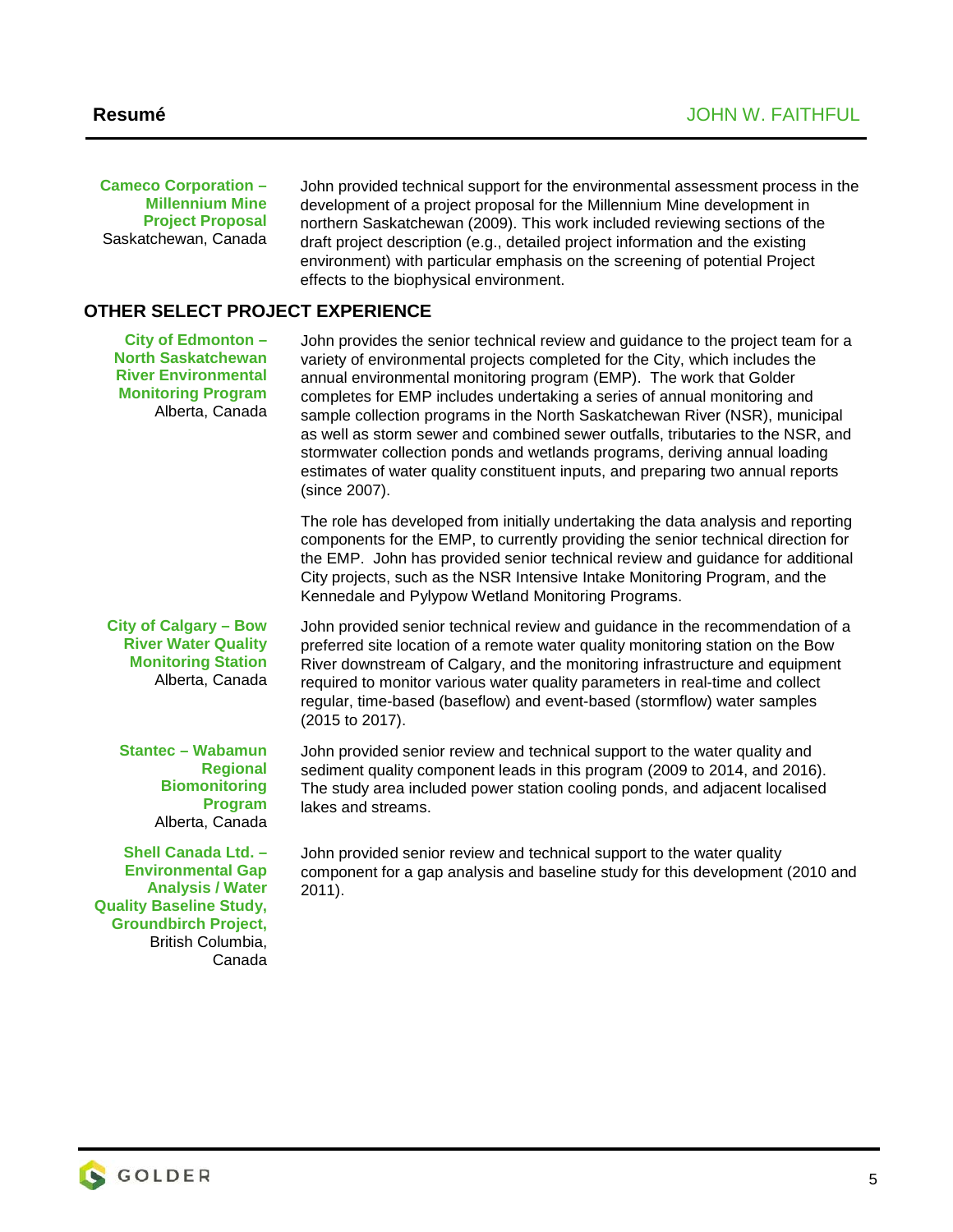# **PROFESSIONAL AFFILIATIONS**

Australian Freshwater Sciences Society Australian Water Association

Canadian Society of Limnology

Society of International Limnology

International Water Association

# **PUBLICATIONS**

**Journal Articles** Chapman, P.M., Hayward, A. and J.W. Faithful. 2017. Total suspended solids effects on freshwater lake biota other than fish. *Bulletin of Environmental Contamination and Toxicology.* 99(4), 423–427.

> Faithful, J.W. 2016. Physico-chemical changes in two northern headwater lakes in the Northwest Territories, Canada, during winter to spring transitions. *Journal of Great Lakes Research*. 42, 167-172. DOI 10.1016/j.jglr.2016.01.004

Vandenberg, J.A., Herrell, M., Faithful, J.W., Snow, A.M., Lacrampe, J., Bieber, C., Dayyani, S. and V. Chisholm. 2015. Multiple Modeling Approach for the Aquatic Effects Assessment of a Proposed Northern Diamond Mine Development. *Mine Water and the Environment*. DOI 10.1007/s10230-015-0337- 5.

Brodie, J.E., Schroeder T., Rohde T., Faithful J.W., Masters B., Dekker A., Brando V. and M. Maugham. 2010. Dispersal of suspended sediments and nutrients in the Great Barrier Reef lagoon during river discharge events: conclusions from satellite remote sensing and concurrent flood plume sampling. *Marine and Freshwater Research*, 61, 651-664.

Mitchell, A., Reghenzani J., Faithful J.W., Furnas M. and J.E. Brodie. 2009. Relationships between land use and nutrient concentrations in streams draining a 'wet-tropics' catchment in northern Australia. *Marine and Freshwater Research*, 60, 1097-1108.

Bainbridge, Z.T., Brodie J.E., Faithful J.W., Sydes D.A. and S.E. Lewis. 2009. Identifying the land-based sources of suspended sediments, nutrients and pesticides discharged to the Great Barrier Reef from the Tully-Murray Basin, Queensland, Australia. *Marine and Freshwater Research*, 60, 1081-1090.

P.J., O'Reagain, Brodie J., Fraser G., Bushell J.J., Holloway C.H., Faithful J.W. and D. Haines. 2005. Nutrient loss and water quality under extensive grazing the upper Burdekin River catchment, north Queensland. *Marine Pollution Bulletin*, 51, 37-50.

Faithful J.W. and W. Finlayson. 2005. Water quality assessment for sustainable agriculture in the Wet Tropics – A community approach. *Marine Pollution Bulletin*, 51, 99-112.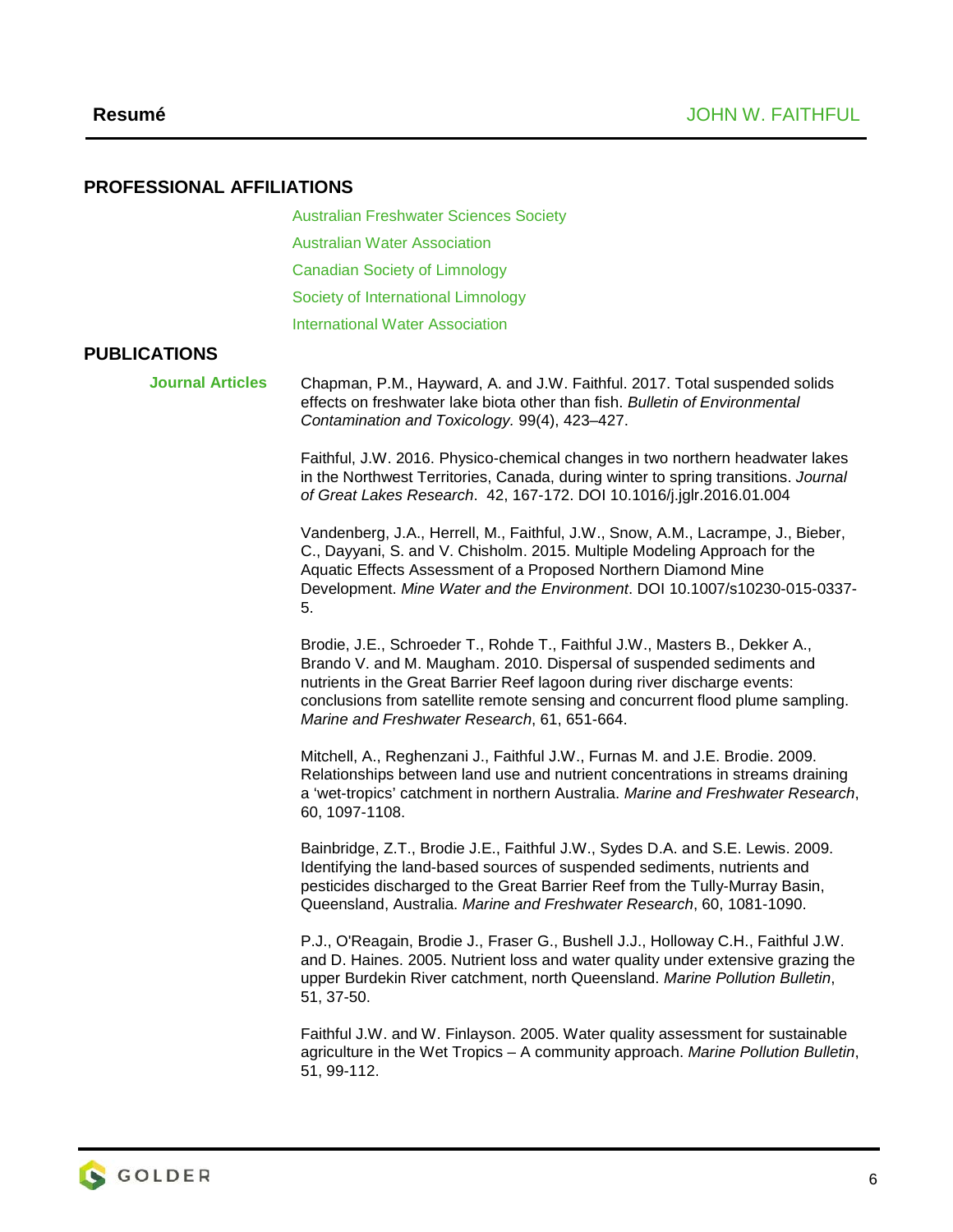Faithful J.W. and D.J. Griffiths. 2000. Turbid flow through a tropical reservoir (Lake Dalrymple, Queensland, Australia): responses to a summer storm event. *Lakes and Reservoirs: Research and Management*, 5, 231-247.

Faithful J.W. Phosphorus in Wetlands - A Review. 1997. *Queensland Department of Natural Resources, Brisbane*, ISBN 0 7242 7414 6, 53 pp.

P.D., Walbran, Henderson R.A., Faithful J.W., Polach H.A. and R.J. Sparkes. 1989. Crown-of-Thorn starfish outbreaks on the Great Barrier Reef: a geological perspective based upon the sediment record. *Coral Reefs*, 8, 67-78.

**Conference Proceedings** Herrell, M.K., J. Vandenberg, J.W. Faithful, A. Hayward and L. Novy. In Prep. *Influence of Probability Distribution Function Sampling Frequency on Stochastic Water Quality Model Predictions*. Proceedings of the 11<sup>th</sup> International Conference on Acid Rock Drainage & IMWA Annual Conference, September, 2015. Pretoria, South Africa.

Herrell, M.K., J. Vandenberg, J.W. Faithful, A. Hayward and L. Novy. In Prep. *Long-term Water Management of Saline Groundwater*  at the Ekati Diamond Mine. Proceedings of the 11<sup>th</sup> International Conference on Acid Rock Drainage & IMWA Annual Conference, September, 2015. Pretoria, South Africa.

Herrell, M., J. Vandenberg and J.W. Faithful. 2015. *Designing meromictic pit lakes as a mine closure mitigation strategy in northern Canada*. Proceedings of the 10<sup>th</sup> International Conference on Acid Rock Drainage & IMWA Annual Conference, 21-24 April, 2015. Santiago, Chile.

Lewis, S. E., J.E. Brodie, Z.T. Bainbridge, A.M. Davis, J.W. Faithful, L. Liessman, K. Rohde and B. Masters. 2008. *Herbicide residues in waterways draining sugarcane catchments of the Great Barrier Reef.* Proceedings of the 5th SETAC World Congress, 3-7 August. Sydney, Australia.

Hately, L.R., J.D. Armour, J. Brodie, J.W. Faithful, G.L. Pitt and P.N. Nelson. 2007. *Modelling, monitoring and sediment tracing in the Tully River catchment, north Queensland: a comparison of techniques*. 2007 International Congress on Modelling and Simulation. Modelling and Simulation Society of Australia and New Zealand, December. Auckland, New Zealand.

Brodie, J., A.G. Dekker, V.E. Brando, B. Masters, J.W. Faithful, R. Noble and K. Rohde. 2006. *Extent and duration of the algal bloom in the Great Barrier Reef*  lagoon following river discharge events in the Mackay Whitsunday's Region, *Australia*. 13th Australasian Remote Sensing and Photogrammetry Conference: Earth Observation – from Science to Solutions, November. Canberra.

Cooper, M., G. Shields, J.W. Faithful and J. Zhao. 2006. *Using sediment Sr/Nd isotopic ratios to determine sediment sources in the Burdekin Falls Dam, Queensland, Australia*. 16th Annual V.M. Goldschmidt Conference, August - September. Melbourne, Australia.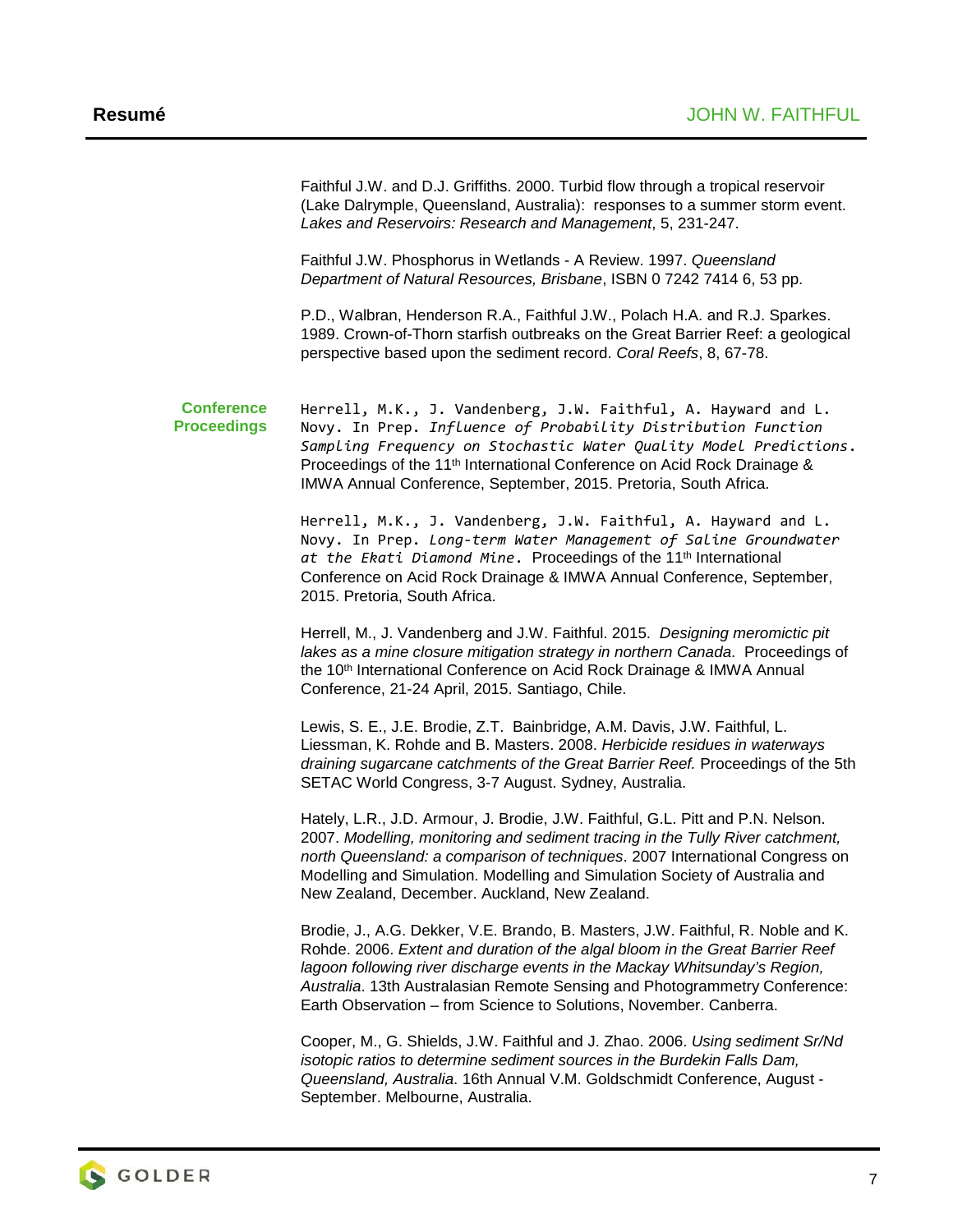Cooper, M., J.W. Faithful, T. Steiglitz and G. Shields. 2005. *Sediment dynamics of a large tropical river system: the Burdekin River and Lake Dalrymple, Australia*. 10th International Symposium on the Interactions between Sediment and Water, August -September. Bled, Slovenia.

Taylor, J., T. Lloyd, A. Melzer and J.W. Faithful. 2004. *Conserving ecosystems and managing biodiversity in industrial land and seascapes – Yabulu Nickel Refinery experience*. Minerals Council of Australia, Inaugural Global Sustainable Development Conference, October. Melbourne, Australia.

Lukacs, G.P., C. Perna and J.W. Faithful. 2004. *Coastal wetlands of northeastern Australia: Condition and management interventions*. Seventh Intecol International Wetlands Conference, July. Utrecht, The Netherlands.

Faithful, J.W. and W. Finlayson. 2004. *Water quality assessment for sustainable agriculture in the Wet Tropics – A community-assisted approach*. Catchment to Reef Conference, Great Barrier Reef Marine Park Authority, March. Townsville.

Faithful, J.W. and D. Burrows. 2003. *From blue to brown: persistently elevated turbidity resulting from damming the tropical Burdekin River*. Ninth International Conference on River Research and Applications, July. Albury.

Connor, R., J. Milsom, A. Melzer, B.M. Butler, J.W. Faithful, W. Dennison, T. Lloyd and G. Swain. 2003. *Ecosystem-based assessment and management of marine and estuarine systems at the QNI Yabulu Nickel Refinery, Townsville*. In: Protecting the Values of Rivers, Wetlands and the Reef. From: 2<sup>nd</sup> National Conference on Aquatic Environments: Sustaining our Aquatic Environments - Implementing Solutions, 20 - 23 November 2001, Townsville, QLD, Australia.

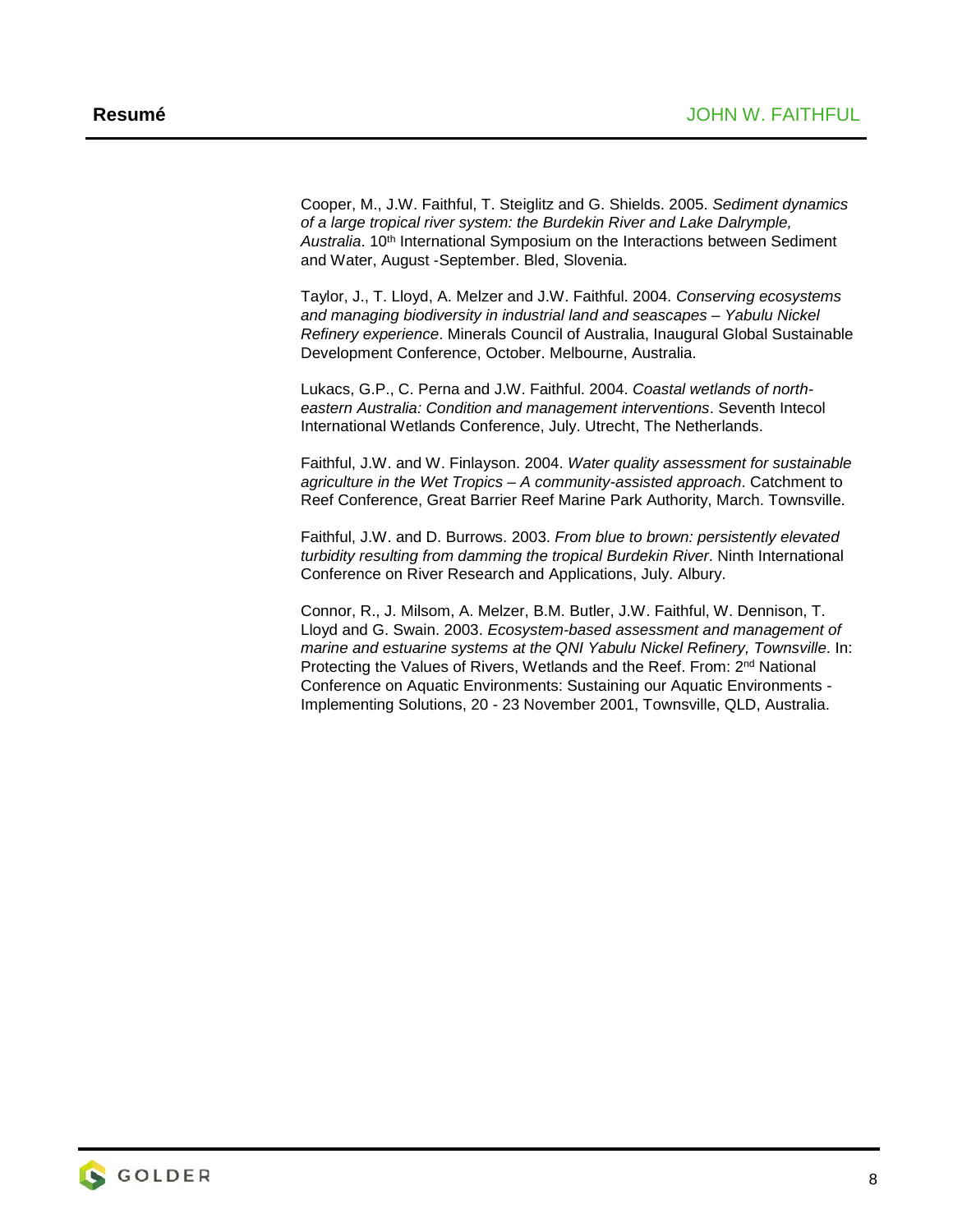#### **Education**

*M.Sc. Biology, York University, North York, Ontario, 1994*

*B.Sc. Biology, Honours, McMaster University, Hamilton, Ontario, 1991*

# **Golder Associates Ltd - Calgary**

#### *Principal, Fisheries Biologist*

Kristine is a project manager/director and senior fisheries biologist with 20 years of experience in aquatic and fisheries biology. She has field and office-based experience with a wide variety of projects in Alberta, British Columbia, and the Northwest Territories, including fisheries inventory and impact assessment for development projects, such as mining, oil and gas, seismic operations, linear developments and hydroelectric facilities. She has experience in the assessment and mitigation of impacts from a variety of development projects on fish, fish habitat and the aquatic ecosystem. As well as dealing with the scientific and technical aspects of these types of developments, Kristine has also been involved with the regulatory approval process under the Fisheries Act and the Alberta Codes of Practice for crossings under the Water Act.

Kristine has experience as technical director for large, multidisciplinary environmental assessments, and has also managed/directed the fisheries components for large environmental impact assessment projects. Kristine is currently the environmental technical director for the Dominion Diamond Jay Project and previously managed the fish and fish habitat component for the De Beers Gahcho Kué Project in the Northwest Territories. In the Oil Sands Region in Northern Alberta, Kristine managed/directed the fish and fish habitat components for several environmental impact assessments. Kristine was also involved in impact assessment, permit approvals and hearing preparation and support for the fish and fish habitat component of the Mackenzie Gas Project. Kristine has also been the Project Manager/Director for large multidisciplinary environmental assessments projects.

# **Employment History**

#### *Golder Associates Ltd. – Calgary, Alberta*

*Principal. Senior Fisheries Biologist (2000 to Present)*

Responsible for managing/directing projects or tasks related to environmental assessment, impact mitigation and management, and monitoring of proposed mining, oil and gas, and linear developments in western and northern Canada. Also responsible for senior technical advice, project management, client liaison, proposal preparation, report writing, and regulatory engagement and support

#### *Aquatics Division Manager (2008 to 2009)*

Division manager responsible for about 40 professionals in the fields of fisheries and water quality as well as support staff. The role included the participation in the office management team, supervision of group manager's activities, financial analysis and reporting, recruiting and personnel management, and contribution to strategic decisions within the division.

#### *Fisheries Group Manager (2006 to 2008)*

Group manager responsible for about 20 professionals (fisheries biologists and technicians). Responsibilities included scheduling and management of staff, workload allocation, recruitment, budgeting, and financial management.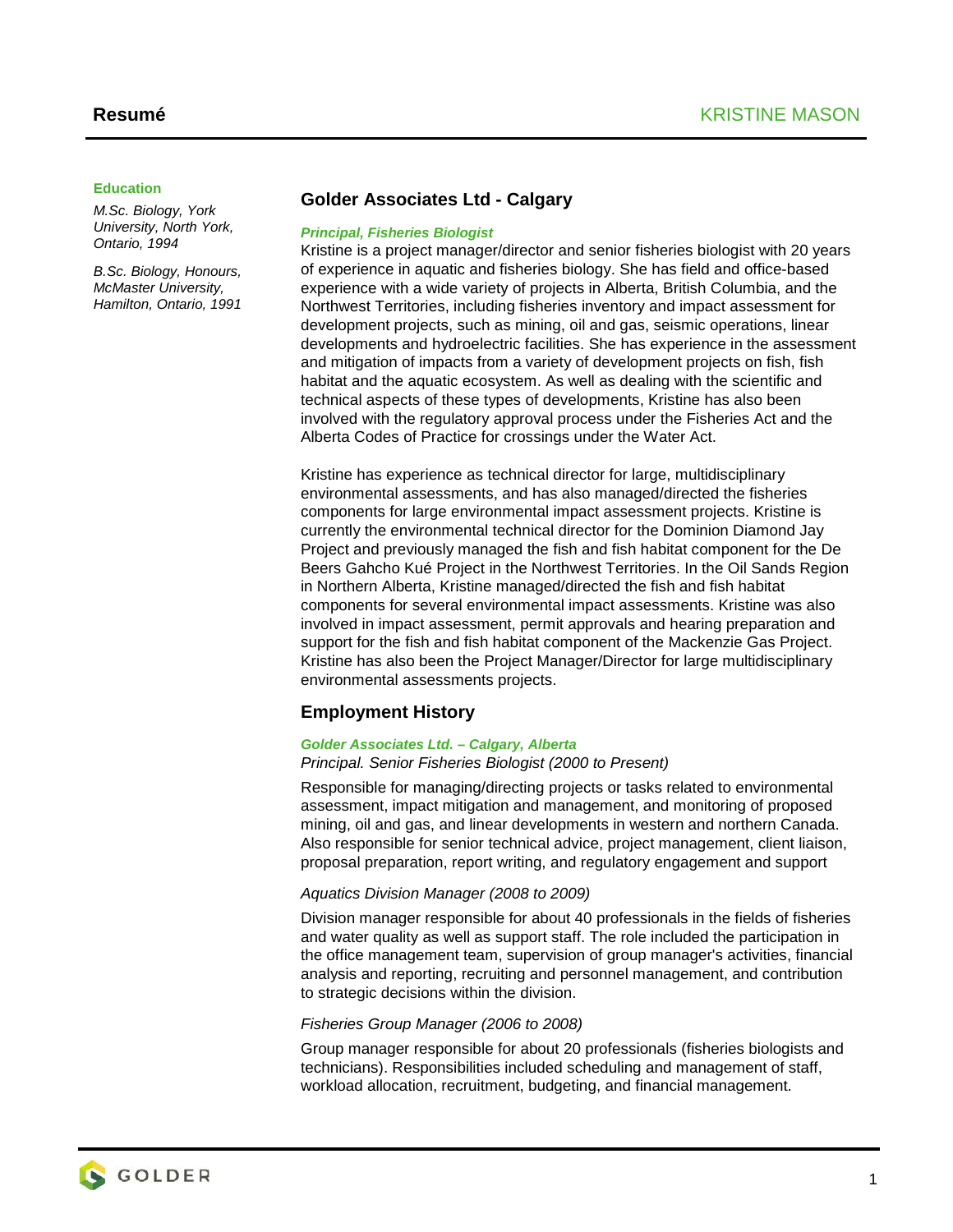#### *Triton Environmental Consultants Ltd. – British Columbia, Canada Biologist/Project Manager (1996 to 1999)*

Biologist for watershed inventory, fish habitat assessment and impact assessment projects. Field and office experience with a wide variety of environmental projects, including Forest Renewal BC funded lake and stream inventory, stream classification according to the Forest Practices Code, and watershed restoration program. Involved with background review, data analysis and interpretation, and report writing for environmental impact assessments. Responsible for proposal preparation, client liaison and budget tracking for selected projects. Supervised field crews in remote locations and coordinated data collection, entry and analysis, and report preparation.

#### *Ontario Ministry of Natural Resources – Maple, Ontario Community Dynamics Biologist (1995 to 1995)*

Statistical analyses and report writing, focusing on salmonid/invertebrate interactions.

#### *York University, Biology Department – North York, Ontario Research Assistant / Teaching Assistant (1992 to 1994)*

Limnological assessment including sampling for crayfish, benthic invertebrates, zooplankton and aquatic plants in Lake Simcoe, Ontario. Performed laboratory experiments of crayfish respiration and crayfish predation on salmonid embryos. Modelled effects of crayfish predation rates on the lake trout population of Lake Simcoe. Maintained salmonid embryos and adult crayfish in a wet laboratory. Laboratory assistant for undergraduate courses in Comparative Vertebrate Anatomy, Biology of Animals, Ichthyology and Natural Science.

#### *Ontario Ministry of Natural Resources – Maple, Ontario Fisheries Resource Technician (1992 to 1993)*

Limnological, invertebrate and fish sampling. Performed measurements of crayfish distribution and calculated estimates of density.

Environmental Technical Director during preparation of the supporting

# **PROJECT EXPERIENCE – ENVIRONMENTAL IMPACT ASSESSMENT**

**Dominion Diamond Misery Underground Project** Northwest Territories

comment responses.

**Dominion Diamond Jay Project** Northwest Territories

Environmental Technical Director during the environmental assessment review and water licencing processes, including review of Information Request responses, hearing preparation and support, client liaison, regulatory engagement, and coordination with the engineering team. During the development of the Developer's Assessment Report, was the aquatics technical director and fish and fish habitat senior review.

information for the water licence and land use permit application and for the initial

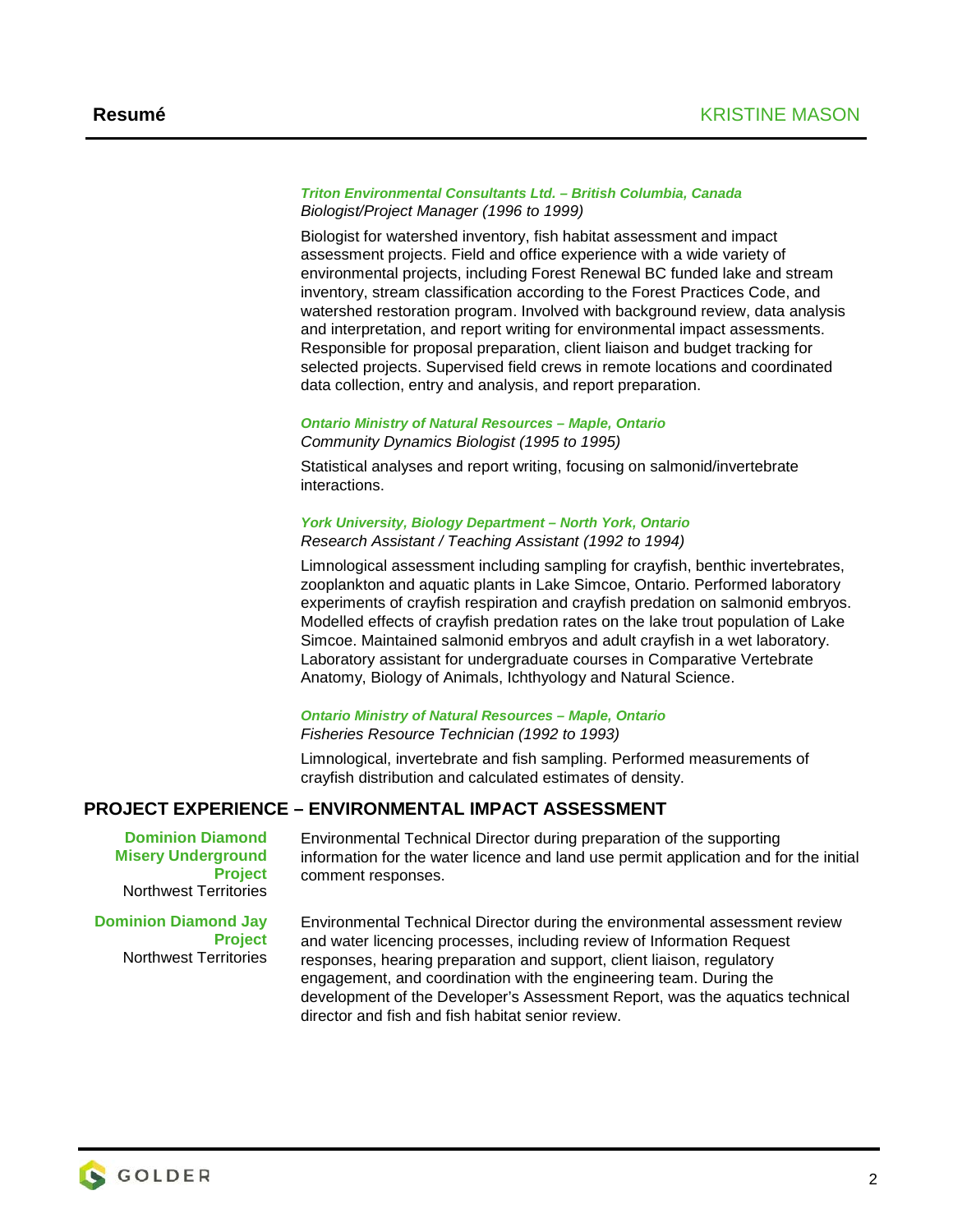| <b>Teck Coal Baldy Ridge</b><br><b>Extension Project</b><br>Sparwood, BC                                         | Project Director for the baseline data collection phase of the environmental<br>assessment for the Teck Coal Baldy Ridge Extension Project. Provided support<br>and direction to the Project Manager. Responsible for final senior review, quality<br>control, and risk management.                                                                                                              |
|------------------------------------------------------------------------------------------------------------------|--------------------------------------------------------------------------------------------------------------------------------------------------------------------------------------------------------------------------------------------------------------------------------------------------------------------------------------------------------------------------------------------------|
| De Beers Canada Inc.<br><b>Gahcho Kué Project</b><br><b>Northwest Territories</b>                                | Managed the fish and fish habitat component for the environmental impact<br>statement for the project. Responsible for report preparation, responses to<br>Information Requests, attending regulatory/technical meetings, and development<br>of the Aquatic Effects Monitoring Program. Also involved in providing regulatory<br>support and advice, offsetting planning, and Health and Safety. |
| <b>Cenovus Energy</b><br><b>Christina Lake Phase H</b><br>and Eastern Expansion<br>Conklin, AB                   | Senior advice and direction to fish and fish habitat component lead on the<br>completion of baseline studies, environmental impact assessment reporting, and<br>preparation of Supplemental Information Requests.                                                                                                                                                                                |
| <b>Cenovus FCCL Kirby</b><br><b>West Project</b><br>Conklin, AB                                                  | Fish and fish habitat component director for the baseline studies for the Cenovus<br>Kirby West project.                                                                                                                                                                                                                                                                                         |
| <b>Cenovus Energy</b><br><b>Pelican Lake Grand</b><br><b>Rapids Project</b><br>Wabasca, Alberta                  | Project Manager for the environmental impact assessment for the Cenovus<br>Pelican Lake Grand Rapids project. Responsible for scheduling, Health and<br>Safety, cost tracking, quality control, report review, client liaison and regulatory<br>advice.                                                                                                                                          |
| <b>Cenovus Energy Grand</b><br><b>Rapids Pre-</b><br><b>Disturbance</b><br><b>Assessment</b><br>Wabasca, Alberta | Project Director for the pre-disturbance assessment for the Cenovus Pelican<br>Lake Grand Rapids project.                                                                                                                                                                                                                                                                                        |
| <b>Shell Canada Jackpine</b><br><b>Mine Expansion &amp;</b><br><b>Pierre River Mine</b><br>Fort McMurray, AB     | Managed the environmental impact assessment for the fish and fish habitat<br>component of the project. Involved in the development of the Conceptual<br>Compensation Plan to meet the requirement for No Net Loss, as well as follow-<br>up work related to the project.                                                                                                                         |
| <b>ConocoPhillips,</b><br><b>Surmont Expansion</b><br>Conklin, AB                                                | Responsible for providing senior advice and direction to fish and fish habitat<br>component lead on the completion of baseline studies and report preparation.                                                                                                                                                                                                                                   |
| <b>MEG Energy, Christina</b><br><b>Lake Regional Project</b><br><b>Phase 2</b><br>Conklin, AB                    | Managed the completion of baseline studies and an environmental impact<br>assessment as the fish and fish habitat component lead, including responses to<br>Supplemental Information Requests and Statements of Concern.                                                                                                                                                                         |
| <b>Suncor Energy,</b><br><b>Voyageur South</b><br>Fort McMurray, AB                                              | As the fish and fish habitat component lead, managed the completion of baseline<br>studies and an environmental impact assessment for the Suncor Voyageur oil<br>sands development in watersheds north of Fort McMurray.                                                                                                                                                                         |
| <b>Mackenzie Gas Project</b><br><b>Northwest Territories</b>                                                     | Involved in task management, impact assessment, field planning and report<br>preparation for the fish and fish habitat component of the Mackenzie Gas Project.<br>Participated in preparation of the Environmental Impact Statement and<br>responding to Information Requests. Involved in permit approval process and<br>hearing preparation/support.                                           |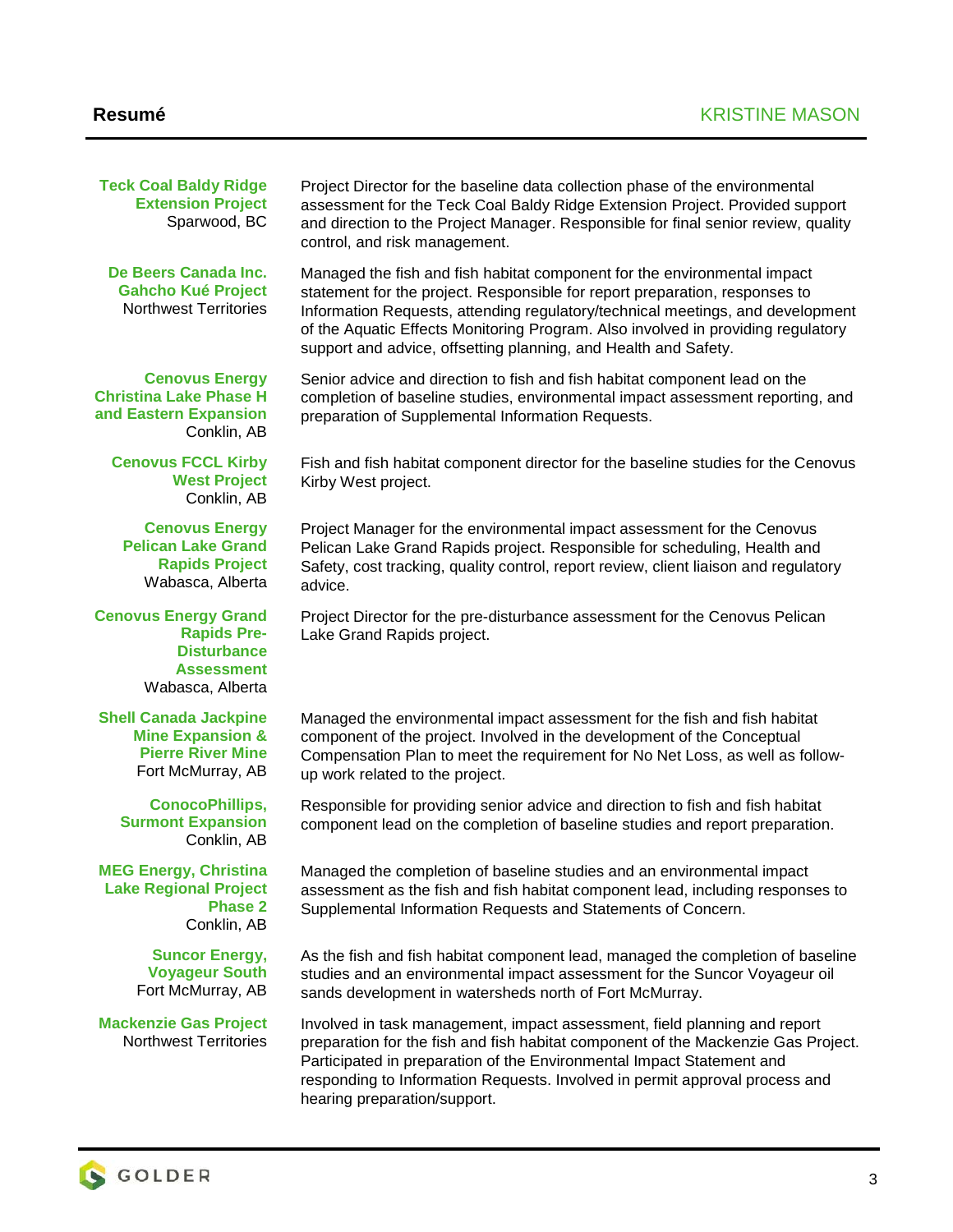**ConocoPhillips Surmont Phase 2** Fort McMurray, AB

**MEG Energy, Christina Lake Regional Project** Conklin, AB

> **Sunshine Village Corporation, Healy Creek** Banff, AB

**OPTI/Nexen, South Lease Baseline Project** Conklin, AB

**PetroCanada, Meadow Creek II Project** Fort McMurray, AB

**Rio Alto Exploration (now Canadian Natural), Kirby Project** Conklin, AB

> **TransAlta Utilities, Keephills EIA** Keephills, AB

**True North (now UTS), Fort Hills Project** Fort McMurray, AB

> **Taseko Mines, Prosperity Project** Williams Lake, BC

**NextBridge Infrastructure** 

**East West Tie Transmission Project**  Northwestern Ontario

**Wataynikaneyap Power Phase 1 and Phase 2**  Northwestern Ontario

Managed the fisheries component involving an update to the project description for the ConocoPhillips Surmont EIA.

Managed the completion of baseline studies and an environmental impact assessment as the aquatic resources component lead for the MEG Energy Christina Lake Regional Project located near Conklin, Alberta.

Fish and fish habitat task manager for an environmental assessment for water withdrawal from Healy Creek for snowmaking operations at Sunshine Village in Banff National Park. Co-ordinated baseline field studies, data compilation and report preparation. Involved in regulatory liaison and providing technical advice.

Managed the completion of field studies as fish and fish habitat discipline lead for the OPTI/Nexen South Lease baseline studies, as a proposed expansion to the Long Lake Project.

Managed the completion of baseline studies as fish and fish habitat discipline lead for a proposed expansion to the PetroCanada Meadow Creek Project.

As aquatic resources component lead, managed and participated in baseline aquatic studies and the completion of the environmental impact assessment for Rio Alto Exploration Ltd.'s (now Canadian Natural) Kirby SAGD development near Conklin, Alberta.

Collected water and sediment quality samples and water quality measurements within the power plant cooling pond and other local waterbodies to provide baseline data for the impact assessment.

Collected baseline inventory data in lake and stream habitats for a proposed oil sands development in the Fort McMurray area. Field studies included the collection of water quality, habitat mapping, discharge and fish inventory data.

Data analyses and impact assessment reporting for water quality data collected for the proposed Prosperity Gold-Copper project near Williams Lake, BC.

# **PROJECT EXPERIENCE – LINEAR DEVELOPMENTS**

Senior review and direction for the fish and fish habitat component of the environmental assessment and permitting support projects. Included environmental assessment review, responding to stakeholder comments, and providing regulatory advice.

Senior review and direction for the fish and fish habitat component of the environmental assessment for both the Phase 1, the New Transmission Line to Pickle Lake Project, and Phase 2, Connecting 17 Remove First Nation Communities. Included baseline and environmental assessment review, responding to stakeholder comments, and providing regulatory advice.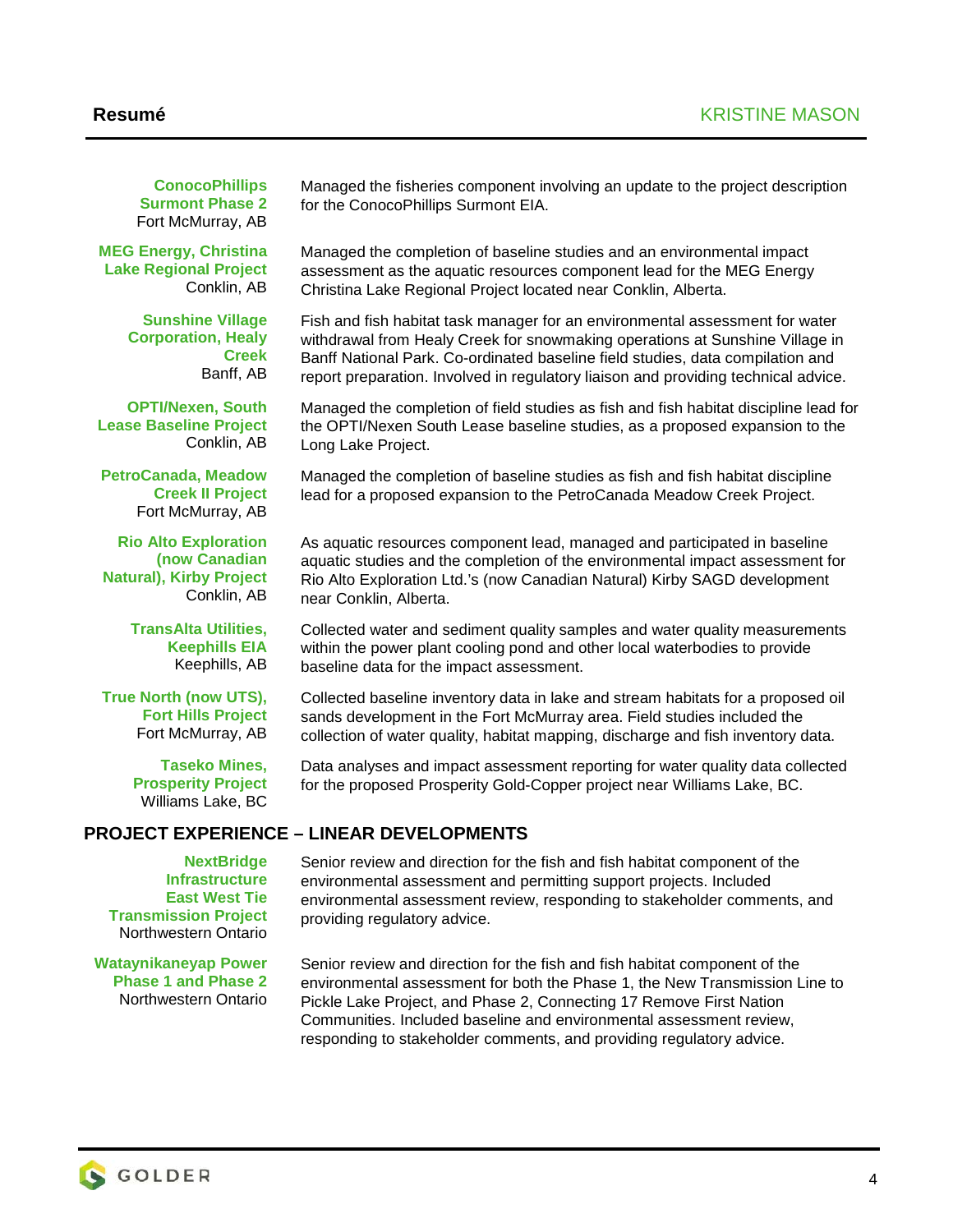| <b>Mackenzie Gas Project</b><br><b>NWT</b>                                                             | Involved in task management, impact assessment, field planning and report<br>preparation for the fish and fish habitat component of the Mackenzie Gas Project.<br>Participated in the preparation of the Environmental Impact Statement and<br>responding to Information Requests.                                                                                                                                                                      |
|--------------------------------------------------------------------------------------------------------|---------------------------------------------------------------------------------------------------------------------------------------------------------------------------------------------------------------------------------------------------------------------------------------------------------------------------------------------------------------------------------------------------------------------------------------------------------|
| Parks Canada,<br><b>TransCanada Highway</b><br><b>Twinning, Phase IIIB</b><br>Banff, AB                | Managed completion of the fish and fish habitat component of the environmental<br>screening for the proposed twinning of Phase IIIB of the TransCanada Highway<br>in Banff National Park, including the collection of baseline field data at proposed<br>watercourse crossings.                                                                                                                                                                         |
| OPTI/Nexen,<br><b>Watercourse</b><br><b>Crossings</b><br>Anzac, AB                                     | Managed fish and fish habitat studies for pipeline and watercourse crossings in<br>the Long Lake and Jackfish leases. Provided technical advice to OPTI/Nexen<br>related to provincial and federal requirements for their linear infrastructure and<br>prepared applications and supplementary reports for the proposed crossings.                                                                                                                      |
| <b>Paramount Resources,</b><br><b>Pipeline Crossings</b><br>Northern Alberta                           | Managed studies to assess fish and fish habitat at proposed pipeline<br>watercourse crossings associated with numerous gathering systems and<br>prepared necessary documents for review by provincial and federal authorities.                                                                                                                                                                                                                          |
| <b>Alaska Gas Producers</b><br><b>Pipeline Team,</b><br><b>Feasibility Study</b><br>Calgary, AB        | Involved in the fish and fish habitat investigation along three pipeline routes<br>proposed by a consortium of Alaskan North Slope Gas producers, including<br>reconnaissance level surveys of fish habitat along proposed pipeline routes.                                                                                                                                                                                                             |
|                                                                                                        | <b>PROJECT EXPERIENCE – SEISMIC OPERATIONS</b>                                                                                                                                                                                                                                                                                                                                                                                                          |
| <b>Aguila, Winter Seismic</b><br><b>Monitoring</b><br>Mackenzie Delta, NWT                             | Provided senior advice on an aquatic monitoring project for Aguila's winter<br>seismic program in the Mackenzie Delta.                                                                                                                                                                                                                                                                                                                                  |
| <b>Chevron Canada</b><br><b>Resources, Winter</b><br><b>Seismic Monitoring</b><br>Mackenzie Delta, NWT | Managed aquatic monitoring projects at ChevronTexaco's winter seismic<br>programs in the Mackenzie Delta, which involved field coordination, client liaison,<br>data analyses and report preparation.                                                                                                                                                                                                                                                   |
| De Beers Canada, Air<br><b>Gun Seismic</b><br>Yellowknife, NWT                                         | Provided technical expertise to the team involved in the preparation of a project<br>description for a proposed air gun seismic operation in Snap Lake.                                                                                                                                                                                                                                                                                                 |
| <b>WesternGeco, Winter</b><br><b>Seismic Monitoring</b><br>Mackenzie Delta, NWT                        | Project manager for environmental monitoring of winter seismic programs<br>conducted in the Mackenzie Delta at the Parsons Lake, Nuna, and Titlalik<br>seismic programs. Field coordination, sampling, client and regulatory liaison,<br>data analyses, and report preparation. Field studies monitored water quality<br>during drilling and water overpressures during blasting, according to protocols<br>established by Fisheries and Oceans Canada. |
| <b>Salmo Consulting,</b><br><b>Monitoring Data</b>                                                     | Project manager for data analyses of water quality and overpressure monitoring<br>data collected in the Mackenzie Delta during the winter of 2002. Data from                                                                                                                                                                                                                                                                                            |

collected in the Mackenzie Delta during the winter of 2002. Data from multiple programs and program areas were compiled, analyzed, and summarized in a report, which was incorporated into a background paper on the Use of Explosives in Waterbodies for the Canadian Association of Petroleum Producers.

**Review** Calgary, AB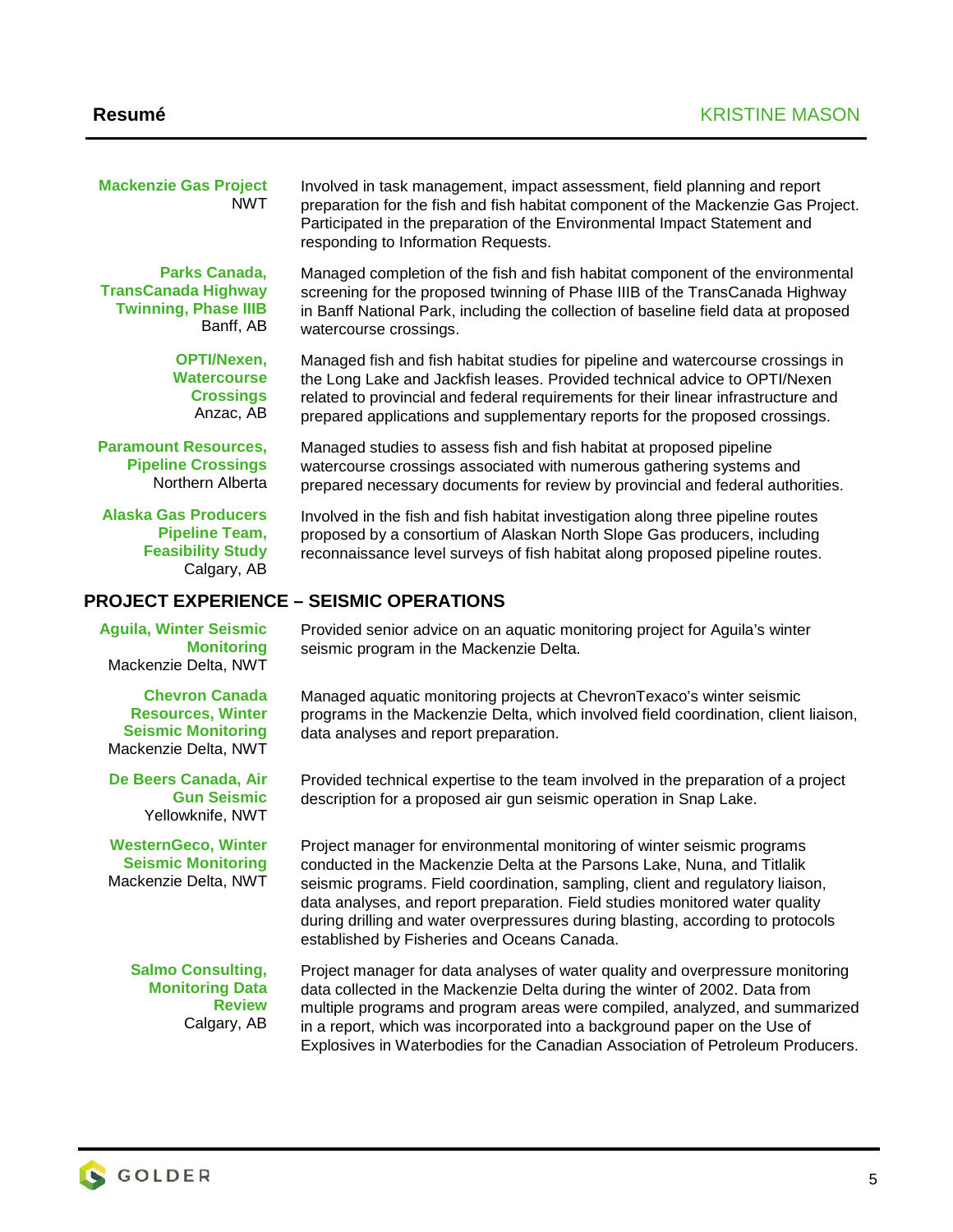| <b>Salmo Consulting, Fish</b><br><b>Deterrent Review</b><br>Calgary, AB                   | Involved in the review of fish deterrent literature and the applicability for seismic<br>operations. A summary of the information was produced, as well as a study<br>design and cost estimate for testing of potential deterrents.                                                                                                                                                    |
|-------------------------------------------------------------------------------------------|----------------------------------------------------------------------------------------------------------------------------------------------------------------------------------------------------------------------------------------------------------------------------------------------------------------------------------------------------------------------------------------|
| <b>Gulf Canada</b><br><b>Resources, Seismic</b><br><b>Monitoring</b><br>Parsons Lake, NWT | Monitoring of summer seismic activities in Parsons Lake, NWT, including blast-<br>induced overpressure monitoring, turbidity monitoring, and water and sediment<br>quality sampling. A report was prepared summarizing the monitoring results.                                                                                                                                         |
| <b>PROJECT EXPERIENCE - AQUATIC STUDIES</b>                                               |                                                                                                                                                                                                                                                                                                                                                                                        |
| <b>Fisheries and Ocean</b><br><b>Canada, Pathways of</b><br><b>Effects</b><br>Calgary, AB | Managed project to conduct a literature review to provide scientific evidence for<br>the linkages between certain physical activities and the endpoints of temperature<br>and dissolved oxygen, as part of DFO's "Pathways of Effects" methodology. This<br>involved identification of linkages, database searches, selection of relevant<br>literature and summarizing into a report. |
| <b>City of Calgary, Pine</b><br><b>Creek Baseline</b><br>Calgary, Alberta                 | Fish and fish habitat component lead for the first phase of aquatic baseline<br>studies of Pine Creek, a tributary to the Bow River south of Calgary. Developed<br>study plan and coordinated field data collection.                                                                                                                                                                   |
| <b>Fisheries and Ocean</b><br><b>Canada, Dredging</b><br><b>Review</b><br>Inuvik, NWT     | Managed project to conduct a literature review on the potential physical and<br>biological effects of dredging in the Beaufort Sea. The results were summarized,<br>including the aquatic organisms present in the Beaufort Seas, past dredging<br>operation, environmental effects of dredging, mitigation and recovery, and<br>appropriate legislation and guidelines.               |
| <b>Petrobank, Coal Bed</b><br><b>Methane Project</b><br>Princeton, BC                     | Managed literature review and completion of baseline fish and fish habitat<br>studies for a proposed coal bed methane project. Seasonal studies were<br>developed to meet the draft Code of Practice for coal bed methane operations.                                                                                                                                                  |
| <b>Sunshine Village</b><br><b>Corporation, Healy</b><br><b>Creek</b><br>Banff, AB         | Task manager for project to perform bank repair and restoration to Healy Creek<br>at the Sunshine Village base area. Prior to construction, a site visit was<br>conducted and reports prepared for Fisheries and Oceans and Parks Canada.<br>Further baseline fish habitat studies were conducted during construction, as well<br>as suspended sediment monitoring.                    |
| <b>TransCanada</b><br><b>Pipelines, Michel Creek</b><br>Calgary, AB                       | Prepared an assessment of the extent and significance of an inadvertent release<br>of sediments into Michel Creek during construction of a pipeline crossing.                                                                                                                                                                                                                          |
| <b>Cominco Mines, Risk</b><br><b>Assessment</b><br>Trail, BC                              | Preparation of a problem formulation report for a screening level risk<br>assessment. Responsibilities included literature review and summary, data<br>analysis, and report preparation.                                                                                                                                                                                               |
| <b>TransAlta Utilities,</b><br><b>Weed Harvesting</b><br>Wabamun Lake, AB                 | Monitoring of weed harvesting program in Wabamun Lake, including field work<br>and reporting. Performed fish salvage in outlet canal of Wabamun power plant                                                                                                                                                                                                                            |
| <b>Queen Charlotte Power</b><br>Moresby Island, BC                                        | Collected background fisheries and limnological information for proposed<br>hydroelectric project near Takakia and Moresby Lakes, Queen Charlotte Islands.                                                                                                                                                                                                                             |
|                                                                                           |                                                                                                                                                                                                                                                                                                                                                                                        |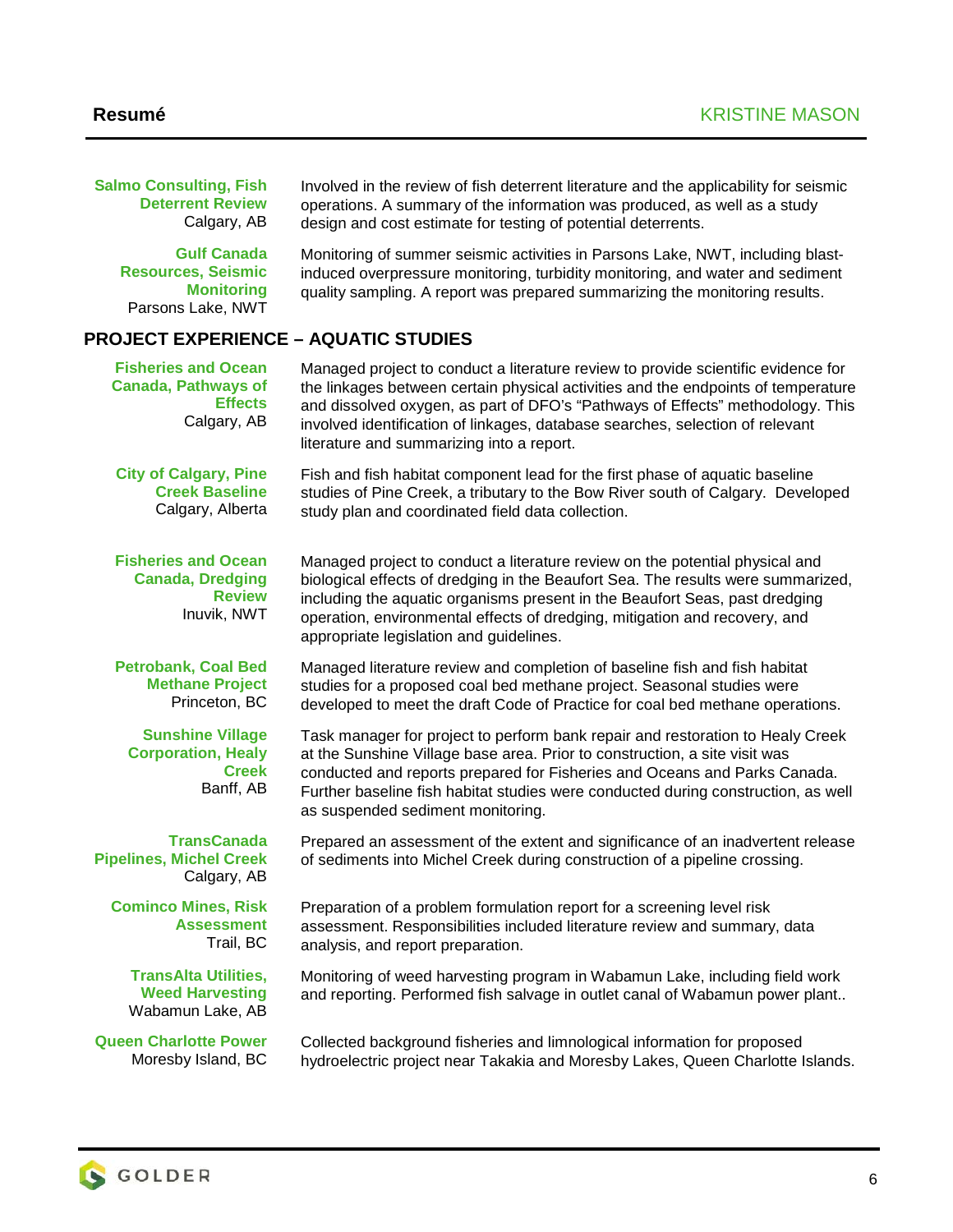# **PROJECT EXPERIENCE – FORESTRY**

| Slocan, Tolko,<br>Weldwood<br>Quesnel, BC                                       | Watershed inventory in various working areas within the Quesnel TSA.<br>Responsible for field logistics, data collection, analyses, and report writing.                                                                                         |
|---------------------------------------------------------------------------------|-------------------------------------------------------------------------------------------------------------------------------------------------------------------------------------------------------------------------------------------------|
| <b>Carrier Lumber</b>                                                           | Watershed inventory in the Missinka watershed. Responsible for lake inventory                                                                                                                                                                   |
| Prince George, BC                                                               | data collection and report writing.                                                                                                                                                                                                             |
| <b>Riverside Industries</b>                                                     | Reconnaissance level lake inventories of lakes in the Chilcotin region of BC.                                                                                                                                                                   |
| Chilcotin, BC                                                                   | Responsible for lake inventory data collection, report writing, and budgeting.                                                                                                                                                                  |
| <b>Ministry of</b><br><b>Environment, Lands</b><br>and Parks<br>North Coast, BC | Lake inventory of remote lakes on the North Coast of BC, involving bathymetry,<br>fish sampling, limnological and water sampling. Responsible for budgeting, client<br>liaison, field logistics, data collection, analyses, and report writing. |
| <b>Ministry of Forests</b>                                                      | Stream Survey and Riparian Classification for streams in the Nass watershed                                                                                                                                                                     |
| Terrace, BC                                                                     | according to the Forest Practices Code.                                                                                                                                                                                                         |
| <b>Skeena Sawmills</b>                                                          | Classified fish streams, riparian management areas and wetlands in accordance                                                                                                                                                                   |
| Terrace, BC                                                                     | to the Forest Practices Code in various watersheds on the North Coast of BC.                                                                                                                                                                    |
| <b>International Forest</b><br><b>Products</b><br>North Coast, BC               | Inventory and classification of streams within the Kumealon Lake watershed on<br>the North Coast of BC.                                                                                                                                         |

# **PROFESSIONAL AFFILIATIONS**

Member, Alberta Society of Professional Biologists (ASPB)

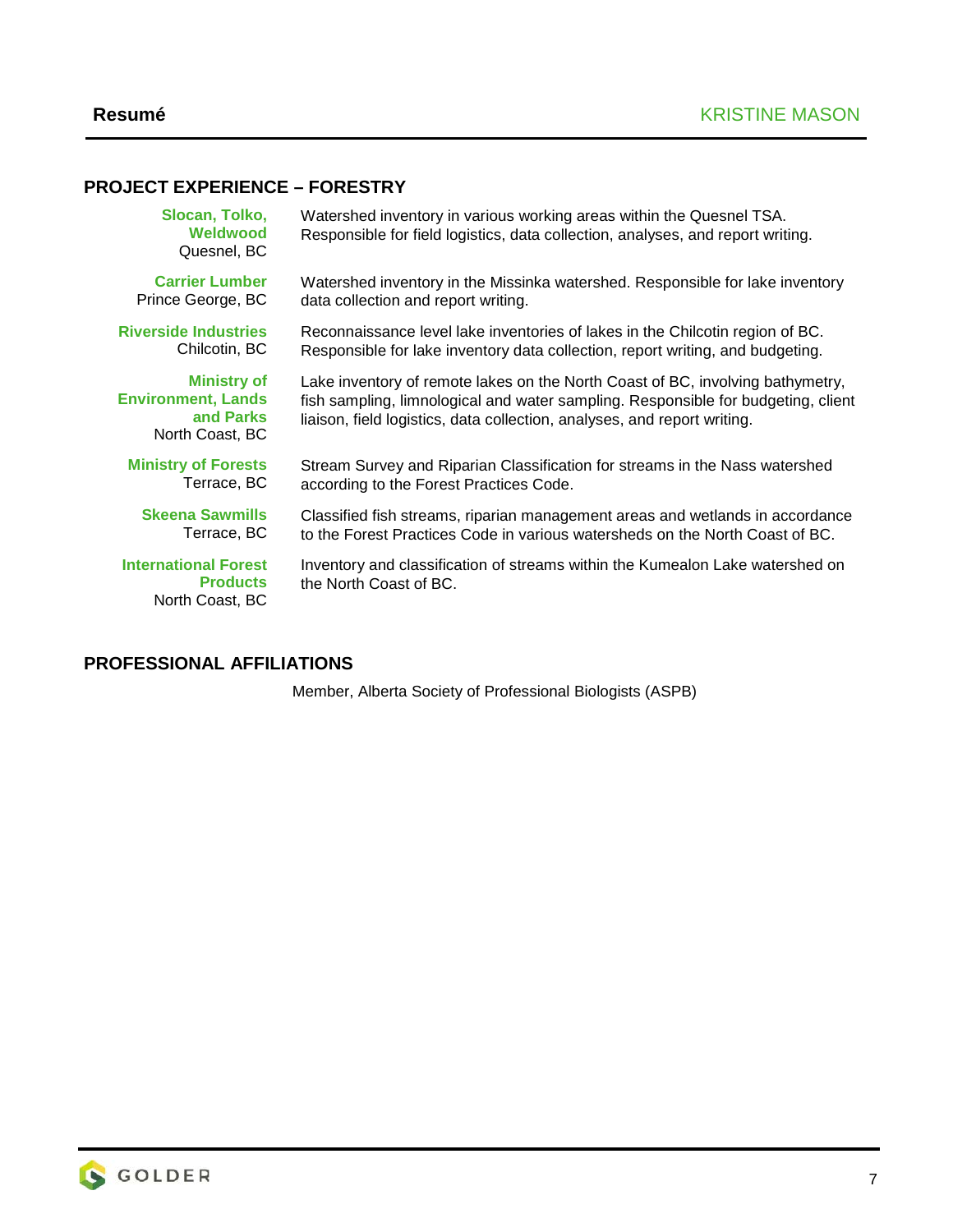#### **Education**

*M.A.Sc. Biological/Environmental Engineering, Dalhousie University, Halifax, NS, 2007*

*B.Eng. Environmental Engineering, Dalhousie University, Halifax, NS, 2005*

*B.Sc. Biology, Cape Breton University, Sydney, NS, 2002*

# **Golder Associates Ltd. - Calgary**

#### *Water Quality Specialist*

Alison Snow joined Golder Associates Ltd. in May 2011, as a Water Quality Specialist. Her educational background includes a Bachelor of Science from Cape Breton University, a Bachelor of Environmental Engineering from Dalhousie University, and a Master of Applied Science in Biological/Environmental Engineering from Dalhousie University. Her responsibilities include developing models that simulate surface water flow and quality, summarizing large datasets containing water quality for input into water quality models, and preparing modelling reports and presentations.

# **Employment History**

# *Golder Associates Ltd. – Calgary, AB*

*Water Quality Specialist (2011 to Present)*

Responsibilities include developing models for surface water flow and quality, summarizing large datasets containing water quality for input into water quality models, and preparing modelling reports and presentations.

# **PROJECT EXPERIENCE – DEVELOPING DISCHARGE LIMITS**

**Public Works and Government Services Canada Giant Mine** NWT, Canada (07/2016 to ongoing)

# **De Beers Canada Inc.**

**Snap Lake Mine** NWT, Canada (01/2016 to 12/2016) Calculating effluent quality criteria to provide support for the Baker Creek Post-Environmental Assessment investigations for Giant Mine. The project involves identifying parameters for which effluent quality criteria should be developed; defining appropriate site-specific water quality objectives for Yellowknife Bay for each parameter; calculating effluent quality criteria; and producing a report documenting the effluent quality criteria.

Calculated effluent quality criteria for the De Beers Canada Inc. Snap Lake Mine. The project involved identifying parameters for which effluent quality criteria should be developed; defining appropriate site-specific water quality objectives for Snap Lake for each parameter; calculating effluent quality criteria; producing a report documenting the effluent quality criteria; and appearing at technical sessions and public hearings in 2014 and 2015 as an expert witness to present and explain the study findings.

**Dominion Diamond Ekati Corporation Jay Project** NWT, Canada (09/2012 to 06/2015) Calculated effluent quality criteria for the Dominion Diamond Ekati Corporation Jay Project. The project involved identifying parameters for which effluent quality criteria should be developed; defining appropriate site-specific water quality objectives for Lac du Sauvage for each parameter; calculating effluent quality criteria; and producing a report documenting the results of the project.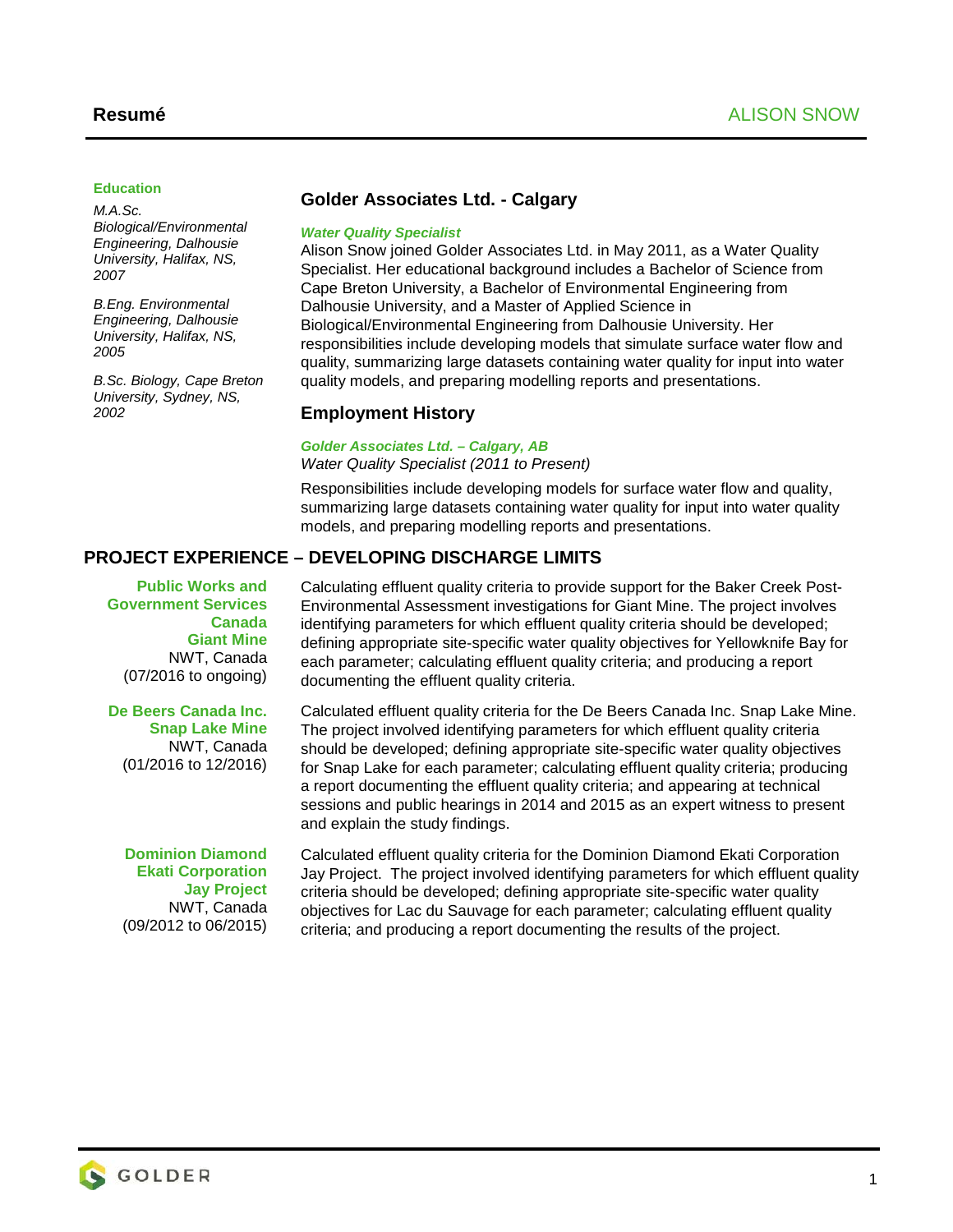# **PROJECT EXPERIENCE – WATER QUALITY MODELING**

**Public Works and Government Services Canada Giant Mine** NWT, Canada (07/2016 to ongoing)

Modelling present-day arsenic loading to Baker Creek and Yellowknife Bay to provide support for the Baker Creek Post-Environment Assessment investigations for Giant Mine. Roles involved guiding the modelling of arsenic concentrations and loads to Baker Creek and Yellowknife Bay using GoldSim and producing a presentation and report explaining the study findings.

Modelling the mixing characteristics of water discharged from a water treatment plant to four locations on Yellowknife Bay for three outfall design options. Roles involve guiding the near-field modelling using CORMIX; calculating parameter concentrations at a distance of 200 m from the outfall; comparing parameter concentrations in Yellowknife Bay to relevant water quality guidelines; evaluating the sensitivity of model results to changes in model inputs; and, producing a presentation and report explaining the study findings.

Hydrodynamic and water quality modelling lead to support Baker Creek Post-Environmental Assessment investigations for Giant Mine. Roles involve guiding the modelling of water quality in Yellowknife Bay using GEMSS to predict the effects of remediation on bay water quality; producing a report explaining the findings. Constituents modelled included total dissolved solids, temperature, nutrients, major ions, and metals.

**Dominion Diamond Ekati Corporation Jay Project** NWT, Canada (01/2014 to 12/2016)

#### **De Beers Canada Inc. Snap Lake Mine** NWT, Canada

(09/2012 to 06/2015)

Hydrodynamic and water quality modelling lead; guided the modelling of water quality in Lac du Sauvage and Lac de Gras using GEMSS to predict the effects of future mine developments on lake water quality as part of the Dominion Diamond Ekati Corporation Developer's Assessment Report. Parameters modelled included total dissolved solids, temperature, nutrients, major ions, and metals.

Updated the Snap Lake water quality model that was developed in GEMSS to predict the effects of mining on lake water quality as part of the De Beers Canada Inc. Snap Lake Mine water licence amendment and environmental assessment (EA1314-02). Parameters modelled included total dissolved solids, temperature, oxygen, nutrients, major ions, and metals. Appeared at technical sessions and public hearings in 2014 and 2015 as an expert witness to present and explain the model results.

**Seabridge Gold Inc. Courageous Lake Project** NWT, Canada (03/2012 to 07/2012)

**De Beers Canada Inc. Gahcho Kué Project** NWT, Canada (05/2011 to 05/2012)

Modelled the water quality of Courageous Lake using GEMSS to predict the effects of future mine developments on lake water quality. Parameters modelled included total dissolved solids, temperature and water velocity.

Modelled the water quality of Kennady Lake using GEMSS to predict the effects of future mine developments on lake water quality as part of the De Beers Canada Inc. Gahcho Kué Environmental Assessment. Parameters modelled included temperature, dissolved oxygen and nutrients.

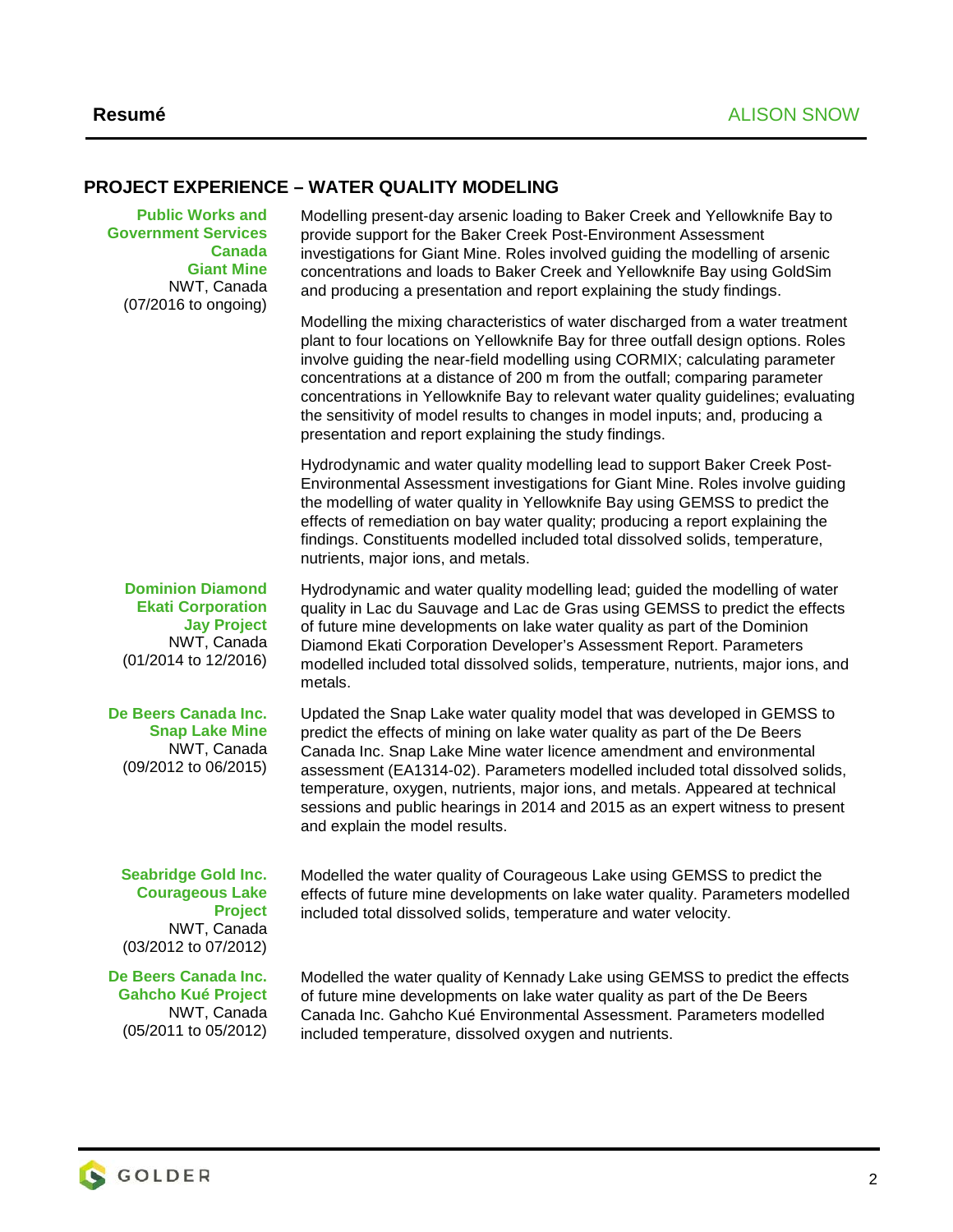### **TRAINING**

*GoldSim Workshop GoldSim Technology Group, June 26-28, 2012*

*CE-QUAL-W2 Version 3.7 Workshop Portland State University Professional Development Center, June 11-15, 2012*

*3-Dimensional Hydrodynamic and Water Quality Modeling Using GEMSS ERM Inc. – Surface water Modelling Group, May 23-25, 2011*

# **PUBLICATIONS**

| <b>Refereed Journal</b><br><b>Articles</b>       | Snow, A. and J. Vandenberg. 2016. Learned Discourses: Timely Scientific<br>Opinions. Simple but Effective Model Calibration for Nitrite in Northern<br>Environments. Integrated Environmental Assessment and Management. 12 (4):<br>821-822.                                                                                                    |
|--------------------------------------------------|-------------------------------------------------------------------------------------------------------------------------------------------------------------------------------------------------------------------------------------------------------------------------------------------------------------------------------------------------|
|                                                  | Vandenberg, J.A., M. Herrell, J.W. Faithful, A.M. Snow, J. Lacrampe, C. Bieber,<br>S. Dayyani and V. Chisholm. Multiple Modelling Approach for the Aquatic Effects<br>Assessment of a Proposed Northern Diamond Mine Development. Mine Water<br>and the Environment, 10.1007/s10230-015-0337-5                                                  |
|                                                  | Snow, A., B.C. Anderson and B. Wootton. Flow-through land-based aquaculture<br>wastewater and its treatment in subsurface flow constructed wetlands.<br>Environmental Reviews, 20 (2012), p54.                                                                                                                                                  |
| <b>Refereed Conference</b><br><b>Proceedings</b> | Snow, A., B.C. Anderson and B. Wootton. 2010. Treatment performance of a<br>cold climate hybrid subsurface flow constructed wetland receiving land-based<br>aquaculture wastewater during the first 2 years of operation. 12th IWA<br>International Conference on Wetland Systems for Water Pollution Control,<br>October 4 - 8. Venice, Italy. |
|                                                  | Anderson, B.C., B. Husk, B. Wootton, C. McClure and A. Snow. 2010.<br>Watershed approaches for nuisance algae control in small freshwater lakes:<br>Field investigations. CSCE 11th International Environmental Specialty<br>Conference, June 9 - 12. Winnipeg, Canada.                                                                         |
| <b>Conference</b><br><b>Presentation</b>         | Snow, A., J. Vandenberg, S. Prakash, V. Chisholm, and A. Hood. 2014. Water<br>Quality Modelling in Northern Canada. Canadian Conference for Fisheries<br>Research & Society of Canadian Limnologists, January 3-5. Yellowknife, NWT,<br>Canada.                                                                                                 |

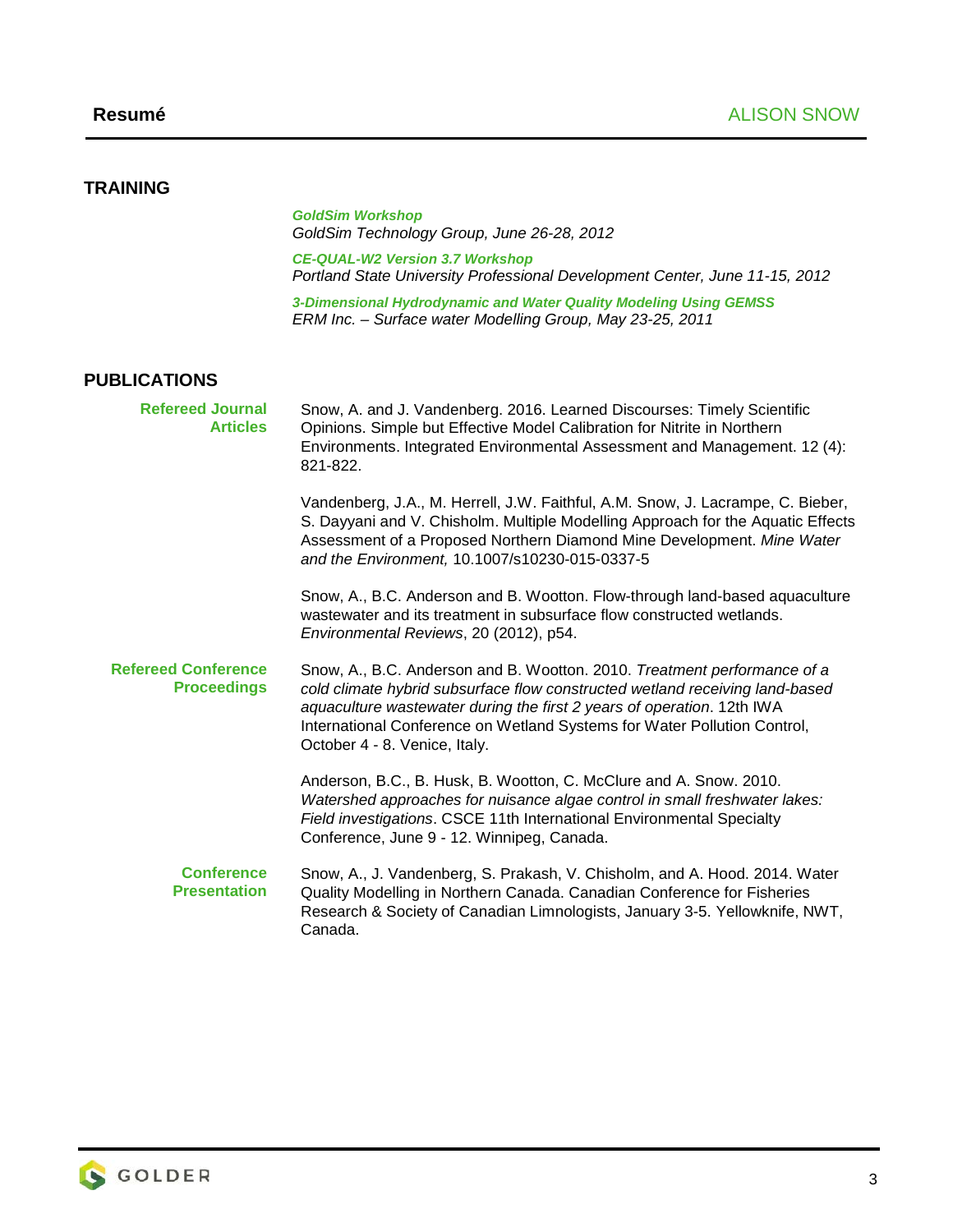#### **Education**

*B.Sc. Environmental Science, Royal Roads University (RRU), Victoria, BC, 2000*

*Honours Graduate Integrated Environmental Planning Technology, Selkirk College, Castlegar, BC, 1999*

### **Golder Associates Ltd. – Calgary**

#### *Associate, Senior Air Quality Specialist*

Mr. Madland is an Associate and Sr. Air Quality Scientist in Golder's Calgary operations. He has worked in the Calgary office since 2000. He received an Environmental Planning Technology Diploma from Selkirk College in 1999 and a B.Sc. in Environmental Science from Royal Roads University (Victoria, BC) in 2000.

Chris has been involved in a wide range of air quality projects in all regions in Canada, and internationally, but has specific expertise on meteorological monitoring, air quality and dust assessment and management in Canada. He has a range of experience in air quality assessment, management program development, ambient monitoring programs and expert testimony including siting, permitting, installation, maintenance and reporting for the mining, oil and gas, utilities and manufacturing sectors. Mr. Madland is a practical thinker and understands the unique constraints of air quality management at operational facilities. He has contributed to the air quality assessment development and review for many of the EIAs that have been produced by Golder Associates since 2000 and has coordinated the air quality component of several regulatory applications.

# **Employment History**

#### *Golder Associates Ltd. – Calgary, Alberta*

*Air Quality Scientist (2000 to Present)*

Air quality scientist assisting on Environmental Impact Assessments, emission inventories, regulatory strategy and ambient air quality monitoring projects. Responsibilities include project management, air monitoring, fugitive emissions detection and quantification, data analysis, emission calculations, environmental management planning modelling, hearing preparation, expert testimony, meteorological data analysis preparation, regulatory guidance, regulatory liaison, client liaison, report peer review, report preparation and supplemental responses.

*British Columbia Hydro – Castlegar, British Columbia Student Biologist (1998 to 2000)*

Participated in various reservoir and dam management programs, produced documents supporting BC Hydro's application for ISO 14001 certification.

# **PROJECT EXPERIENCE – OIL AND GAS**

**Canadian Association of Petroleum Producers – Critical Review of Siting Criteria for Air Quality Monitoring Stations** Calgary, Alberta

Golder was hired to undertake a critical, multijurisdictional review of the criteria used to site air quality monitoring stations. The work focused on evaluating western Canadian provinces' and the U.S. EPA siting criteria, relative to their intended purpose, e.g., regional monitoring vs facility fenceline compliance. Mr. Madland conducted this review.

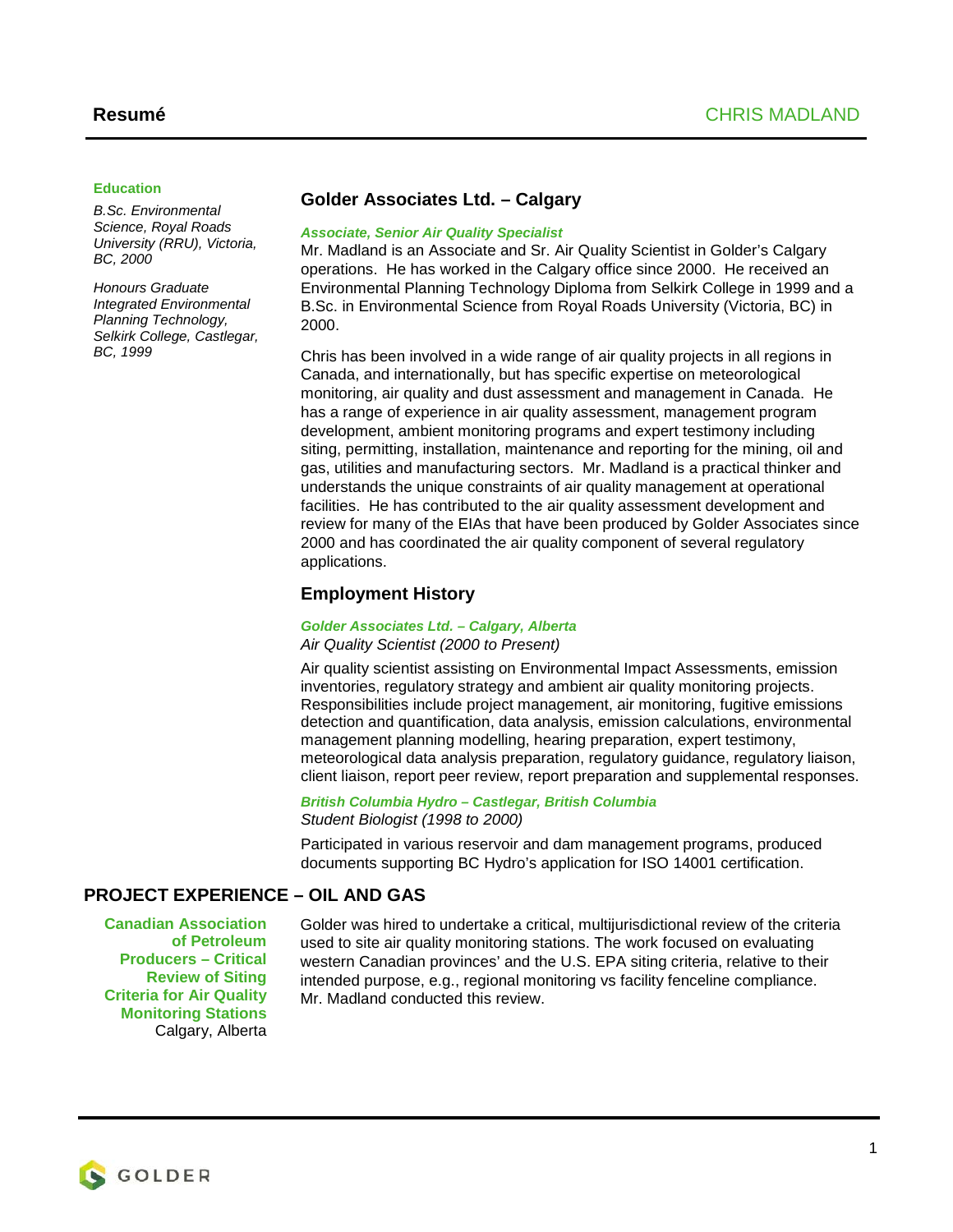| <b>Confidential Oil and</b><br><b>Gas Clients - Remote</b><br><b>Detection and</b><br><b>Quantification of</b><br><b>Fugitive Emissions</b><br>Alberta | A series of confidential oil and gas developers hired Golder to participate with an<br>Alberta company called Airdar to provide 24/7 un-manned surveillance of their<br>operations site and to provide a forensic review of publicly collected air<br>monitoring data to determine site-wide and source-specific fugitive emissions.<br>Emission sources, known and previously unknown were located and quantified to<br>demonstrate improvements in emissions performance. Target gases included<br>total hydrocarbons including methane, H <sub>2</sub> S, and SO <sub>2</sub> . Mr. Madland was<br>responsible for the execution of these projects.                                                                           |
|--------------------------------------------------------------------------------------------------------------------------------------------------------|----------------------------------------------------------------------------------------------------------------------------------------------------------------------------------------------------------------------------------------------------------------------------------------------------------------------------------------------------------------------------------------------------------------------------------------------------------------------------------------------------------------------------------------------------------------------------------------------------------------------------------------------------------------------------------------------------------------------------------|
| <b>MEG Energy - Fugitive</b><br><b>Emissions Monitoring</b><br>Program<br>Christina Lake, Alberta                                                      | Golder was hired to undertake a fugitive emissions monitoring study at MEG<br>Energy's Christina Lake Regional project. The focus was to identify emissions<br>from storage tanks and process vessels. The equipment used was a series of<br>PID/FID detectors and hand-held chemiluminescence sensors for H2S. Mr.<br>Madland oversaw the development of the monitoring program.                                                                                                                                                                                                                                                                                                                                                |
| <b>Suncor Energy Inc.</b><br><b>Firebag Odour</b><br><b>Assessment</b><br>Fort McMurray, Alberta                                                       | Suncor requested Golder's assistance with the identification and control of odour<br>issues at the Firebag Facility. Golder performed preliminary monitoring at the<br>Firebag site to identify potential sources of odour and helped to address this<br>issue. Ongoing work has led to Golder being asked to develop an on-site fugitive<br>emissions inventory. Responsible for emission calculations, air monitoring, and<br>data analysis.                                                                                                                                                                                                                                                                                   |
| <b>Imperial Oil Ltd. Kearl Oil</b><br><b>Sands Project</b><br>Fort McMurray, Alberta                                                                   | Golder was responsible for the completion of the Environmental Impact<br>Assessment (EIA) of the Kearl Oil Sands mine for Imperial Oil. As part of the<br>EIA, Golder was responsible for the completion of the air quality components of<br>the project, which included the use of the Golder's regional emissions database<br>and 3-D meteorological dataset. The air quality assessment evaluated air<br>concentrations and acid deposition resulting from cumulative emissions sources<br>across the Oil Sands Region, spanning from Fort Chipewyan to the Cold Lake<br>area. Air quality predictions were made using the CALPUFF dispersion model,<br>run in the 3-D mode. Responsible for emission calculations and QA/QC. |
| <b>Tervita Corporation -</b><br><b>Fugitive Emissions</b><br><b>Monitoring Program</b><br>Gull Lake,<br>Saskatchewan                                   | Golder was hired to undertake a fugitive emissions monitoring study at Tervita<br>Corporation's Gull Lake Oil Field Disposal Facility. The focus was to identify<br>emissions from storage tanks and to determine fenceline concentrations of VOCs<br>and H2S and process vessels. The equipment used was a series of PID/FID<br>detectors and hand-held chemiluminescence sensors for H2S. Mr. Madland<br>oversaw the development of the monitoring program and managed the field<br>component and reporting of this program.                                                                                                                                                                                                   |
| <b>KeySpan Energy Canada</b><br><b>Fugitive Emission</b><br><b>Monitoring</b><br>Rocky Mountain<br>House, Alberta                                      | Golder was retained by KeySpan Energy Canada to identify sources of H <sub>2</sub> S and<br>hydrocarbons from the Strachan gas plant through emissions monitoring. Air<br>Component/Discipline Lead responsible for air monitoring, data analysis, QA/QC<br>and report preparation.                                                                                                                                                                                                                                                                                                                                                                                                                                              |
| <b>Suncor Energy Inc.</b><br><b>Voyageur Project EIA</b>                                                                                               | Golder was responsible for the completion of the Environmental Impact<br>Assessment (EIA) for the Suncor Voyageur Project. The air quality sections of<br>the EIA evaluated cumulative air pollutant concentrations and acid deposition<br>across the Oil Sands Region, using the CALPUFF dispersion model (3-D mode).                                                                                                                                                                                                                                                                                                                                                                                                           |

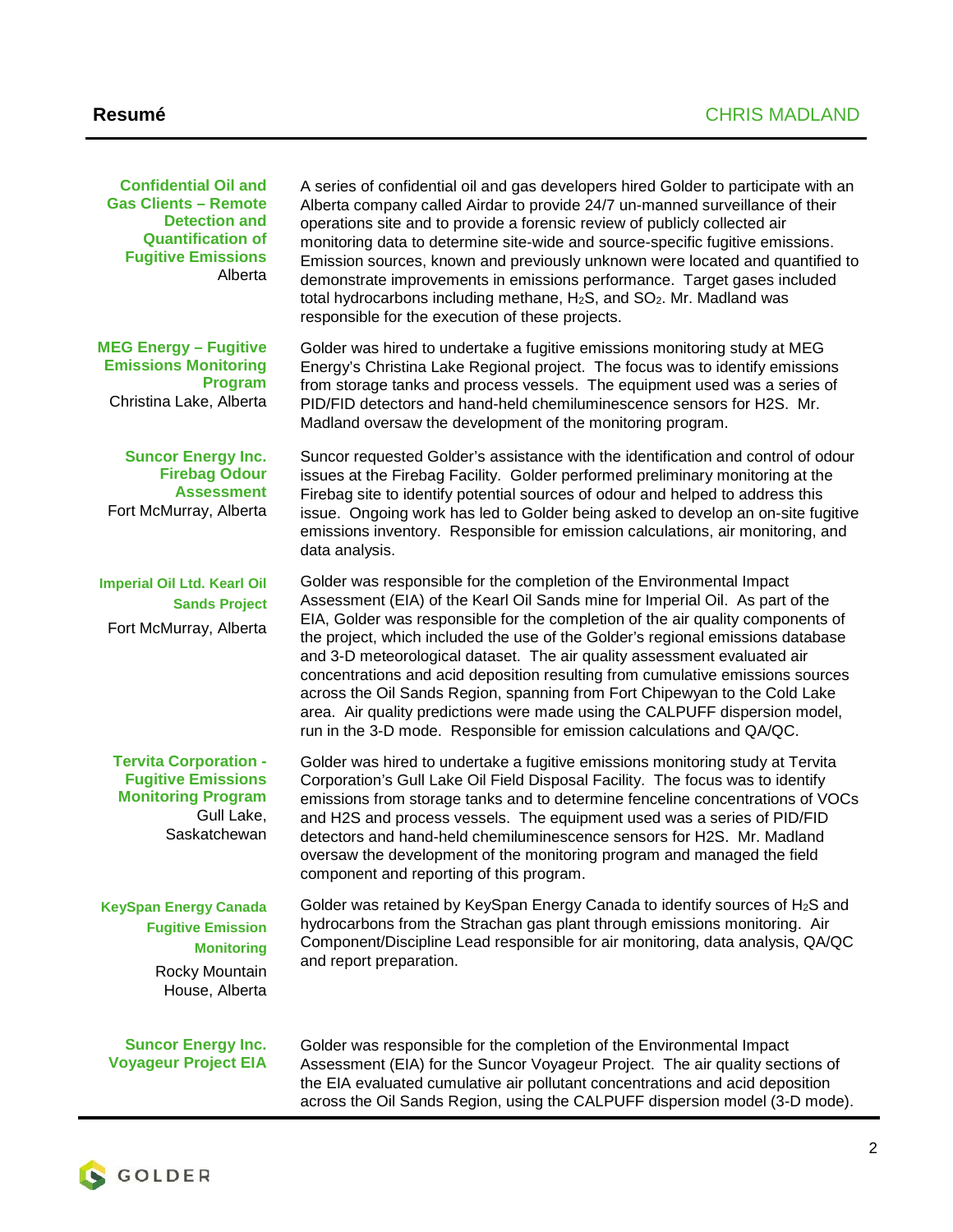| Fort McMurray, Alberta                                                                                                               | The EIA made use of Golder's regional emissions database and 3-D<br>meteorological data set, which cover the area from Fort Chipewyan to the Cold<br>Lake area. Responsibilities included air monitoring, data analysis and report<br>preparation.                                                                                                                                                                                                                                                                                                                                                                                                                                                                                                                             |
|--------------------------------------------------------------------------------------------------------------------------------------|--------------------------------------------------------------------------------------------------------------------------------------------------------------------------------------------------------------------------------------------------------------------------------------------------------------------------------------------------------------------------------------------------------------------------------------------------------------------------------------------------------------------------------------------------------------------------------------------------------------------------------------------------------------------------------------------------------------------------------------------------------------------------------|
| <b>AMEC Earth and</b><br><b>Environmental Limited</b><br><b>Mackenzie Gas</b><br><b>Pipeline EIA</b><br><b>Northwest Territories</b> | As part of a consulting consortium, Golder was responsible for the completion of<br>the air quality components of the Environmental Impact Assessment (EIA). The<br>air quality assessment evaluated air pollutant concentrations and acid deposition<br>resulting from cumulative emission sources across the length of the proposed<br>pipeline, from the Mackenzie Delta in the north to Zama, Alberta in the south. Air<br>quality predictions were made using the CALPUFF dispersion model (2-D mode).<br>This project also included participation in the regulatory review and public<br>hearings. Air Component/Discipline Lead and Emission Coordinator responsible<br>for emission calculations, data analysis, QA/QC, hearing preparation and report<br>preparation. |
| <b>Anadarko Canada</b><br><b>Corp. East Liard Gas</b><br><b>Gathering System</b><br>Deh Cho Region,<br><b>Northwest Territories</b>  | Anadarko proposed to build a pipeline to link the existing Chevron K-29 well site<br>with the existing Anadarko A-68 well site, north of Fort Liard, Deh Cho Region,<br>NWT. Golder completed both the air quality and noise assessment for the<br>dehydration and compression facility at the start of the pipeline, and the<br>compressor station situated along the pipeline. Responsible for data analysis<br>and report preparation.                                                                                                                                                                                                                                                                                                                                      |
| <b>Canadian Natural</b><br><b>Resources Ltd.</b><br><b>Primrose East Oil</b><br><b>Sands Project</b><br>Cold Lake, Alberta           | Golder was retained to prepare an Environmental Impact Assessment (EIA) for<br>the Canadian Natural Primrose East Oil Sands Project. This Steam-Assisted<br>Gravity Drainage (SAGD) project is an expansion of the existing Canadian<br>Natural Primrose and Wolf Lake facilities. Air quality and noise assessments<br>were completed as part of the EIA. Responsibilities included noise monitoring.                                                                                                                                                                                                                                                                                                                                                                         |
| <b>Canadian Natural</b><br><b>Resources Ltd.</b><br><b>Primrose North</b><br><b>Monitoring</b><br>Cold Lake, Alberta                 | Canadian Natural Resources retained Golder to prepare an application to AENV<br>for a continuous air quality monitoring station and four passive air monitoring<br>stations near the Primrose North Oil Sands Facility. Responsibilities included air<br>monitoring, data analysis and report preparation.                                                                                                                                                                                                                                                                                                                                                                                                                                                                     |
| <b>Cenovus Foster Creek</b><br><b>Monitoring Program</b><br>Foster Creek, Alberta                                                    | Golder conducted a siting assessment in accordance with the Alberta Air<br>Monitoring Directive for the installation of a continuous air quality monitoring<br>trailer at the Foster Creek site. Project Manager responsible for air monitoring,<br>QA/QC, environmental management planning model, regulatory guidance and<br>report preparation.                                                                                                                                                                                                                                                                                                                                                                                                                             |
| <b>Cenovus Christina</b><br><b>Lake Project</b><br><b>Debottlenecking and</b><br><b>Expansion</b><br>Christina Lake, Alberta         | Golder was retained by EnCana to assist in approval amendments associated<br>with the Phase 1B Debottlenecking and Expansion at the Christina Lake Thermal<br>Project. The Christina Lake Thermal Project is a SAGD project located in<br>Alberta's Athabasca oil sands region. The work included completing the air<br>quality and noise assessments, required as part of the approval amendment<br>applications to Alberta Environment and the Alberta Energy and Utilities Board<br>(EUB). The air quality assessment included establishing an air emission profile                                                                                                                                                                                                         |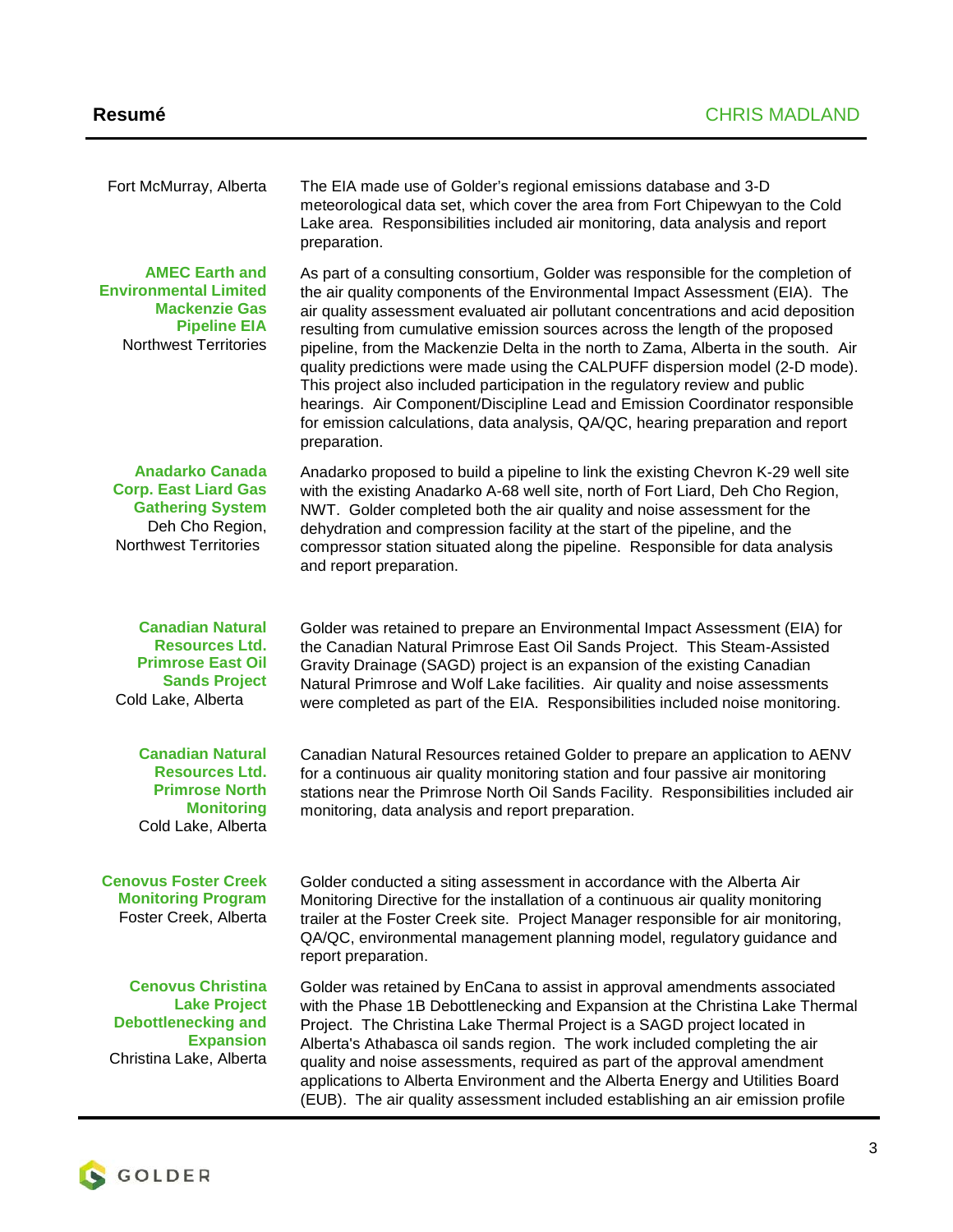for the project, as well as determining the air quality impacts using the CALPUFF dispersion model. Responsibilities included emission calculations and data analysis.

**Chevron Canada Ltd. M-25 Meteorological Monitoring** Fort Liard, Northwest **Territories** 

**Fossil Water Catalyst Facility Air Assessment** Fort Saskatchewan, Alberta

**Cenovus Energy Christina Lake Thermal Project Monitoring Program** Christina Lake, Alberta

**Petro-Canada Oil and Gas Meadow Creek Project EIA** Fort McMurray, Alberta

**Chevron Canada Resources Air Quality Evaluation of the K-29 Facility** Ft. Liard, Northwest **Territories** 

**Shell Canada Ltd. Jackpine Mine-Phase 1 EIA** Fort McMurray, Alberta This project involved implementing and managing a meteorological monitoring program at the Chevron Canada F-25 and K-29 wells near Ft. Liard in the Northwest Territories. The parameters monitored at each site included wind speed, wind direction temperature and solar radiation. Responsibilities included limited client liaison.

Fossil Water proposed a catalyst recycling facility near Fort Saskatchewan, Alberta. Golder was retained to provide an assessment of air quality and to assist with various application components. Air Component Discipline Lead, Modelling Coordinator and Emission Coordinator responsible for emission calculations, air dispersion modelling, QA/QC, data analysis and report preparation.

An air quality and meteorological monitoring plan and on-site assessment program were conducted to evaluate facility emissions from the Christina Lake Thermal Project. The project involved the establishment of an air quality and meteorology monitoring station, interpretation of data and regular reporting and liaising with government officials on behalf of the client. Involved in the siting of the continuous and the static stations, and oversaw the installation of the monitoring program hardware. Also responsible for the ongoing management of some components of the program, data quality assurance and reporting.

Golder was responsible for the completion of the Environmental Impact Assessment (EIA) and application to develop a Steam-Assisted Gravity Drainage (SAGD) project in the Athabasca Oil Sands Region. The air quality component of the project evaluated acid deposition in the region as well as local and regional concentrations of sulphur dioxide, nitrogen dioxide, particulate matter, secondary particulates, carbon monoxide, reduced sulphurs, volatile organic compounds, trace metals and polycyclic aromatic hydrocarbons. The CALPUFF model (3-D mode) was used for this assessment. Assisted with emissions calculations and with report preparation.

A well-test flaring assessment was completed for a proposed gas processing facility near Ft. Liard, NWT. The project involved the estimation of facility emissions and a dispersion modelling analysis of the SO2 emissions from a flare. The site location was in very complex terrain and required the use of the CTSCREEN model to determine the necessary flare height that would result in no exceedances of the ambient SO2 guidelines. Involvement in the project included client liaison.

Golder was responsible for the completion of the recent Environmental Impact Assessment (EIA) of the Jackpine Mine – Phase 1 Oil Sands mine for Shell Canada. As part of the EIA, Golder was responsible for the completion of the air quality components of the project, which included the use of the Golder's regional emissions database and 3-D meteorological data set. The air quality assessment evaluated air concentrations and acid deposition resulting from cumulative emissions sources across the Oil Sands Region, spanning from Fort Chipewyan in the north to the Cold Lake area in the south. Air quality predictions

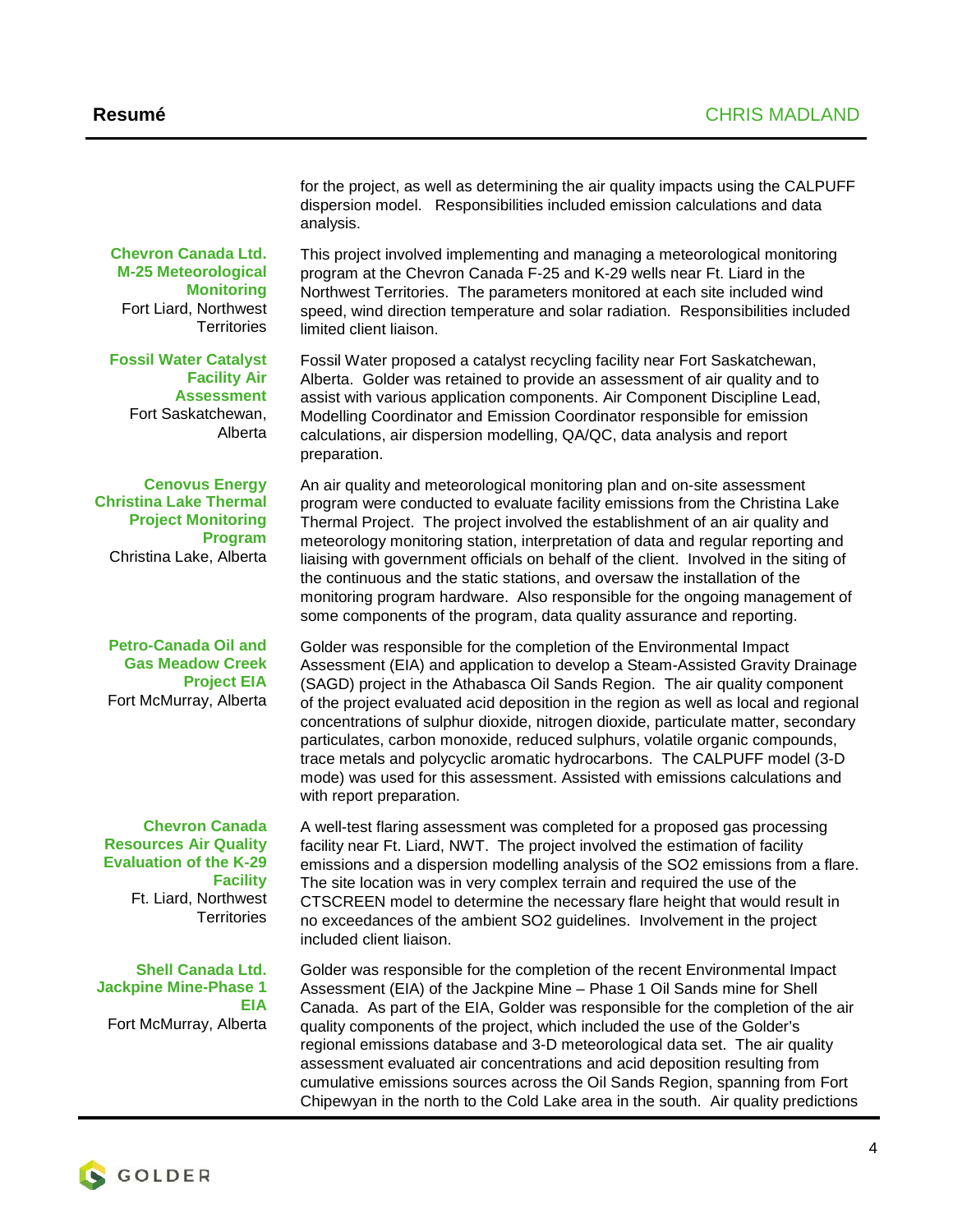|                                                                      | were made using the CALPUFF dispersion model, run in the 3-D mode.<br>Responsibilities included calculation and summary of facility and regional<br>emissions, and report preparation.                                                                              |
|----------------------------------------------------------------------|---------------------------------------------------------------------------------------------------------------------------------------------------------------------------------------------------------------------------------------------------------------------|
| <b>Shell Grosmont</b>                                                | Golder was retained to complete baseline noise, air quality and meteorological                                                                                                                                                                                      |
| <b>Venture In-situ Oil</b>                                           | data collection for the Shell Grosmont in-situ oil sands project west of Fort                                                                                                                                                                                       |
| <b>Sands Project Baseline</b>                                        | McMurray. Component/Discipline Lead responsible for air monitoring,                                                                                                                                                                                                 |
| <b>Studies</b>                                                       | meteorological data analysis preparation, regulatory guidance, QA/QC, report                                                                                                                                                                                        |
| Wabasca, Alberta                                                     | preparation and client liaison.                                                                                                                                                                                                                                     |
| <b>Alliance Pipeline</b><br><b>Hazard Assessment</b><br>Saskatchewan | Golder was retained to conduct a hazard assessment of a potential accidental<br>condensate release associated with waste heat recovery at the Alliance<br>Kerrobert facility. Responsibilities included data analysis, hazard assessment<br>and report preparation. |
| <b>Confidential Client Oil</b>                                       | Golder conducted a hazard assessment of a potential uncontrolled hydrogen                                                                                                                                                                                           |
| <b>Processing Facility</b>                                           | sulphide (H2S) release from an oil processing facility under a range of                                                                                                                                                                                             |
| <b>Hazard Assessment</b>                                             | meteorological conditions. Project Manager responsible for hazard assessment                                                                                                                                                                                        |
| Alberta                                                              | and report preparation.                                                                                                                                                                                                                                             |

# **PROJECT EXPERIENCE - POWER**

**ATCO Power, Heartland Generating Station Air Quality Assessment**  Strathcona County, Alberta

**TransAlta Utilities Sundance 7 Generating Station Air Quality Assessment** Wabamun, Alberta

**TransAlta Utilities Highvale Mine, Pit 9 Air Quality Assessment** Wabamun, Alberta

**Enmax Energy Corp, Bonnybrook Energy Centre, Alberta Utilities Commission Appeal**  Calgary, Alberta

Golder prepared an air quality assessment to support an industrial approval application for a natural gas fired power plant in Alberta's Industrial Heartland. Mr. Madland participated in and oversaw the development and writing of the air quality assessment.

Golder prepared an air quality assessment to support an industrial approval application for a natural gas fired power plant in Alberta's Wabamun generating are. Mr. Madland participated in and oversaw the development and writing of the air quality assessment and provided expert testimony at the Alberta Utilities Commission regulatory hearing.

Mr. Madland participated in the development of and reviewed an air quality assessment prepared in support of TransAlta Utilities application to expand the Highvale Mine (Pit 9). Specifically, Mr. Madland's role was to oversee the writing of the air quality assessment report.

Golder prepared an application for a permit to construct, operate and reclaim the Enmax Bonnybrook Energy Centre in Calgary, Alberta. The process included an Alberta Utilities Commission Hearing on the matter. Mr. Madland participated as support to an expert witness with matters related to air quality at the Appeal hearing.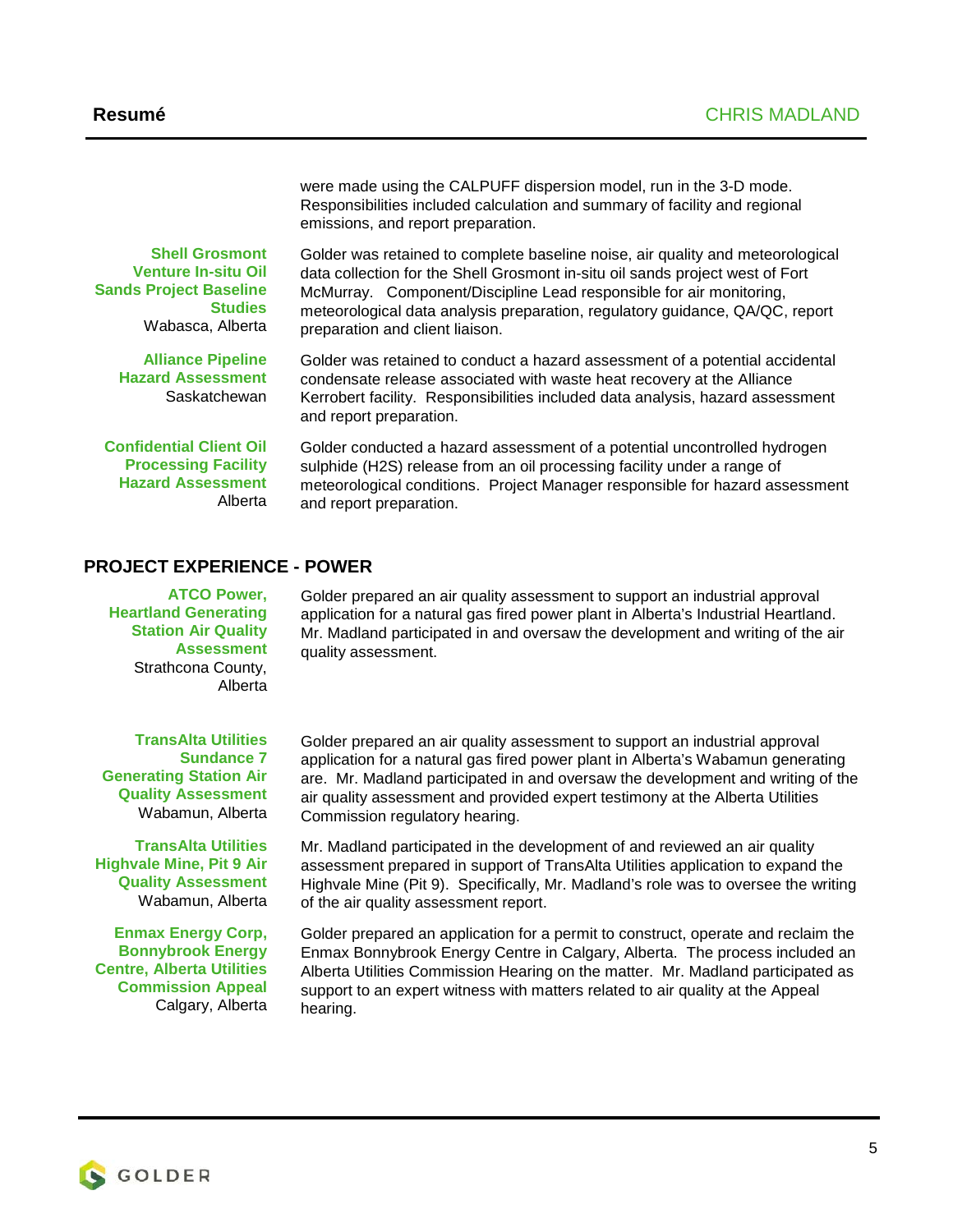**TransAlta Utilities Corp. Centralia Mine** Washington

Golder completed baseline field work for TransAlta's Centralia Mine in Washington State. The project was managed out of the Golder Calgary office. However, air and noise monitoring was conducted by the Golder Gainesville office. Air Component/Discipline Lead responsible for air monitoring, data analysis, QA/QC and report preparation.

#### **PROJECT EXPERIENCE - MINING**

**Baffinland Mary River Project – Haul Road and Crusher Dust Evaluation** Mary River, Nunavut

**Baffinland Mary River Project - Safe Harbour Meteorological Monitoring** Pond Inlet, Nunavut

**Agnico Eagle Whale Tail Pit and Haul Road Expansion** Baker Lake, Nuanavut

Dominion Diamond Jay Project Air Quality and Dust Management Program Barrenlands, Northwest Territories

**Khan Resources Meteorological Station Installation Mongolia** 

**De Beers Gahcho Kue Mine Air Quality and Dust Management Plan** Barrenlands, Northwest Territories

Golder was retained by Baffinland to conduct a critical review of dust management activities at it's Mary River facility, haul road and port with a goal of satisfying the Department of Fisheries and Oceans requirement to prevent pollution of adjacent, fish-bearing streams. Mr. Madland was responsible for the delivery of this program.

Golder was commissioned through a subcontract to provide a series of three meteorological stations intended to provide data to support the development of a safe harbour for staging vessels bound for the Mary River Project. Mr. Madland procured and installed the meteorological stations in August of 2014.

Golder was tasked with the development of the air quality technical reports necessary for the development of the Agnico Eagle Whale Tail Pit and the associated haul road near Baker Lake, Nunavut. This included the development of an air quality and dust management plan with particular emphasis on the haul road. Mr. Madland was responsible for the development of this monitoring and management program.

Golder has provided technical air quality assistance to Dominion Diamond through their assessment and permitting process. This has included a requirement to develop a series of predictive air quality models as well as to develop an air quality management plan with specific attention to the haul road between the open pit and the processing facility several tens of kilometres distant. Mr. Madland oversaw the development of the air quality and dust management plan and presented the plan at various public consultation venues.

Golder provided baseline air quality and meteorological support to Khan Resources for a uranium mine in Mongolia. The project included training of onsite personnel to conduct the on-going portion of the program once installation was complete. Component Discipline Lead responsible for air monitoring, meteorological data analysis preparation, report preparation, meteorological monitoring, client liaison and meteorological monitoring training.

Golder has a long history supporting De Beers with air quality assessment and air quality management work at three of its Canadian Operations including the Gahcho Kue Mine, the Snap Lake Mine and the Victor mine. Recent work has included the development of an Air Quality Management Plan for the Gahcho Kue Project. Mr. Madland oversaw the development of the air quality management program.

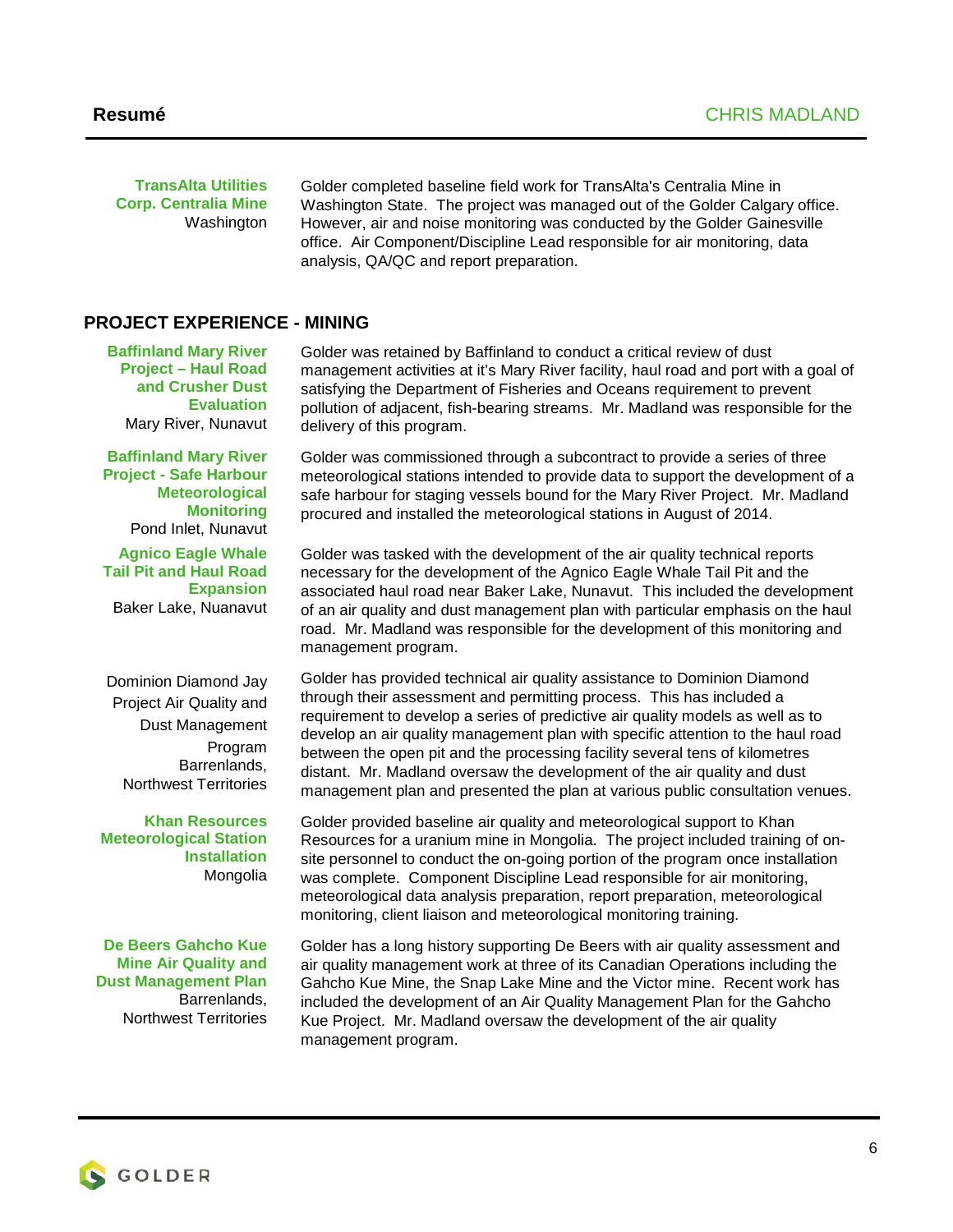| <b>Dynatec Corporation</b><br><b>Ambatovy EIA</b><br>Madagascar                                           | Golder was retained by Dynatec Corporation to complete an Environmental<br>Impact Assessment (EIA) for a nickel/colbalt mine in Madagascar. The EIA<br>included assessments of air quality and noise for the open pit mine, slurry<br>pipeline, processing plant, tailings facility and port expansion. The air quality<br>assessment included an ambient air quality component (SO2, NOX and others)<br>as well as dust deposition, which was of particular concern in the ecologically<br>diverse region. Responsible for emission calculations, QA/QC and data analysis. |
|-----------------------------------------------------------------------------------------------------------|-----------------------------------------------------------------------------------------------------------------------------------------------------------------------------------------------------------------------------------------------------------------------------------------------------------------------------------------------------------------------------------------------------------------------------------------------------------------------------------------------------------------------------------------------------------------------------|
| <b>DeBeers Canada Inc.</b><br><b>Snap Lake Monitoring</b><br>Snap Lake, Northwest<br><b>Territories</b>   | The Snap Lake Diamond Mine EIA was in preparation for several years. The<br>original development was owned by Winspear; however, DeBeers later<br>purchased the project. In addition to the EIA, Golder was responsible for the<br>development of, operation and maintenance of the ambient air and<br>meteorological monitoring at the site. Air Component/Discipline Lead and<br>Emission Coordinator responsible for regulatory liaison, emission calculations,<br>QA/QC, air monitoring and data analysis.                                                              |
| <b>Diavik Diamond Mines</b><br><b>Inc. EIA Review</b><br>Lac de Gras,<br><b>Northwest Territories</b>     | Golder was retained by Diavik Diamond Mines Inc. to complete a peer review of<br>the original EA completed for the Diavik diamond mine in Lac de Gras, NWT.<br>Responsible for QA/QC and report peer review.                                                                                                                                                                                                                                                                                                                                                                |
| <b>BacTech Mining</b><br><b>Mckinnon Creek Mine</b><br>Revelstoke, British<br>Columbia                    | During early project planning BacTech Mining commissioned a meteorological<br>monitoring program in the vicinity of a former metals mine. BacTech planned to<br>develop a gold, lead and zinc deposit approximately 45 km north of Revelstoke,<br>B.C. Golder was responsible for conducting the EIA, based on permitting and<br>approval in 2006. The mine was planned to be underground and ore processing<br>was planned to be done using a bioleach system. Project Manager responsible<br>for air monitoring, data analysis and report preparation.                    |
| <b>Ivanhoe Mines Inc. Oyu</b><br><b>Tolgoi Dust</b><br><b>Management Plan</b><br>Mongolia                 | Ivanhoe Mines Inc. needed to manage widely-dispersed fugitive dust associated<br>with operations planned for southern Mongolia at the Oyu Tolgoi site. One of the<br>most difficult aspects of managing dust generation in this location is the local<br>climate. Golder developed a dust management plat that included controls and<br>monitoring. Air Component/Discipline Lead responsible for emission<br>calculations, data analysis, environmental management planning and report<br>preparation.                                                                     |
| <b>UEX West Bear</b><br><b>Baseline Air Quality</b><br><b>Monitoring</b><br>Northern<br>Saskatchewan      | Golder was retained by UEX to undertake environmental baseline monitoring<br>studies at a uranium deposit in northern Saskatchewan to support a pending<br>application to develop an open-pit mine at the site. The air and noise team<br>designed and implemented a baseline air monitoring program for particulates<br>radon, SO2 and NO2. Air Component/Discipline Lead responsible for air<br>monitoring, data analysis and report preparation.                                                                                                                         |
| <b>Dundee George &amp;</b><br><b>Goose Meteorological</b><br><b>Monitoring</b><br>Bathurst Inlet, Nunavut | Golder was contracted to maintain two meteorological stations installed in August<br>2004 at two exploration camps near Bathurst Inlet, Nunavut. Work included<br>calibration, repair, download and reporting of data from stations at George and<br>Goose Lakes. Air Component/Discipline Lead responsible for air monitoring,<br>data analysis, QA/QC and report preparation.                                                                                                                                                                                             |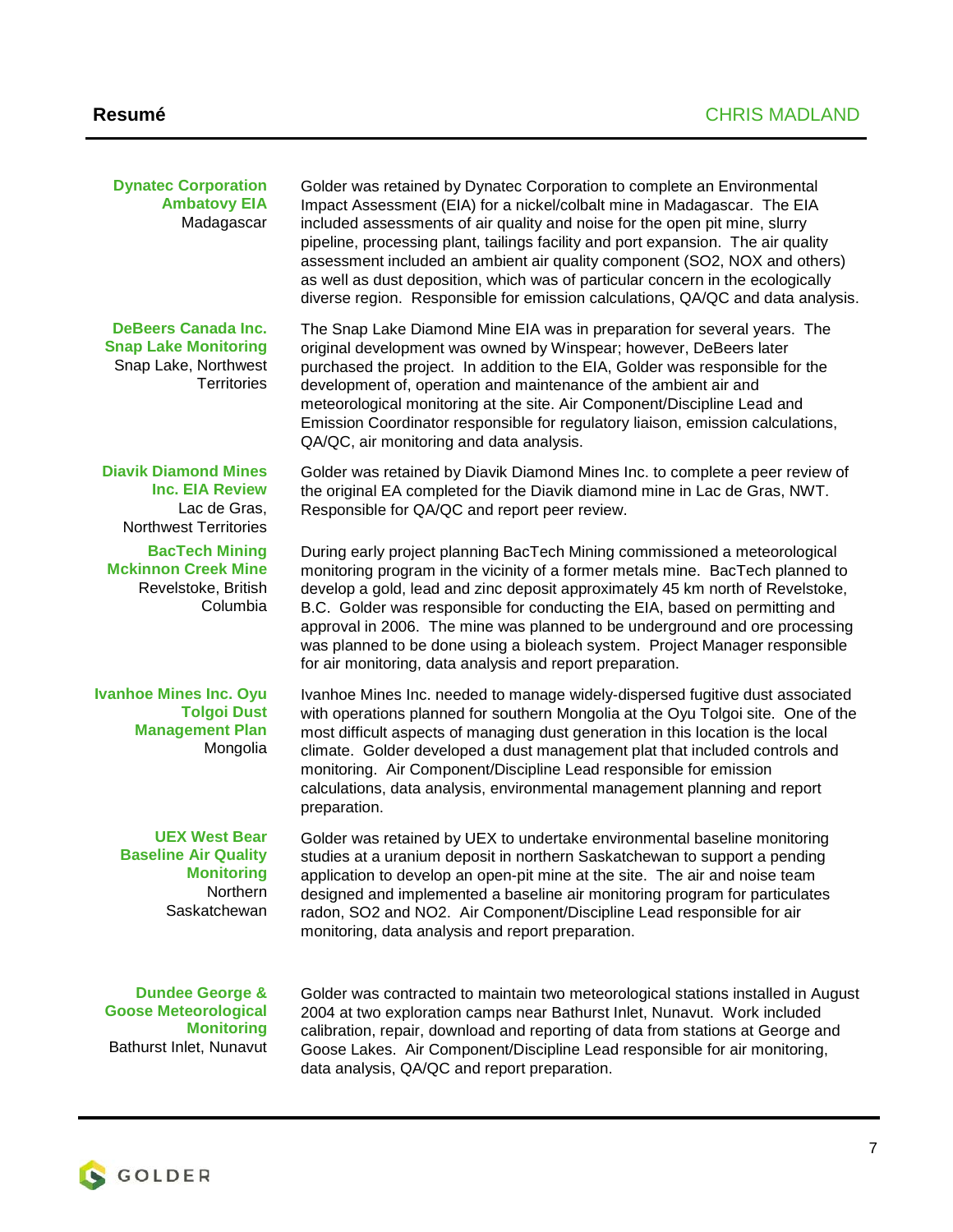**Miramar Mining Corporation Ambient Air Quality Monitoring** Bathurst Inlet, Nunavut

**DeBeers Canada Mining Inc. Snap Lake Diamond Mine Monitoring Program** Snap Lake, Northwest **Territories** 

**Lafarge Construction Material Limited Ambient Air Quality Monitoring** Calgary, Alberta

> **Inmet Mining Corporation Izok Meteorological Monitoring** Izok Lake, Nunavut

**Miramar Mining Corporation Doris North Gold Project EIS** Bathhurst Inlet, Nunavut

**Strateco Resources Uranium Exploration Project Meteorological Station Installation** Northern Quebec

Miramar Mining Corporation is developing a gold mine near Cambridge Bay on Victoria Island, Nunavut. Golder was retained to provide background air quality and meteorological monitoring services in support of their permit application process. A Hi-Volume sampler and meteorological monitoring program was implemented during the summer months. Responsibilities included program development, instrument selection and procurement, installation and training of on-site staff in the maintenance of monitoring components. Also responsible for data analysis, QA/QC and reporting for this project.

Golder provided ongoing support to DeBeers Canada for applications to the Government of the Northwest Territories to construct and operate an underground diamond mine in the vicinity of Snap Lake, NWT. This support included siting, installation, maintenance and calibration of equipment for monitoring programs, as well as development of standard operating procedures and environmental management plans for sample collection and completion of monitoring reports. Also responsible for annual ambient air quality and meteorological monitoring reporting, QA/QC and ongoing client support for the monitoring programs.

Provided consulting services to Lafarge regarding a proposed gravel pit east of Calgary, Alberta. Work included the preparation of a monitoring plan and guidance to Lafarge on placement options for a particulate and meteorological monitoring system in the vicinity of the proposed operation. Contributed to the monitoring plan and proposal, coordinated the station siting process, procured all necessary monitoring hardware, installed and calibrated the requisite systems, QA/QC and coordinated ongoing client support and reporting.

This project involved implementing and managing a meteorological monitoring program at the Izok Lake Project in Nunavut. The parameters monitored at each site included precipitation, wind speed, wind direction, temperature and solar radiation. The meteorological monitoring formed part of a comprehensive program designed to establish baseline hydrologic and climatic conditions at the proposed mine site. Responsibilities include supervising on-site installation of the meteorological station.

Golder prepared an air quality and noise assessment for the Miramar Doris North Gold Project located near Bathurst Inlet, Nunavut. The assessment was prepared to support the Environmental Impact Study (EIS) for submission to the Nunavut Impact Review Board. Air Component/Discipline Lead responsible for air monitoring, data analysis, QA/QC, environmental management planning and report preparation.

Golder was retained to install a meteorological monitoring station at the Strateco Resources base camp in northern Quebec. Component/Discipline Lead responsible for meteorological data analysis preparation, report preparation, meteorological monitoring, training and client liaison.

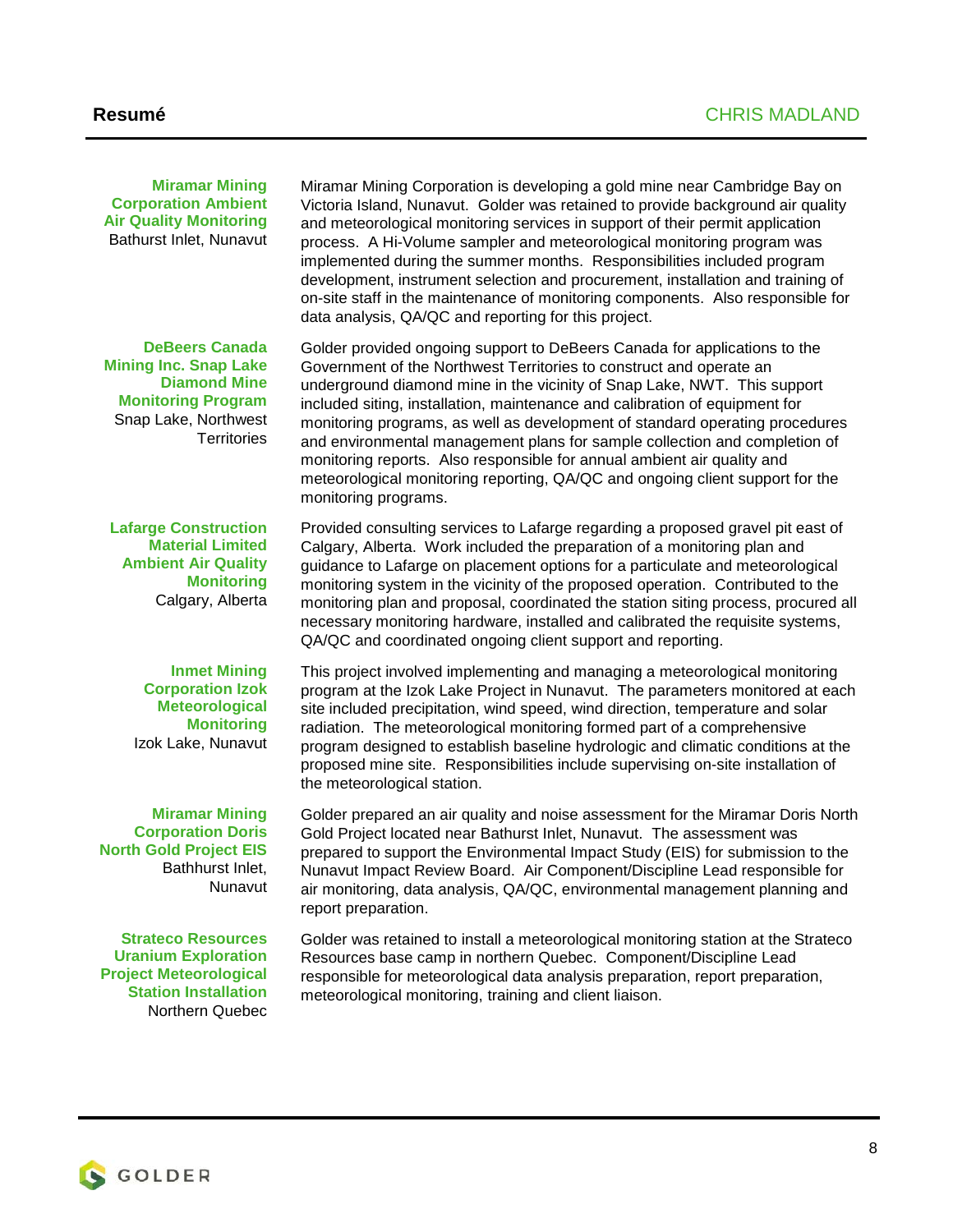#### **Hope Bay Mining Ltd. Doris North Gold Mine EIA**

South of Cambridge Bay, Nunavut

#### **DeBeers Canada Inc.**

**Gahcho Kue Review** Gahcho Kue, Northwest **Territories** 

**Great Western Minerals Group Hoidas Lake Monitoring** Hoidas Lake, **Saskatchewan** 

**Fortune Minerals Nico Mine Monitoring Program** Northwest Territories

Hope Bay Mining retained Golder Edmonton to provide on-going support following completion of an Environmental Impact Assessment (EIA) for their gold mine in Nunavut. The project required that Air Quality and Noise Management Plans be developed. Component/Discipline Lead responsible for air dispersion modelling, air monitoring, emission calculations, meteorological data analysis preparation, report preparation and client liaison.

Golder was retained by DeBeers to conduct a peer review of a draft Environmental Impact Assessment (EIA) for their Gahcho Kue Project. The review included the EIA methodology and all technical components, including air quality and noise. Responsibilities included report peer review.

The Hoidas Lake facility (Great Western Minerals Group) is a remote rare earth elements mining exploration camp in the northwest corner of Saskatchewan. Golder conducted a baseline air quality monitoring program at the site to provide data to support a potential Environmental Impact Assessment. Component/Discipline Lead responsible for air monitoring, data analysis, meteorological data analysis preparation, regulatory guidance, QA/QC, report preparation and client liaison.

Fortune Minerals is planning to develop an underground/open-pit mine approximately 160 km northwest of Yellowknife. Golder was retained to assist Fortune with their application to the Mackenzie Valley Land and Water Board for a Class B water license. This included technical assistance with a feasibility study for Nico Mine open pit and underground project. Ongoing work includes supporting an on-site meteorological and air quality monitoring program. Component/Discipline Lead responsible for air monitoring, data analysis, meteorological data analysis preparation, regulatory guidance, QA/QC, report preparation and client liaison.

# **GOVERNMENT**

**City of Calgary – Remote Detection and Quantification of Fugitive Emissions** Calgary, Alberta

**Government of Canada Public Works Air Quality Management Plan & Review Development** Esquimalt, British Columbia

The city of Calgary operates the Fish Creek Wastewater Treatment Plant and hired Golder to assist them with managing ongoing area odour complaints. Golder developed a site-wide fugitive emissions identification and quantification program with its partner, Airdar. Emission sources, known and previously unknown were located and quantified and remedied to demonstrate that odours perceived in neighbouring communities originated from locations outside the facility. The target gas in this ongoing project is  $H_2S$ . Mr. Madland was responsible for the development and delivery of this project.

Golder was retained to prepare a review of the air quality management and monitoring systems currently in place at the Esquimalt Graving Dock near Victoria BC. Project Manager responsible for data analysis, emission calculations, environmental management planning modelling, literature review, meteorological data analysis preparation, regulatory guidance, QA/QC, report preparation and client liaison.

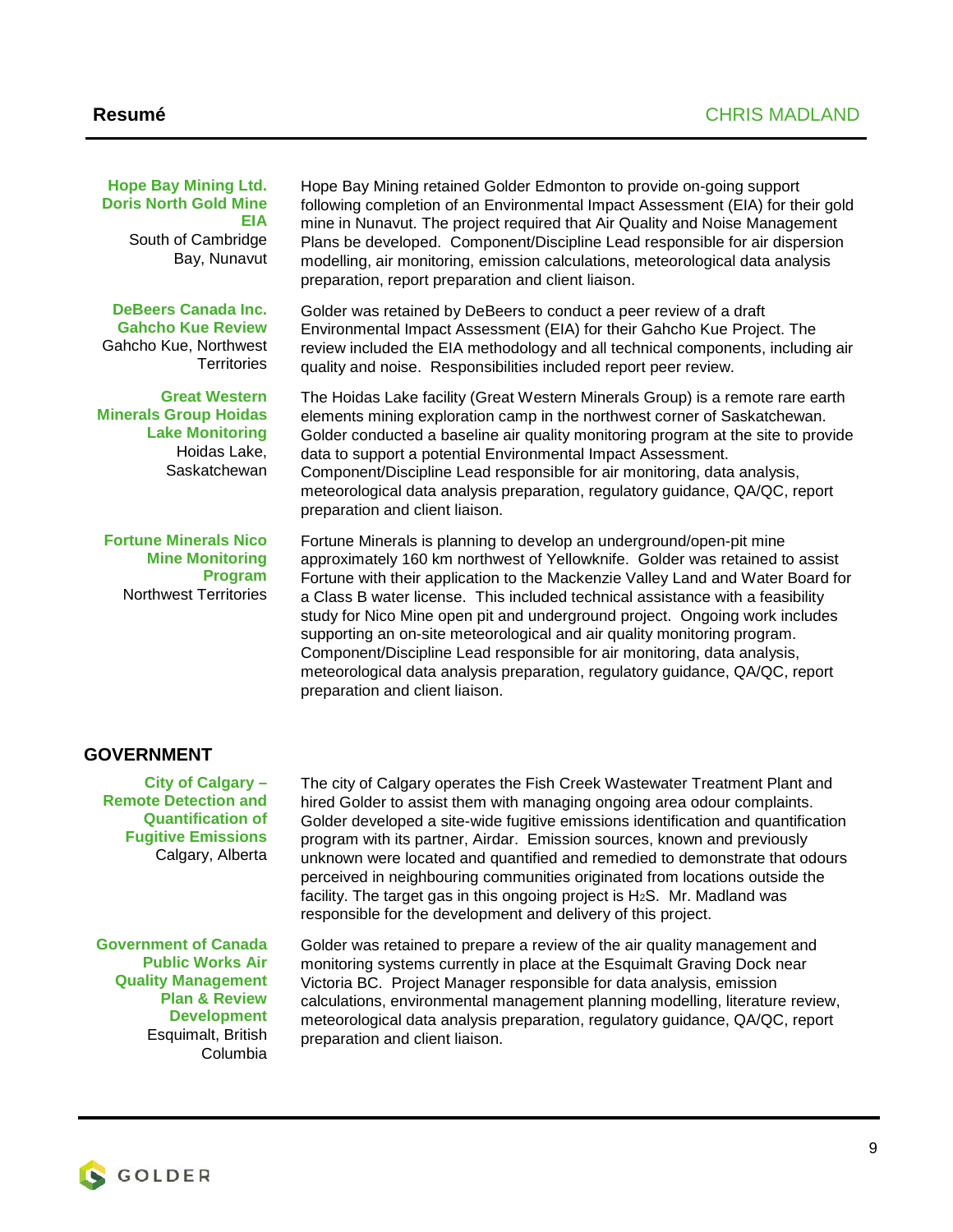# **OTHER**

**Catalyst Paper, Powell River Division, Landfill Expansion Environmental Appeal Board Hearing** Powell River, British Columbia

**PCL Construction Management Inc. Dust Management Plan** Calgary, Alberta

> **Redcliff Industries EPEA Renewal** Redcliff, Alberta

**Siksika Environmental Ltd. Environmental Training** Siksika Reservation, Alberta

#### **Norske Skog Inc. Crofton Landfill** Vancouver Island, British Columbia

**Domtar Canada Ltd. Particulate Monitoring** Cochrane, Alberta

**OPTI Canada/ Nexen Canada Air Quality Modelling Course** Calgary, Alberta

Golder prepared an application for a permit under the B.C. Environmental Management Act for a proposed landfill expansion at Catalyst Paper Corporation's Powell River mill in Powell River, B.C. The B.C. Ministry of Environment approved the expansion; however several local residents and community associations appealed the decision. Mr. Madland participated as an expert witness with matters related to air quality at the Environmental Appeal Board hearing.

Golder was retained by PCL Construction Management to provide a dust management plan for the University of Calgary, Health Research Innovation Centre project located at the Foothills Hospital. Project Manager responsible for emission calculations, air monitoring, data analysis, air/environmental management planning and report preparation.

Golder was retained to assist Redcliff Industries (a fibreglass manufacturer) with their EPEA approval renewal process. The renewal application required an air quality modelling assessment. Air Component Discipline Lead and Emission Coordinator responsible for emission calculations, QA/QC, data analysis, QA/QC and report preparation.

Golder was retained to provide technical training and job shadowing opportunities for selected employees of Siksika Environmental Ltd. Training was provided in the siting, operation and maintenance of ambient air monitoring equipment. Developed and delivered an introduction to air quality monitoring course.

Golder implemented a dust-fall and meteorological monitoring program at a water reservoir adjacent to the Norske Skog landfill in Crofton, B.C. The objective of the program was to assess the impact of dust emissions from the landfill on the water reservoir. The monitoring program consisted of monthly sampling of two dust-fall canisters, which were analyzed for dust-fall amounts and trace metal concentrations. Responsibilities included support for the field staff and siting process.

Conducted short-term particulate monitoring services to Domtar Canada using hi-volume sampling devices. The objective of the work was to obtain estimates of airborne total suspended particulate (TSP) levels in the vicinity of an excavation site. Responsibilities included monitoring plan preparation equipment procurement, installation and calibration, and reporting.

Through the Golder Institute, Golder prepared a comprehensive two-day course designed to introduce the concepts of dispersion modelling and air quality assessment in the Oil Sands Region. The course comprised eight modules ranging in topic from oil sands history to hands-on modelling exercises using SCREEN3 and CALPUFF. Designed, constructed and demonstrated a scaled Plume Model.

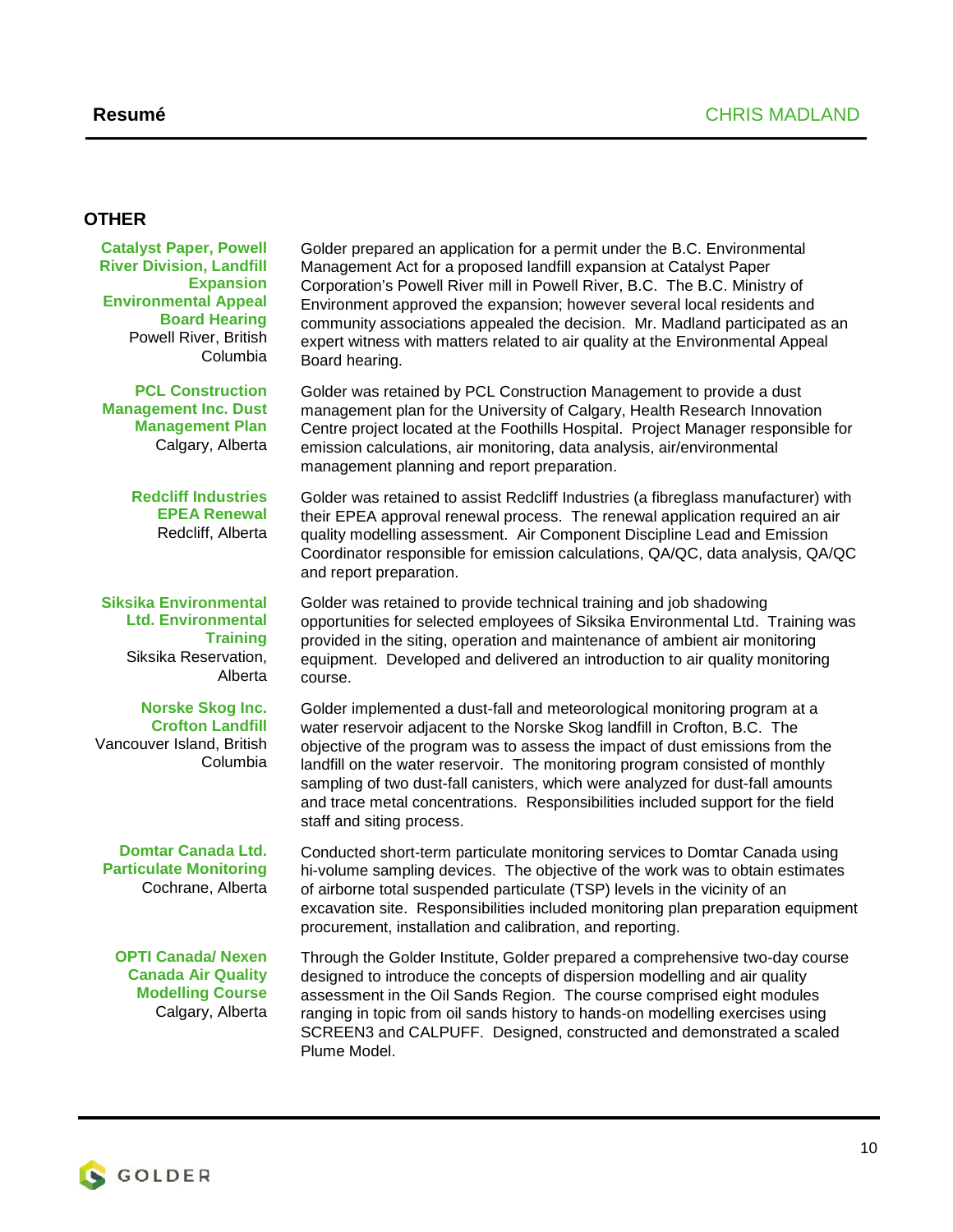**Lehigh Inland Cement Limited Substitution Fuel Project** Edmonton, Alberta

Golder was retained to prepare the Environmental Protection and Enhancement Act (EPEA) application for the proposed conversion of the Lehigh Inland Cement facility in Edmonton to allow the use of coal as a primary fuel. The project involved a detailed review of the facility emissions, estimation of resulting off-site concentrations, evaluation of current operations and recommendations for future mitigation. Liaison with regulators during the application process formed an integral part of the air quality assessment. Golder assisted Lehigh Inland through the hearing process and provided expert testimony. Responsibilities included calculation of fugitive emissions, report preparation and technical support of the air quality team that attended the hearings.

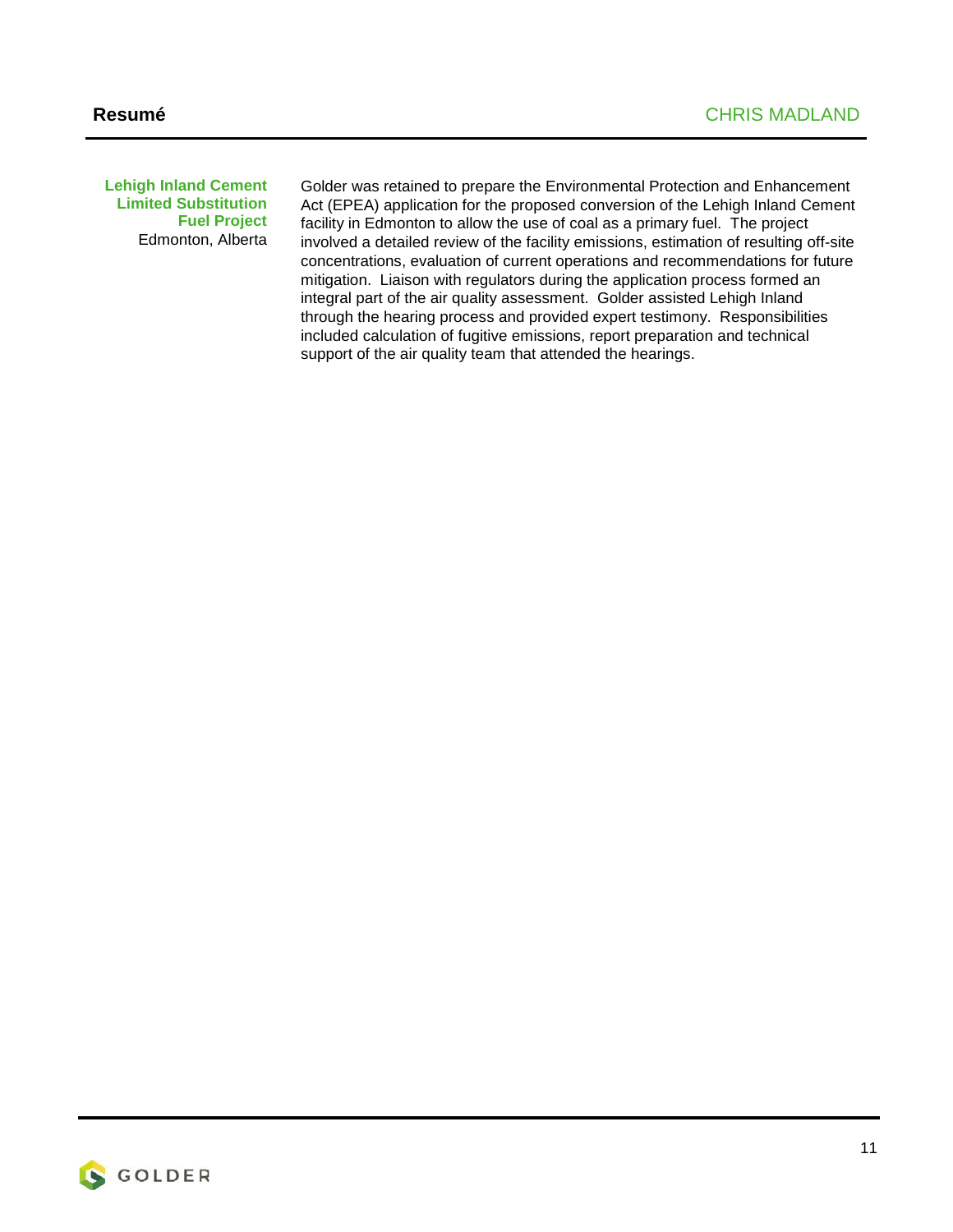#### **Education**

*Master of Science Geology, University of Manitoba, 2004*

*Bachelor of Science Geology (Honors), University of Manitoba, 2001*

# **Golder Associates Ltd. - Vancouver**

*Associate - Senior Geochemist*

### **Employment History**

#### *Golder Associates – Vancouver, BC Geochemist (2004 to Present)*

Associate and Senior Geochemist with background in environmental and exploration geology. Project experience includes the development and execution of geotechnical baseline studies, including estimates of acid rock generation and metal leaching potential, for a number of projects in North American and abroad. Hydrogeochemical modelling experience generally involves the incorporation of the results of baseline geochemical characterization to predict long term water quality for the purpose of permitting and development of mitigation alternatives. Field investigation activities include sampling at active and abandoned mine sites for the purpose of waste characterization, field oversight of drilling and logging of geologic materials, ground water and surface water sampling, and data analysis.

#### *New Britannia Mine, Kinross Gold Corp. – Snow Lake, Manitoba Core Logging Geologist (September 2001 – April 2002 to August 2003 -*

*September 2003)*

Geologic description of diamond drill core for New Britannia Mine for the purpose of gold exploration and mine reserve estimation.

#### *University of Manitoba – Winnipeg, Manitoba*

*Master of Science Candidate (2002 to 2004)*

Responsibilities included acting as a teaching assistant for courses including Introductory Physical Geology, Optical Mineralogy and Mineral Deposits in the Department of Geology at the University of Manitoba.

#### *EBA Engineering Consultants, Ltd. – Yellowknife, N.W.T Environmental Scientist (1) (May 2002 to August 2002)*

Tasks included geotechnical quality control investigations, including supervision and logging of diamond drill core at Diavik Diamond Mine site and aggregate quality control in Fort Smith, NWT.

#### *DeBeers Canada Exploration Incorporated – Manitoba Junior Sampler (May 2001 to July 2001)*

Planned and completed 2 to 4 km traverses for the purpose of bulk till sampling, kimberlite prospecting and reconnaissance mapping.

#### *Manitoba Industry, Trade and Mines, Geological Survey – Wabowden, Manitoba Junior Geological Assistant (May 2000 to August 2000)*

Responsibilities included logging and graphical representation of core retrieved from Bucko core storage site for compilation map of the Thompson Nickel Belt, collaboration and reconnaissance mapping at Sipiwesk Lake, Manitoba.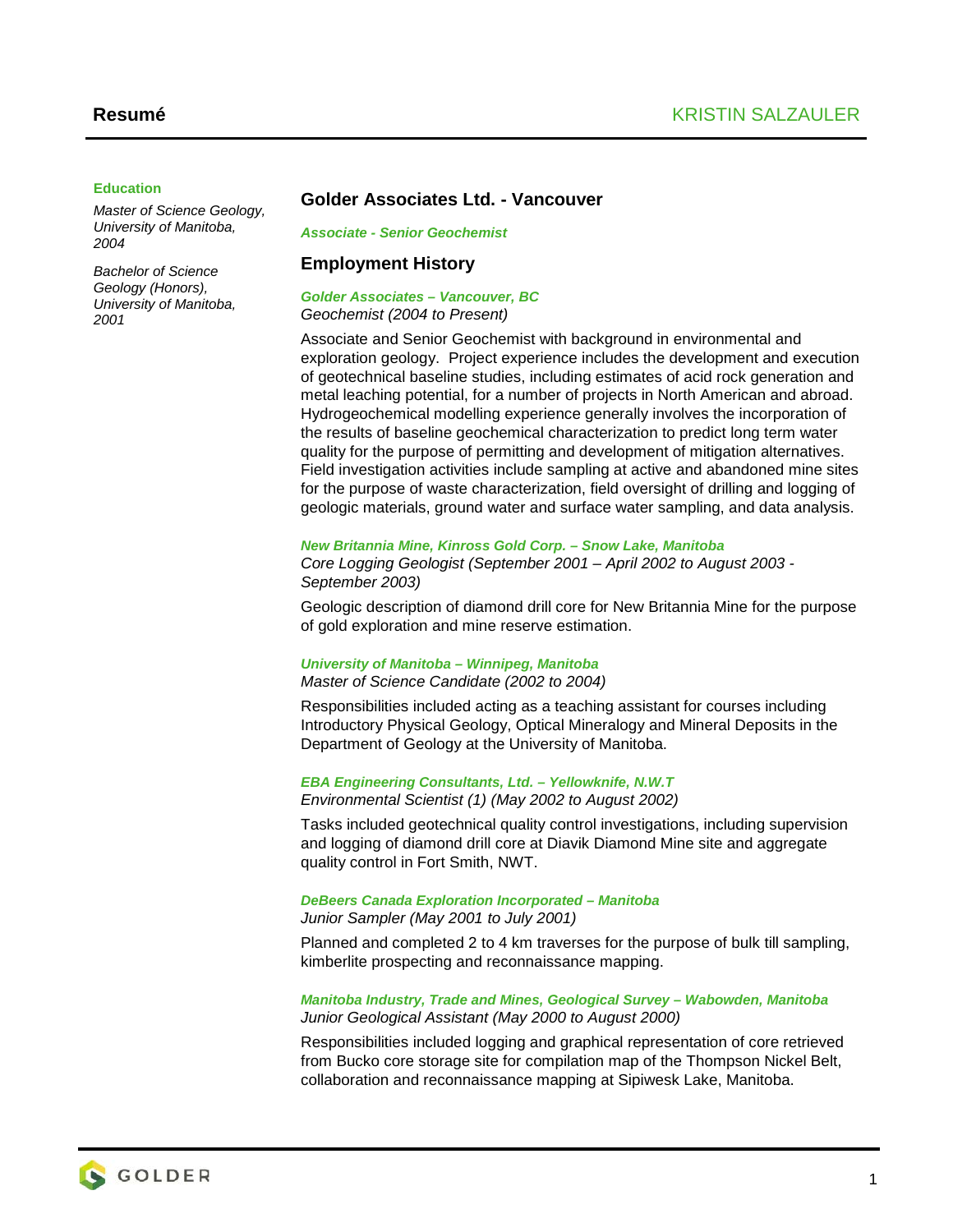# *University of Manitoba – Winnipeg, Manitoba*

*(May 2000 to October 2000)*

Responsibilities included sampling of Central Manitoba Mine Tailings, Nopiming Provincial Park (Manitoba, Canada) for mineralogical and geochemical study of orphaned mine tailings.

# **PROJECT EXPERIENCE – MINING**

**Fundacao Renova / Samarco Project** Brazil Geochemical evaluation of iron ore tailings released as from the Fundao Tailings Dam failure. Scope of work included development of a detailed geochemical characterization report to determine the mechanisms of metal mobility from tailings in the receiving environment. A colloid investigation study design was prepared and implemented to evaluate the composition, source and mechanisms of mobilization of suspended particulates in the receiving environment.

**Walter Energy / EB Project** British Columbia, Canada

Detailed assessment of the geochemical characteristics of mine rock from a proposed coal mine in northern British Columbia. Developed a geochemical testing program to evaluate metal leaching potential in site specific conditions, including specialized long-term leach tests and detailed mineralogical analysis. Data was incorporated into an existing geochemical dataset for the Project.

A geochemical characterization plan was developed to provide recommendations for geochemical classification and monitoring of mine rock during operations.

**Red Chris Development Corporation / Red Chris Mine** British Columbia, Canada

**Dominion Diamond Ekati Corporation / Jay Project** Northwest Territories, Canada

Assistance in the preparation of a Mine's Act Permit Amendment for the Red Chris Mine. Ongoing support for environmental reporting activities as a component of the Trigger Response Plan for the Mine. Development of a Selenium Source Study for the Mine, as a component of the Permit Amendment.

Detailed assessment of the geochemical characteristics of mine rock and processed kimberlite from a proposed diamond mine in the Northwest Territories using existing geochemical dataset with several years of site testing and monitoring data. In addition, a project specific geochemical testing program was developed to confirm the characteristics of materials from the Jay Project.

The results of geochemical testing were used as input to the engineering design for the waste rock storage area design, including the development of geochemical criteria for waste rock management and deposition.

**Eldorado Gold Corp. / Mine** Romania

Tailings geochemical characterization, evaluation of existing results of geochemical characterization of waste rock, and development of water quality predictions in support of environmental permitting and engineering design.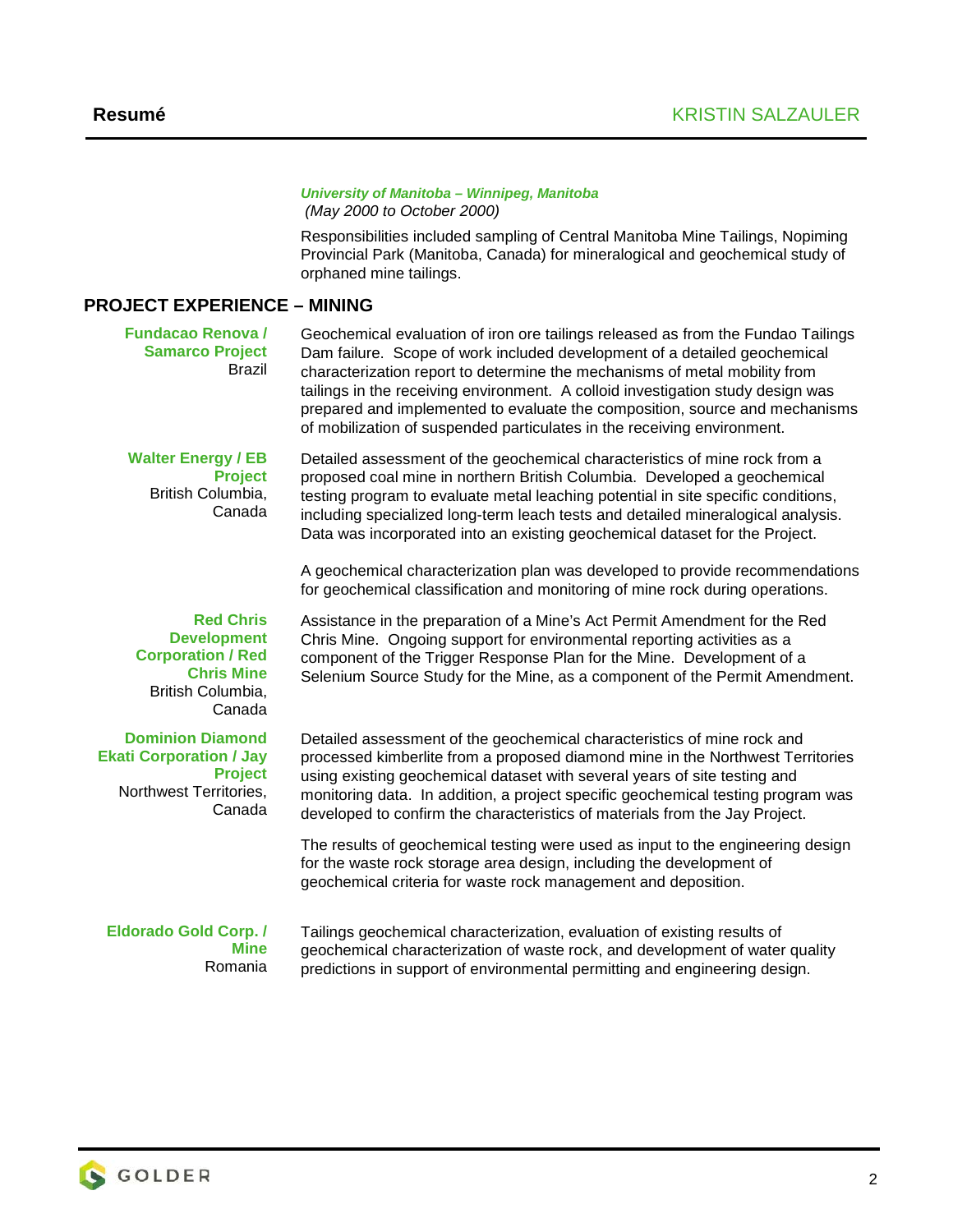| De Beers Canada Inc. /<br><b>Gahcho Kue Project</b><br>Northwest Territories,<br>Canada  | Detailed assessment of the geochemical characteristics of mine rock and<br>processed kimberlite from a proposed diamond mine in the Northwest Territories.<br>Developed a geochemical testing program to evaluate metal leaching potential in<br>site specific conditions, including specialized long-term leach tests and detailed<br>mineralogical analysis. Tasks also included derivation of mine rock and<br>processed kimberlite runoff and seepage source terms into the water quality<br>model for the project.                                                                                                                               |
|------------------------------------------------------------------------------------------|-------------------------------------------------------------------------------------------------------------------------------------------------------------------------------------------------------------------------------------------------------------------------------------------------------------------------------------------------------------------------------------------------------------------------------------------------------------------------------------------------------------------------------------------------------------------------------------------------------------------------------------------------------|
|                                                                                          | A geochemical characterization plan was developed to provide recommendations<br>for geochemical classification and monitoring of waste rock during operations.<br>The geochemical characterization plan is a key component of the mine rock<br>management plan for the project.                                                                                                                                                                                                                                                                                                                                                                       |
| De Beers Canada Inc. /<br><b>Snap Lake Project</b><br>Northwest Territories,<br>Canada   | Ongoing evaluation of geochemical issues relating to Acid Rock Drainage (ARD)<br>and metal leaching at an operational underground diamond mine. Bi-annual site<br>visit for the purpose of assessment of construction materials for potential ARD,<br>evaluation of seepage quality and source underground, and evaluation of surface<br>seepage and drainage sources. Additional work includes compilation of<br>information and evaluation of geochemical issues for the yearly Acid Rock<br>Drainage (ARD) monitoring report.                                                                                                                      |
|                                                                                          | Prepared the Metal Leaching / Acid Rock Drainage Plan for the Water License<br>Update based on the results of baseline (pre-mining) and operational<br>geochemical monitoring data.                                                                                                                                                                                                                                                                                                                                                                                                                                                                   |
| <b>Fortune Minerals Ltd./</b><br><b>NICO Project</b><br>Northwest Territories,<br>Canada | Detailed assessment geotechnical characteristics of waste rock and tailings from<br>a proposed cobalt, copper, bismuth and gold underground and open pit mine in<br>the Northwest Territories. Developed and implemented laboratory and field scale<br>studies to assess the acid generation potential and metal leaching potential<br>(specifically arsenic) of waste rock, ore and tailings for the purpose of input to<br>site designs and environmental studies. Developed site water quality predictions<br>for the purpose of evaluating the effect of the mine site on receiving water<br>quality.                                             |
|                                                                                          | In collaboration with a large, multi-disciplinary team of engineers and<br>environmental specialists, assisted with preparation of management plans for the<br>project to support the water license phase of the project. Developed a Mine<br>Rock Management Plan for the project, and provided input to the Conceptual<br>Closure and Reclamation Plan and Co-Disposal Facility Plan.                                                                                                                                                                                                                                                               |
| <b>Alamos Gold Inc. / Agi</b><br><b>Dagi and Kirazli</b><br><b>Projects</b><br>Turkey    | Preparation of water quality source terms for seepage and runoff from mine site<br>facilities for input into a geochemical attenuation model to evaluate the effect of<br>mine site seepage on groundwater. Models were completed for the Kirazli and<br>Agi Dagi project areas, respectively. Multi-disciplinary model reports were<br>prepared for the respective project areas, with input from multiple modeling<br>teams, including unsaturated flow modelling, hydrogeological modelling and<br>water balance modelling for the project. The reports were submitted as a<br>component of the environmental impact assessments for the projects. |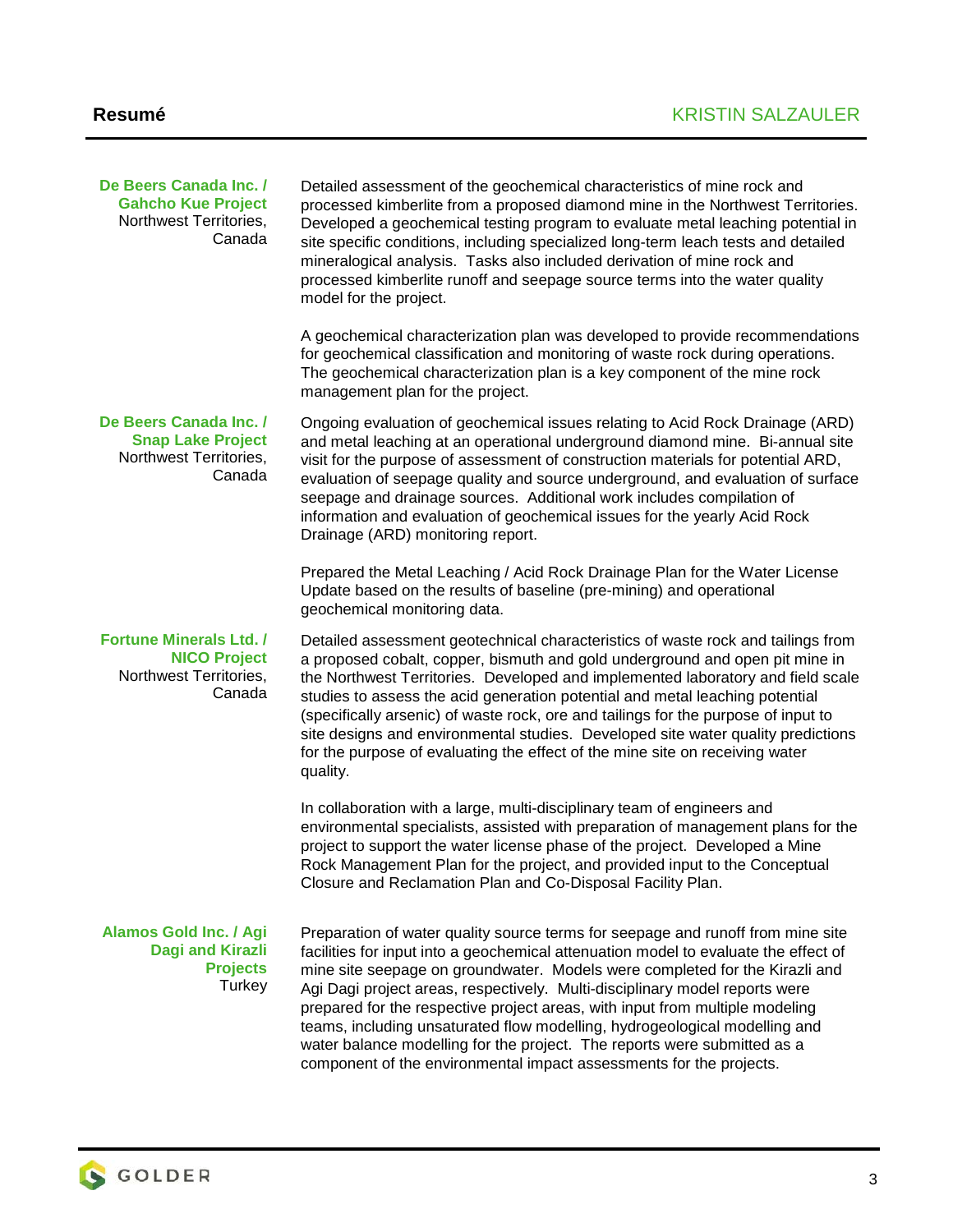| <b>Kinross Gold USA Inc.</b><br>/ Buckhorn Mt. Project<br>Okanogan County,<br>Washington, United<br><b>States</b>                                | Geochemical modelling and authoring of technical documents in support of a<br>proposed project near Republic, Washington. Tasks include synthesis of past<br>studies, compilation of static and kinetic testing results, and geochemical<br>modelling and interpretation in support of engineering studies. The results of<br>geochemical characterization were used to develop the initial rock classification<br>criteria for the Mine. Additional work includes development of soil-metal partition<br>coefficients and assessment of attenuation capacity of soils at proposed mine<br>water infiltration site, and assistance in the development of technical reports and<br>site maps related to geological and hydrogeological conditions. Provided input to<br>the Development Rock Management Plan, and worked closely with the client to<br>amend the Development Rock Management Plan based on the results of<br>operational monitoring. |
|--------------------------------------------------------------------------------------------------------------------------------------------------|-----------------------------------------------------------------------------------------------------------------------------------------------------------------------------------------------------------------------------------------------------------------------------------------------------------------------------------------------------------------------------------------------------------------------------------------------------------------------------------------------------------------------------------------------------------------------------------------------------------------------------------------------------------------------------------------------------------------------------------------------------------------------------------------------------------------------------------------------------------------------------------------------------------------------------------------------------|
| <b>Compañia Minera</b><br><b>Antamina</b><br>Antamina, Peru                                                                                      | Ongoing assessment of the geochemical characterization of waste rock and<br>tailings at an operating open pit copper zinc mine for the purpose of refinement<br>of operational criteria and input to site designs.                                                                                                                                                                                                                                                                                                                                                                                                                                                                                                                                                                                                                                                                                                                                  |
|                                                                                                                                                  | Developed recommendations for the revision of the geochemical classification<br>criteria of waste rock at the Project based on the results of operational<br>monitoring.                                                                                                                                                                                                                                                                                                                                                                                                                                                                                                                                                                                                                                                                                                                                                                            |
|                                                                                                                                                  | Development of pit lake water quality predictions as a component of the Closure<br>Plan update for the Project.                                                                                                                                                                                                                                                                                                                                                                                                                                                                                                                                                                                                                                                                                                                                                                                                                                     |
| <b>Aurora Energy</b><br><b>Resources / Michelin</b><br><b>Project</b><br>Labrador, Canada                                                        | Design and implementation of a sampling and analysis program for the<br>geotechnical characterization of waste rock and tailings from two open pit at a<br>proposed uranium mine in Labrador, Canada. Results of geochemical<br>characterization were summarized with respect to acid generation and metal /<br>radionuclide leaching potential of waste rock and tailings.                                                                                                                                                                                                                                                                                                                                                                                                                                                                                                                                                                         |
| <b>Khan Resources/</b><br><b>Dornod Uranium</b><br><b>Project</b><br>Mongolia                                                                    | Design of a waste rock and tailings sample collection and analysis program for<br>the purpose of completing a geochemical characterization study in support of<br>screening studies, pre-feasibility studies, feasibility studies, and the socio-<br>environmental impact assessment (SEIA) for the Dornod Uranium Project.<br>Results of geochemical characterization were evaluated with respect to acid<br>generation potential and metal/ radionuclide leaching potential for the purpose of<br>consideration in site designs.                                                                                                                                                                                                                                                                                                                                                                                                                  |
| <b>Cameco Corp./</b><br><b>McArthur River Mine</b><br>Northern Saskatchewan,<br>Canada                                                           | Collection of waste rock for static and kinetic testing in order to affirm the<br>geochemical characteristics of stockpiled waste rock intended for reuse for site<br>infrastructure.                                                                                                                                                                                                                                                                                                                                                                                                                                                                                                                                                                                                                                                                                                                                                               |
| <b>Encana Corporation /</b><br><b>Larado Uranium</b><br><b>Tailings Site</b><br><b>Characterization</b><br>Uranium City,<br>Saskatchewan, Canada | Geochemical site characterization of abandoned uranium mill tailings near<br>Uranium City, Saskatchewan. Project work included extensive sampling of<br>tailings material to delineate the geochemical characteristics of tailings material<br>across the deposit, collection of water samples from the tailings and nearby<br>bodies of water, and interpretation and compilation of this information into<br>technical documents. Recent work includes an assessment of the sources and<br>sinks of contaminants of concern on site, including arsenic, selenium,<br>molybdenum and uranium.                                                                                                                                                                                                                                                                                                                                                      |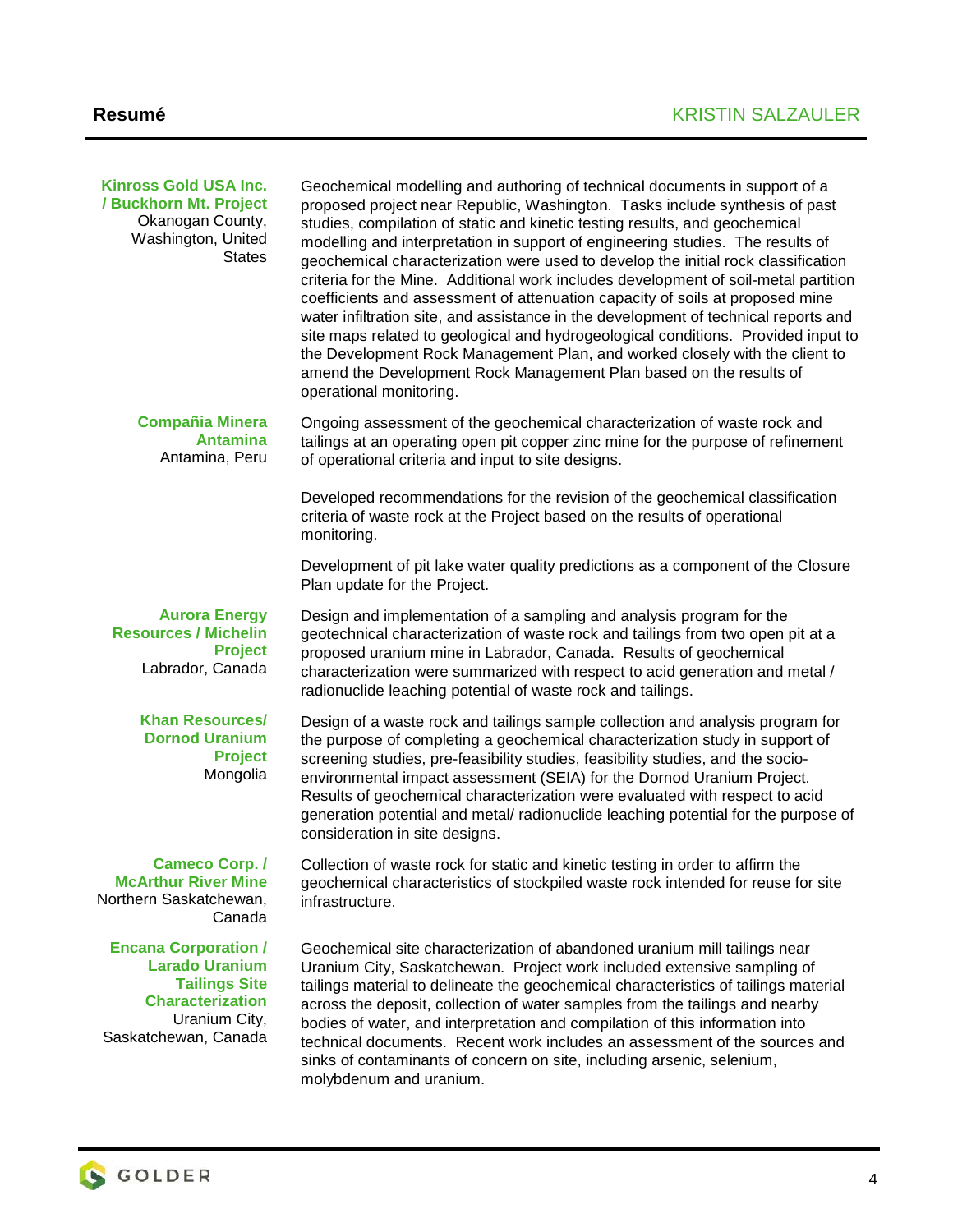| <b>Eldorado Gold Corp. /</b><br><b>Efemçukuru Mine</b><br>Izmir, Turkey                                | Geochemical characterization and interpretation of acid generation and metal<br>leaching potential of mine waste materials for a proposed underground mine in<br>support of an Environmental Impact Assessment. Project work included<br>compilation and interpretation of static and kinetic testing results, and developing<br>water quality predictions in order to comply with Turkish EIA requirements.                                                                                                                                             |
|--------------------------------------------------------------------------------------------------------|----------------------------------------------------------------------------------------------------------------------------------------------------------------------------------------------------------------------------------------------------------------------------------------------------------------------------------------------------------------------------------------------------------------------------------------------------------------------------------------------------------------------------------------------------------|
| <b>Eldorado Gold Corp. /</b><br><b>Kisladag Mine</b><br>Izmir, Turkey                                  | Selection of samples from a large database to spatially and compositionally<br>represent waste material to be extracted from a proposed open pit mine. Project<br>work also involved support in identifying a laboratory to carry out static and<br>kinetic tests. Samples were selected to comply with recommendations in Price<br>(1997).                                                                                                                                                                                                              |
| <b>North American</b><br>Palladium /<br><b>Shebandowan Mine</b><br>Thunder Bay, Ontario                | Design of waste rock sample collection and analysis program at a proposed<br>nickel mine. Results of geochemical characterization used to evaluate the acid<br>rock drainage and metal leaching potential of waste rock, and to provide<br>recommendations for ongoing testing.                                                                                                                                                                                                                                                                          |
| <b>Cobre Mining</b><br><b>Company / Hanover</b><br><b>Empire Zinc Mine Area</b><br>Hanover, New Mexico | Collection of waste rock at the historic Hanover Empire Zinc mine site for static<br>and kinetic testing in order to affirm the geochemical characteristics of aged<br>waste rock stockpiles. Work has included mapping and sampling of surficial<br>material in waste rock stockpiles, as well as test-pitting to confirm homogeneity<br>at depth. Interpretation of the geochemical characteristics of stockpiled material<br>will define the usability of this material for site remediation.                                                         |
| <b>Cobre Mining</b><br><b>Company / Abandoned</b><br><b>Shafts and Adits</b><br>Hanover, New Mexico    | Collection of waste rock from waste rock piles associated with abandoned shafts<br>and adits on historic claims owned by the Cobre Mining Company. Sampling<br>was undertaken to confirm geochemical characteristics of aged waste rock<br>stockpiles. Work has included mapping and sampling of surficial material in<br>waste rock stockpiles. Interpretation of the geochemical characteristics of<br>stockpiled material will define the usability of this material for site remediation.                                                            |
| <b>Minefinders</b><br><b>Corporation Ltd./</b><br><b>Dolores Project</b><br>Northern Mexico            | Geochemical characterization and interpretation of acid generation and metal<br>leaching potential of mine waste materials for a proposed open pit mine. Project<br>work included compilation and interpretation of static and kinetic testing results,<br>and developing a water quality model to determine the final pit lake water quality<br>for permitting and treatment purposes.                                                                                                                                                                  |
| <b>Continental Minerals,</b><br><b>Xiongcun Project</b><br>Tibet, China                                | Pit lake water quality model in support of environmental impact studies for a<br>proposed mine in Tibet. Geochemical modelling was conducted to predict the<br>evolution of pit lake water quality evolution for a number of years post-closure,<br>taking in consideration the effects of secondary mineral precipitation, adsorption<br>and atmospheric interaction on ultimate pit lake water quality. Discharge water<br>quality from the various mine components was assessed for the purpose of<br>development of post-closure mitigative options. |
| <b>Newmont Ghana Gold</b><br>Limited / Akyem,<br><b>Subika and Apensu</b><br><b>Pits</b>               | Pit lake water quality model in support of closure planning for three open pits in<br>Ghana. Geochemical modelling was conducted to predict pit lake water quality<br>evolution on a five year basis, taking in consideration the effects of secondary<br>mineral precipitation, adsorption and atmospheric interaction on ultimate pit lake<br>water quality. Discharge water quality compared predicted discharge quality<br>NGGL standards.                                                                                                           |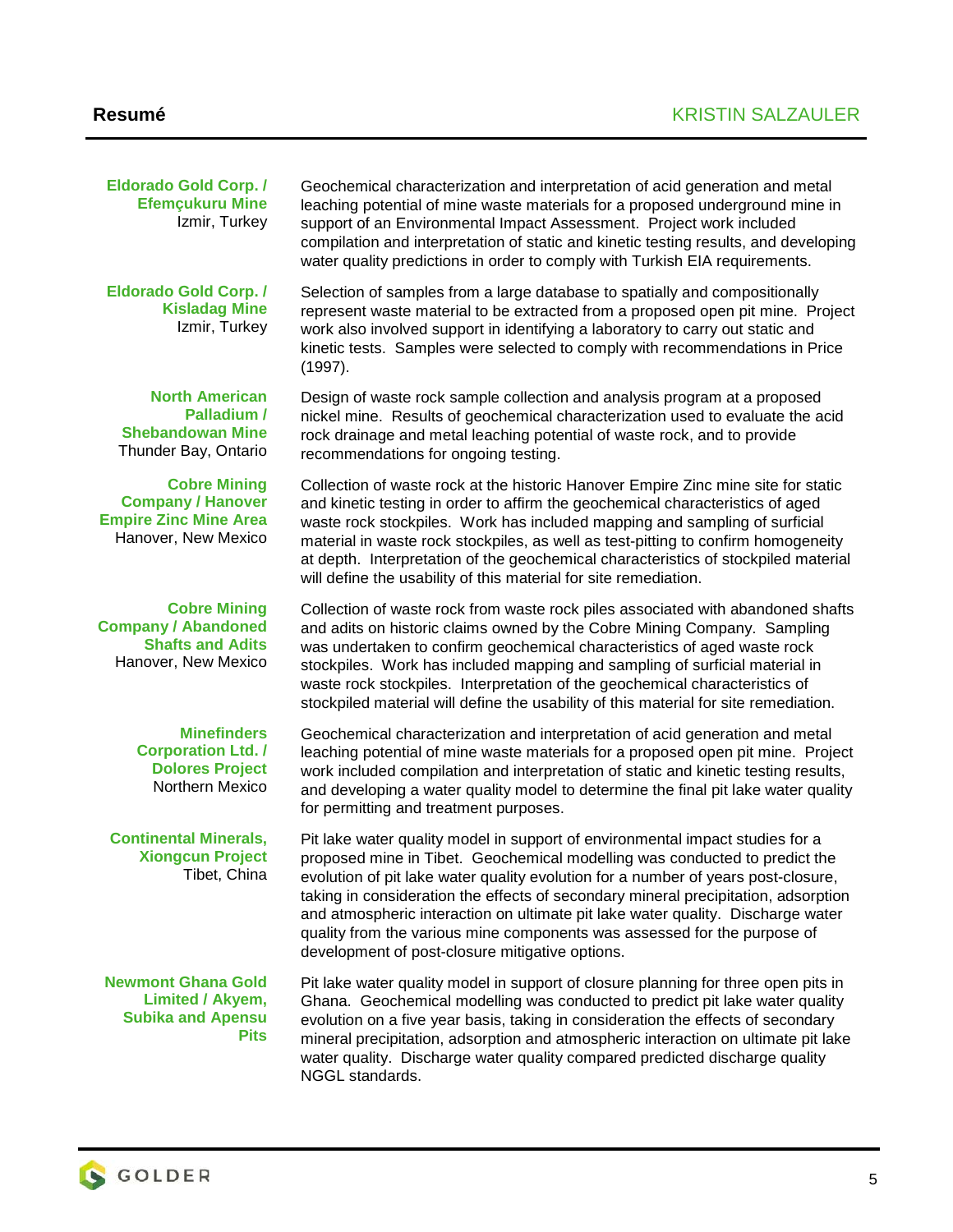| <b>Science Advisory</b><br><b>Board</b><br>British Columbia,<br>Canada                                                    | Preparation of technical report summarizing development, use and modification<br>of metal-partitioning coefficients for the purpose of generating site specific soil<br>standards.                                                                                                |
|---------------------------------------------------------------------------------------------------------------------------|-----------------------------------------------------------------------------------------------------------------------------------------------------------------------------------------------------------------------------------------------------------------------------------|
| Stimson Lumber /<br><b>NorPetro Site</b><br>Anacortes, Washington,<br><b>United States</b>                                | Installation of two monitoring wells for the purpose of delineating a contaminant<br>plume at a former refinery using a sonic drill rig.                                                                                                                                          |
| <b>City of Dallas / ASR</b><br>Dallas, Oregon, United<br><b>States</b>                                                    | Interpretation of the general hydrogeochemistry and geochemical modelling of<br>the effects of mixing source water and ground water in an aquifer storage and<br>recovery system. Geochemical modelling included assessing the effects of<br>metal sorption on aquifer materials. |
| <b>Monsanto Elemental</b><br><b>Phosphorus</b><br><b>Production Plant</b><br>Soda Springs, Idaho,<br><b>United States</b> | Yearly water quality sampling for the Monsanto Elemental Phosphorus Plant NPL<br>facility in Idaho. Tasks included the collection and interpretation of analytical<br>data and authoring of the yearly technical report.                                                          |

# **PROFESSIONAL AFFILIATIONS**

Professional Geoscientist, Northwest Territories and Nunavut Association of Professional Engineers and Geoscientists (Canada)

Professional Geologist, Association of Professional Engineers and Geoscientists of the Province of British Columbia (Canada)

# **PUBLICATIONS**

Salzsauler, K., De Vos, K., and Schryer, R. 2012. Use of Exploration, Laboratory and Site-Specific Data for the Purpose of Mine Rock Classification, NICO Gold-Cobalt-Bismuth-Copper Project, Northwest Territories, Canada. Poster presentation at the 9th ICARD, Ottawa, Canada 2012.

Herrell, M.K., Salzsauler, K.A., McRae, C. A Practical Application of Mass-Balance Methods for Predicting Mine Drainage Water Quality – Climate Influences and Best Practices. Poster presentation at the 9th ICARD, Ottawa, Canada 2012.

Vandenberg, J., Lauzon, N., Prakash, S., and Salzsauler, K. 2011. Use of water quality models for design and evaluation of pit lakes. In: McCullough, CD (Ed) 2011 Mine Pit Lakes: Closure and Management, Perth, Australia, Australian Center for Geomechanics. p 63 - 80.

Salzsauler, K. and Verburg, R. 2009. Mine water quality predictions for permitting and engineering design at an underground gold mine. Paper presented at the 2009, Securing the Future and 8th ICARD, June 22-26, 2009, Skelleftea, Sweden.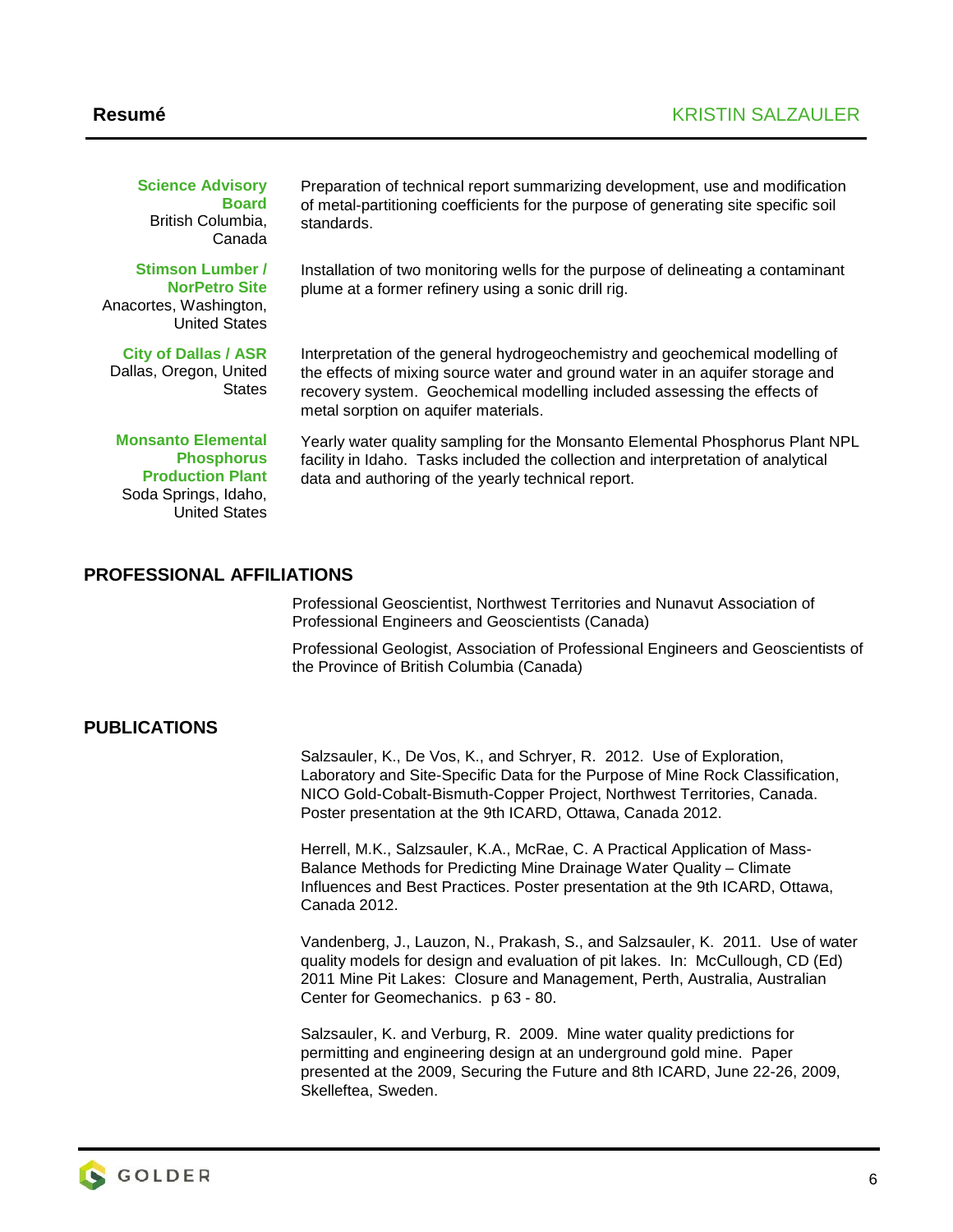Herrell, M.K., McRae, C., Salzsauler, K.A., Waples, J.S., 2009. Practical Application of Accelerated Methods of Acid Rock Drainage and Metal Leaching Prediction of Mine Materials. Paper presented at the 2009, Securing the Future and 8th ICARD, June 22-26, 2009, Skelleftea, Sweden.

Salzsauler, K.A., Sidenko, N.V., and Sherriff, B.L. 2005. Arsenic mobility in alteration products of sulfide-rich, arsenopyrite-bearing mine wastes, Snow Lake, Manitoba, Canada. Applied Geochemistry. 20: 2303 - 2314.

Flemming, R., Salzsauler, K., Sherriff, B. and Sidenko, N. 2005. Identification of scorodite in fine-grained, high-sulfide, arsenopyrite mine waste using micro X-ray diffraction (µXRD). Canadian Mineralogist. 43:1243 - 1254.

Salzsauler, K.A., Sidenko, N.V., Sherriff, B.L. 2004. Arsenic in solution and secondary phases in sulfide mine waste, Snow Lake, Manitoba, Extended Abstracts of Water-Rock Interaction-11 Symposium, Saratoga Springs, New York.

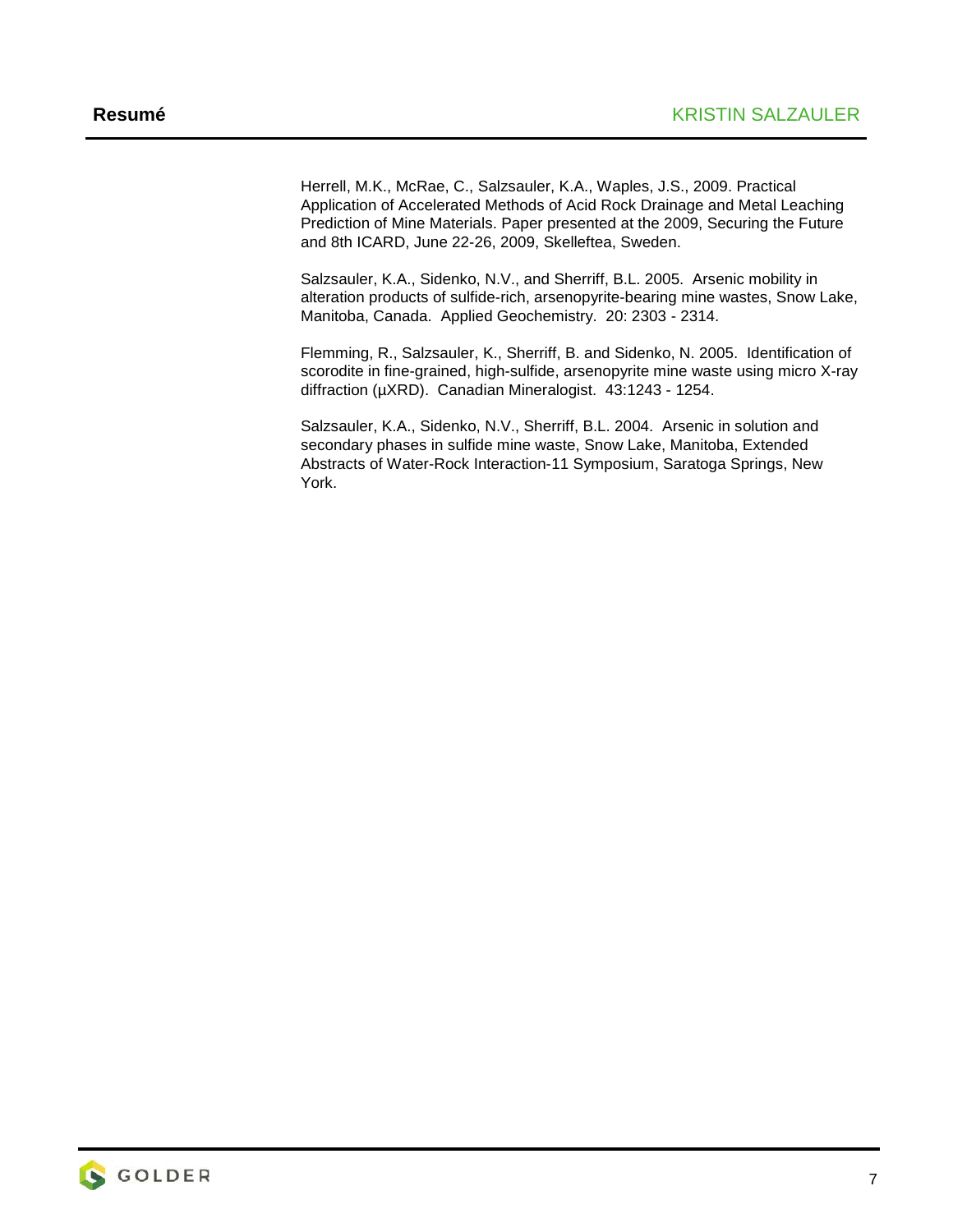$\frac{1}{\sqrt{2}}$ 

# **Michael K. Herrell Senior Geochemist**

|                       |                                                                                                                                                                                                                                                                                                                                                                                                                                                                                                                                                                                                                                                                                                                                                                                                                                                                                                                                                                                                                                                                                                                                                                                                 | ווסטסט וועווסט                                                                                                                                                          |  |
|-----------------------|-------------------------------------------------------------------------------------------------------------------------------------------------------------------------------------------------------------------------------------------------------------------------------------------------------------------------------------------------------------------------------------------------------------------------------------------------------------------------------------------------------------------------------------------------------------------------------------------------------------------------------------------------------------------------------------------------------------------------------------------------------------------------------------------------------------------------------------------------------------------------------------------------------------------------------------------------------------------------------------------------------------------------------------------------------------------------------------------------------------------------------------------------------------------------------------------------|-------------------------------------------------------------------------------------------------------------------------------------------------------------------------|--|
|                       | <b>Profession</b>                                                                                                                                                                                                                                                                                                                                                                                                                                                                                                                                                                                                                                                                                                                                                                                                                                                                                                                                                                                                                                                                                                                                                                               | Geochemistry                                                                                                                                                            |  |
|                       | <b>Education</b>                                                                                                                                                                                                                                                                                                                                                                                                                                                                                                                                                                                                                                                                                                                                                                                                                                                                                                                                                                                                                                                                                                                                                                                | M.Sc. in Geology, 2002<br>B.Sc. in Geology, 2000                                                                                                                        |  |
|                       | <b>Registration and</b><br><b>Affiliations</b>                                                                                                                                                                                                                                                                                                                                                                                                                                                                                                                                                                                                                                                                                                                                                                                                                                                                                                                                                                                                                                                                                                                                                  | Association of Professional Engineers and<br>Geoscientists of British Columbia<br>Association of Professional Geoscientists of the<br>Northwest Territories and Nunavut |  |
| <b>Specialization</b> | Michael Herrell is a Senior Consultant (Geochemistry) at SRK's Vancouver office.<br>He has 15 years of experience in academia and geochemical investigations. His<br>main area of focus is conducting geochemical characterization studies for<br>proposed, existing and closed mine site facilities. These studies involve assessing<br>the ARD potential and metal mobility from mine materials (i.e. waste rock, tailings<br>and marginal ore, etc.) and evaluating the results of the geochemical<br>characterization in the context of mine water management strategies to predict site<br>effluent water quality and evaluate potential impacts on the receiving environment<br>surface water and groundwater quality. Michael has extensive experience<br>developing large-scale deterministic and stochastic multi-component models for<br>existing and proposed mines using GoldSim and other geochemical software on<br>several projects.<br>Michael is also responsible for presenting and defending the results of<br>geochemical characterization and water quality modeling studies to regulators,<br>First Nations and other stakeholders. He has performed as an expert witness |                                                                                                                                                                         |  |
|                       |                                                                                                                                                                                                                                                                                                                                                                                                                                                                                                                                                                                                                                                                                                                                                                                                                                                                                                                                                                                                                                                                                                                                                                                                 | nationally and internationally in panel review hearings for environmental<br>assessments and water license applications.                                                |  |
| <b>Employment</b>     | April 2018-<br>Present                                                                                                                                                                                                                                                                                                                                                                                                                                                                                                                                                                                                                                                                                                                                                                                                                                                                                                                                                                                                                                                                                                                                                                          | SRK Consulting (Canada) Inc.<br>Senior Geochemist                                                                                                                       |  |
|                       | April 2008-<br>March 2018                                                                                                                                                                                                                                                                                                                                                                                                                                                                                                                                                                                                                                                                                                                                                                                                                                                                                                                                                                                                                                                                                                                                                                       | Golder Associates Ltd., Mine Water Management Group<br>Associate, Senior Geochemist                                                                                     |  |
|                       | April 2017 -<br>March 2018                                                                                                                                                                                                                                                                                                                                                                                                                                                                                                                                                                                                                                                                                                                                                                                                                                                                                                                                                                                                                                                                                                                                                                      | Gartner Lee Ltd.<br>Geochemist                                                                                                                                          |  |
|                       | March 2007                                                                                                                                                                                                                                                                                                                                                                                                                                                                                                                                                                                                                                                                                                                                                                                                                                                                                                                                                                                                                                                                                                                                                                                      | September 2004 - Golder Associates Ltd., Mine Waste Environmental Group<br>Geochemist                                                                                   |  |
| <b>Publications</b>   | Author or co-author of 10 publications                                                                                                                                                                                                                                                                                                                                                                                                                                                                                                                                                                                                                                                                                                                                                                                                                                                                                                                                                                                                                                                                                                                                                          |                                                                                                                                                                         |  |
| Languages             | <b>English and Spanish</b>                                                                                                                                                                                                                                                                                                                                                                                                                                                                                                                                                                                                                                                                                                                                                                                                                                                                                                                                                                                                                                                                                                                                                                      |                                                                                                                                                                         |  |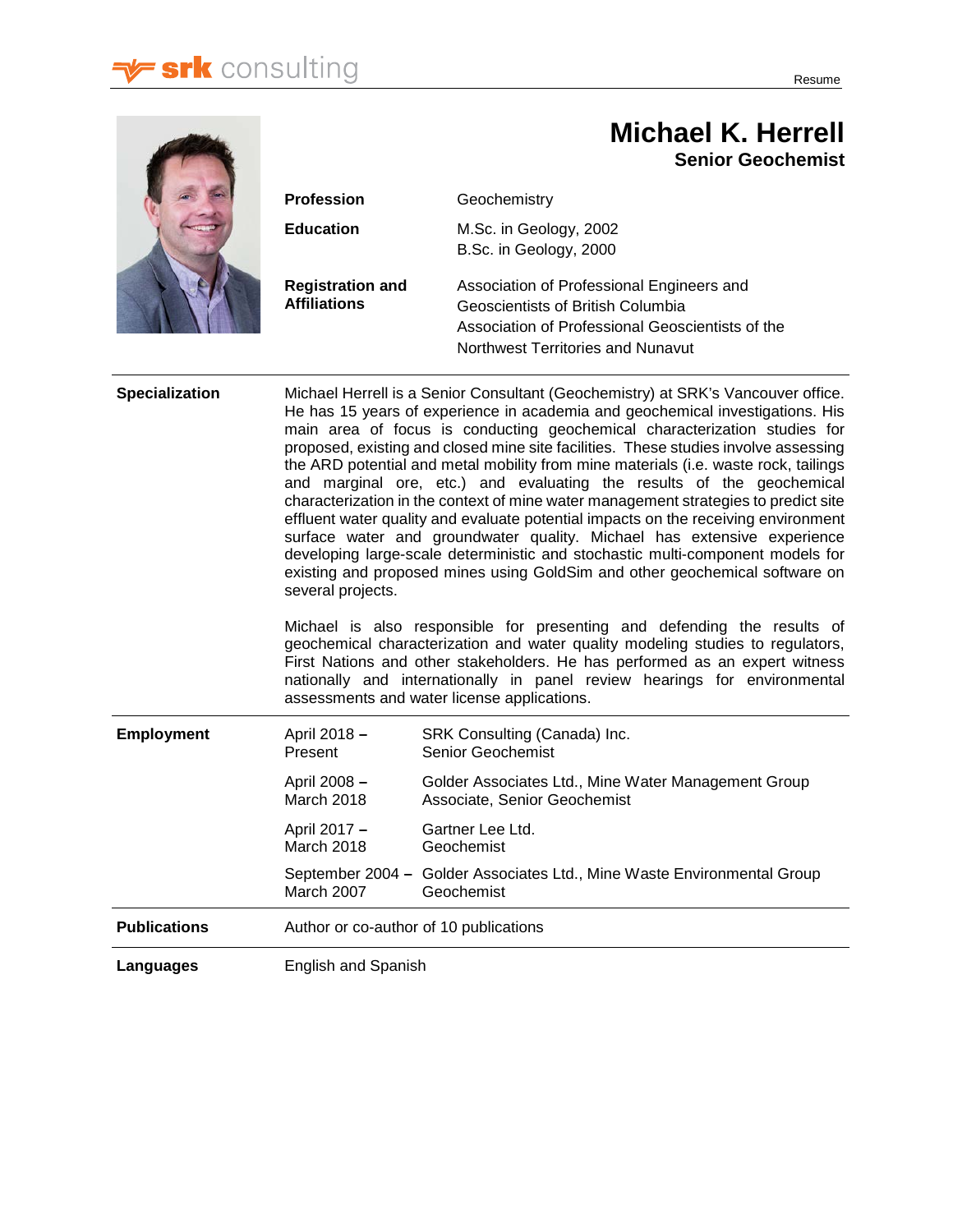# **Key Project Experience**

| <b>Dominion Diamond</b><br>NWT, Canada                          | Performed as the Project water quality modelling lead responsible for the<br>development of a multi-faceted water quality model developed to predict<br>Project effluent water quality and evaluate the influence of the discharge on<br>Lac du Sauvage and Lac de Gras. Michael was also retained as a Subject<br>Material Expert responsible for presenting and defending the water quality<br>predictions to the MVEIRB, WLWB and other stakeholders as part of the<br>ongoing permitting process. |
|-----------------------------------------------------------------|-------------------------------------------------------------------------------------------------------------------------------------------------------------------------------------------------------------------------------------------------------------------------------------------------------------------------------------------------------------------------------------------------------------------------------------------------------------------------------------------------------|
| <b>Gahcho Kue</b><br>NWT, Canada                                | Project water quality modelling lead responsible for the projection of surface<br>site and downstream water quality for the Gahcho Kue diamond mine to<br>evaluate project impacts to surface water quality as part of the EIA, Water<br>Licence and subsequent amendments. Michael performed as an expert<br>witness in the environmental assessment and water license application panel<br>review hearings.                                                                                         |
| <b>Snap Lake Mine</b><br>NWT, Canada                            | Responsible for updating the site GoldSim model to incorporate operational<br>data as part of annual water licence reporting requirements and subsequent<br>applications.                                                                                                                                                                                                                                                                                                                             |
| Minas Conga,<br>Cajamarca, Peru                                 | Responsible for prediction of tailings facility water quality to support detailed<br>design of a treatment plant using GoldSim®. Also, responsible for meeting<br>with the Peritaje (International Review Panel) to defend the tailings<br>geochemical characterization and water quality predictions when they were<br>retained by the Peruvian Ministry Energy of Mines to perform a third-party<br>review of the Environmental Impact Assessment.                                                  |
| <b>Mount Polley Mine</b><br>British Columbia,<br>Canada         | Responsible for the management of the preparation of a Technical<br>Assessment Report (TAR) for the return of the mine to full operations,<br>including the development of a probabilistic water quality model using<br>GoldSim®. Required to manage a multi-disciplinary team and responsible to<br>ensure the TAR was completed in concordance with BC Ministry of<br>Environment guidelines.                                                                                                       |
| Teck Highland Valley .<br>Copper<br>British Columbia,<br>Canada | Water quality modelling component lead responsible for the development of<br>the Bethlehem Extension discharge and receiving environment water quality<br>model using GoldSim® to support a Mine's Act Permit Amendment<br>application. Required to present and defend model results to regulators and<br>First Nations.                                                                                                                                                                              |
| <b>Quinsam Coal</b><br>Campbell River, BC                       | Responsible for the prediction of surface site and downstream water quality<br>resulting from an expansion to existing operations at the Quinsam Coal Mine.<br>Water quality predictions were developed to support an amendment to the<br>existing environmental permit and Michael was responsible for presenting and<br>defending the water quality predictions to several regulatory bodies and non-<br>governmental organizations as part of the permitting process.                              |
| Antapaccay/Tintaya<br>Espinar, Peru                             | Lead Geochemist responsible for identification and oversight of collection of<br>samples to support geochemical baseline studies for a proposed open pit<br>copper mine at the Antapaccay site. More recently, designed a supplemental<br>geochemical characterization program of existing waste rock and tailings<br>storage facilities at the Tintaya site. Developed a site wide geochemical                                                                                                       |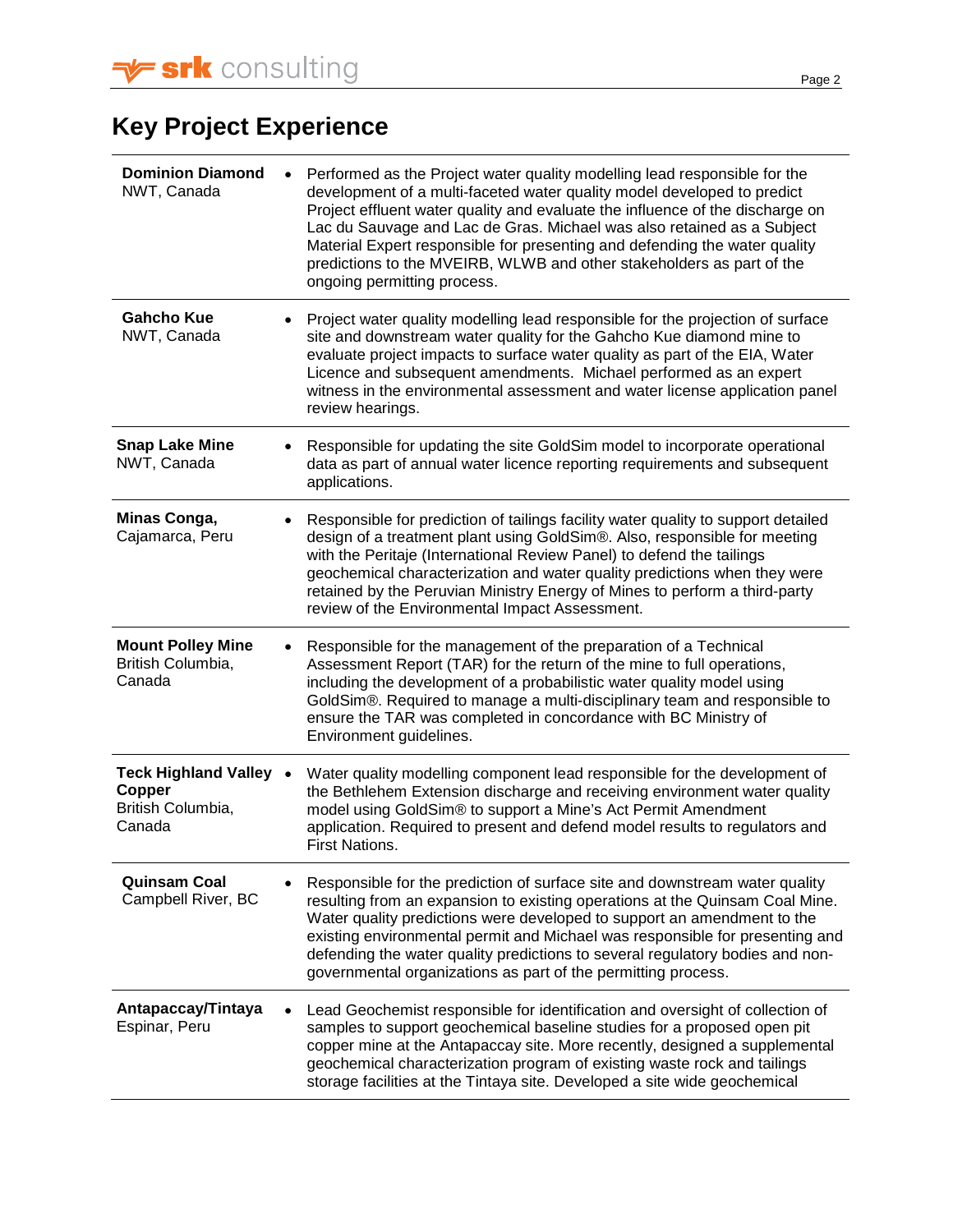|                               | model to evaluate effluent water quality from both the Antapaccay and Tintaya<br>sites.                                                                                                                                                                                                                                                                                                                                         |
|-------------------------------|---------------------------------------------------------------------------------------------------------------------------------------------------------------------------------------------------------------------------------------------------------------------------------------------------------------------------------------------------------------------------------------------------------------------------------|
| Las Bambas,<br>Apurimac, Peru | Lead Geochemist responsible for the development of a supplemental<br>operational geochemical characterization program to supplement the baseline<br>geochemcial dataset. Project work included identifying rock core sample<br>intercepts and coordinating testing of tailings materials. Used the results of<br>the geochemical characterization to predict pit lake water quality during post-<br>closure as part of the EIA. |
| Certej Project<br>Romania     | Lead Geochemist responsible for tailings geochemical characterization and<br>development of source term input from tailings facilities. Also responsible for<br>development of a site-wide water quality model to inform treatment design<br>studies.                                                                                                                                                                           |

# **Key Experience**

- Responsible for geochemical characterization and water quality modelling studies in support of mining projects at all stages of the mine life cycle including baseline, scoping, feasibility, operations and closure.
- Managed multidisciplinary water quality modelling and surface water quality assessment teams as part of Environmental Impact Assessments, Water License and *Mine's Act* Effluent Permit and Amendment applications in Canada and internationally.
- Developed probabilistic and deterministic geochemical models using GoldSim® to support mine treatment design, mine waste and water management design studies and permit applications.
- Acted as an expert witness in panel hearings in support of applications to Impact Assessment and Water Boards in the Northwest Territories.
- Responsible for communicating technical results and project status information to clients, local regulators, First Nations and other stakeholders.
- Responsible for proposal development and project implementation including project delivery on budget and schedule for large multidisciplinary and smaller-scale projects.
- Provided health and safety leadership as a member of the High-Risk Travel Group and acted as the group health and safety representative in 2008 and 2009.
- Responsible for preparing health and safety plans, briefing staff on key mine site hazards and following-up to ensure staff were safe during their travels to mine sites.
- Responsible for geochemical and water quality studies in support of mine permit applications and other studies at the various stages of mining including baseline, scoping, feasibility, closure and site reclamation.
- Presented technical results to and discussed mine water and waste management strategies with regulatory agencies.
- Prepared technical reports and memorandums as part of baseline, feasibility, site reclamation and closure studies that included field sample collection, laboratory coordination, and data analysis.
- Developed probabilistic and deterministic geochemical models in support of mine treatment design criteria and water management strategies.
- Conducted field studies including waste rock sample collection, mini-piezometer and piezometer installation, and sampling of various media including soil, surface and groundwater.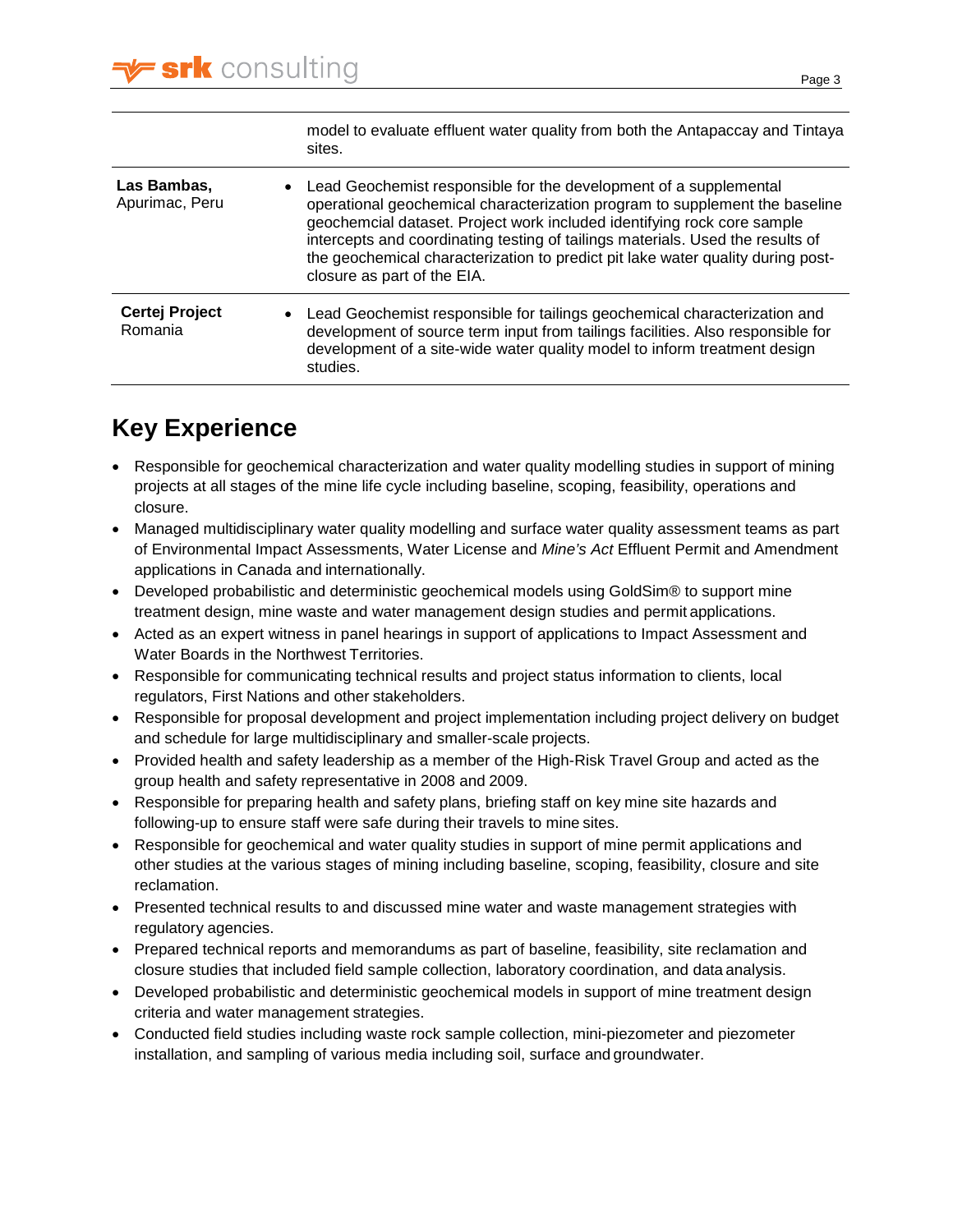- Managed large- and small-scale projects that required budget tracking and supervision of junior, administrative and GIS staff involved in related task work. Responsible for communicating technical results and project status information to clients in a timely manner.
- Prepared proposals, budgets and schedules for large, multidisciplinary and small-scale projects.

# **Publications**

- 1. **Herrell, M.K.**, Skeries, K., Vandenberg, J., Faithful, J. 2018, Hayward, A., Novy, L. 2018. Influence of Probability Distribution Function Sampling Frequency on Stochastic Water Quality Model Predictions. Paper to be presented at the 2018 ICARD, September 2018, Pretoria, South Africa.
- 2. **Herrell, M.K.**, Vandenberg, J., Faithful, J. 2018, Hayward, A., Novy, L. 2018. Long-term Water Management of Saline Groundwater at the Ekati Diamond Mine. Paper to be presented at the 2018 ICARD, September 2018, Pretoria, South Africa.
- 3. **Herrell, M.K.**, Vandenberg, J., Faithful, J. 2015. Designing meromictic pit lakes as a mine closure mitigation strategy in northern Canada. Paper presented at the 2015 ICARD, April 20-23, 2015, Santiago, Chile.
- 4. **Herrell, M.K.**, Salzsauler, K.A., McRae, C. 2012. A Practical Application of Mass-Balance Methods for Predicting Mine Drainage Water Quality – Climate Influences and Best Practices. Poster presentation at the 9th ICARD, Ottawa, Canada 2012.
- 5. **Herrell, M.K.**, McRae, C., Salzsauler, K.A., Waples, J.S. 2009. Practical Application of Accelerated Methods of Acid Rock Drainage and Metal Leaching Prediction of Mine Materials. Paper presented at the 2009, Securing the Future and 8th ICARD, June 22-26, 2009, Skelleftea, Sweden.
- 6. **Herrell, M.K.**, Faithful, J., Lee. C. 2015. To be or not to be Conservative A Water Quality Modelling Case Study in the Northwest Territories. Presented at the Yellowknife Geoscience Forum. November 2015.
- 7. **Herrell, M.K**., Dickin, A.P., Morris, W.A. 2006. A test of detailed Nd isotope mapping in the Grenville Province: delineating a duplex thrust sheet in the Kipawa-Mattawa region. Can. J. Earth Sci 43(4): 421- 432.
- 8. Beddoes, P., **Herrell, M.K.**, Vandenberg. J. 2013. Role of Professional Judgement and Scaling in Interpretation of Water Quality Model Results. Reliable Minewater Technology. IMWA 2013. Wolkersdorfer, Brown and Figueroa (Eds.).
- 9. Beddoes, P., **Herrell, M.K.**, Vandenberg. J., Richards. J, Millar. R., McMahen. K. 2016. Validation of Springer Pit Lake Water Balance and Water Quality Model, Mount Polley Mine, British Columbia. IMWA 2016. Wolkersdorfer, Brown and Figueroa (Eds.).
- 10. Vandenberg, J. **Herrell, M.K.**, Faithful, J. Snow, A.M., LaCrampe, J., Bieber, C., Dayanni, S., Chisholm, V. 2016. Multiple Modeling Approach for the Aquatic Effects Assessment of a Proposed Northern Diamond Mine Development. Mine Water and the Environment. Volume 35, Issue 3, pp 350-368. September 2016.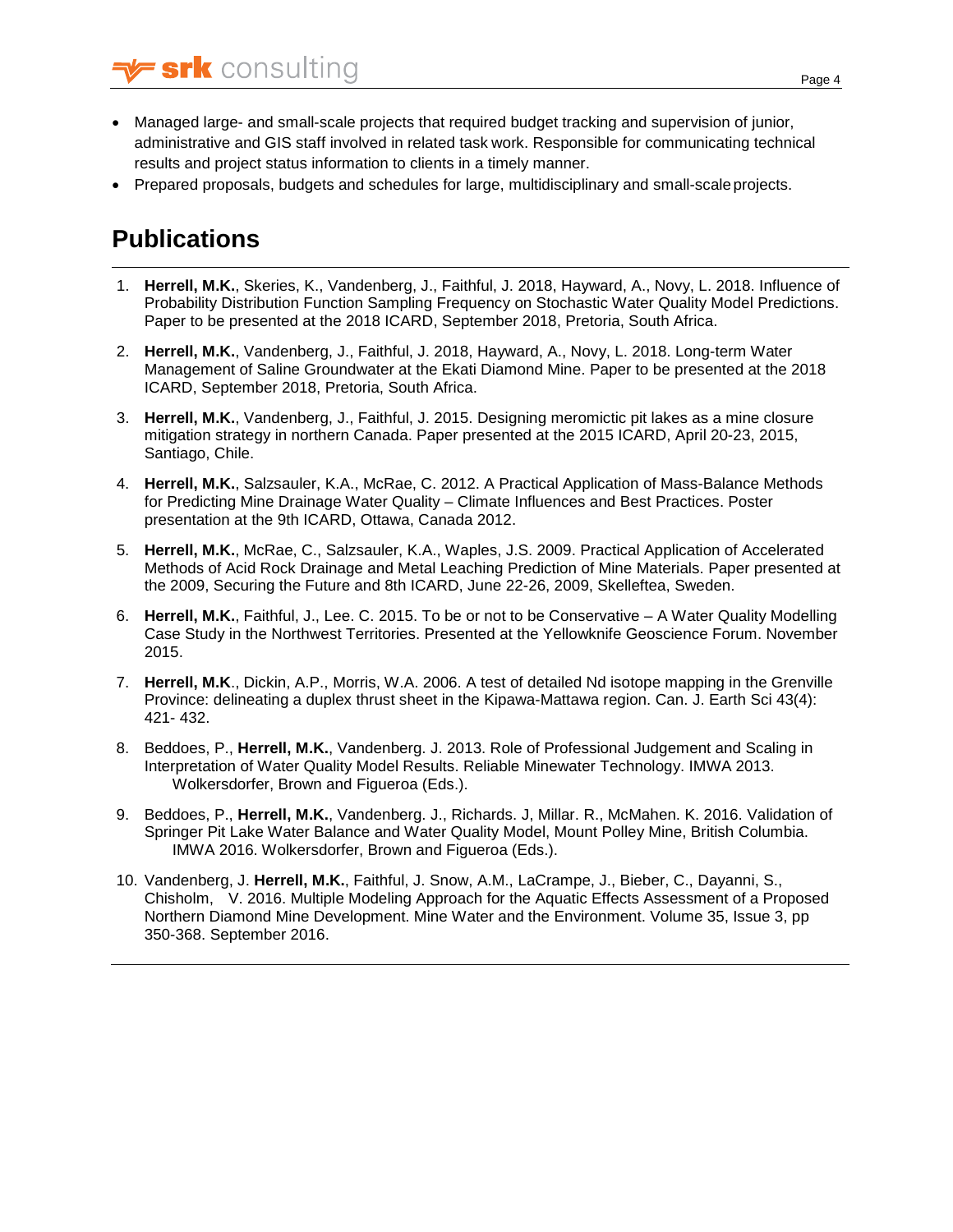

# **Bill T. Horne, M.Sc., P.Eng. Permafrost Principal Consultant - Engineering**

# **EXPERIENCE SUMMARY**

Mr. Horne is a Senior l Engineer/Principal Consultant in the Edmonton office. He has over 30 years of experience in civil engineering and permafrost engineering for oil and gas facilities, mining, hydrocarbon, and municipal projects in Northwest Territories, Yukon, Alaska, Alberta, Russia, and the Beaufort Sea. Areas of expertise include industrial plant site development, heavy equipment foundations, water and tailings dam designs, tailings deposition management, geothermal and deformation modelling, and project management.

# **RELEVANT EXPERIENCE**

# **Yamal LNG Facility. Yamal LNG.**

 Yamal LNG Facility, Russia. Yamal LNG, Technip, Chicago Bridge and Iron Works. Senior Project Engineer and Manager for foundation design for the Yamal LNG Terminal in Sabetta, Russia. Large diameter pipe piles were used to support LNG Tanks and plant facilities in warm permafrost. Nineteen full size pile load tests were carried out and interpreted to support the foundation design. The pile load tests measured the pile creep and capacity. Estimates of long term deformation were calculated based on laboratory creep tests and the pile load tests. Over 5000 piles will be used to support the plant site.

# **Red Dog Mine, Alaska, Teck - Cominco**

- Project Engineer for providing geotechnical input to foundation designs for mill site and port site facilities. Rock socketed piles, spread footings, thrust blocks, and retaining walls were designed. Finite element thermal analyses were carried out to evaluate the performance of a ventilated pad foundation.
- Project Engineer for design components of the water diversion dam and tailings dam. Review the seepage and thermal performance post construction.

# **Lik Lead Zinc Deposit, Alaska, Zazu Metals Corp.**

 Project Manager for a pre-feasibility study for the Lik Lead Zinc Project. Tetra Tech provided the plant site foundation design, tailings dam design, water diversion structures design, open stability assessment, permafrost mapping, and permafrost/geotechnical investigation.

#### **EDUCATION**

B.Sc., Civil Engineering, University of Calgary, Calgary, AB, 1983

M.Sc., Geotechnical Engineering, University of Alberta, Edmonton, AB, 1987

#### **AREA OF EXPERTISE**

Civil and Permafrost Engineering, foundation analysis and design, earth dam designs, numerical modelling, and construction drawings and specifications for variety of mining and hydrocarbon projects

Site investigation, foundation and earth embankment designs

#### **REGISTRATIONS/ AFFILIATIONS**

Member, Association of Professional Engineers and Geoscientists of Alberta (APEGA)

Licensee, Northwest Territories and Nunavut Association of Professional Engineers and Geoscientists (NAPEG)

Member, Canadian Geotechnical Society (CGS)

Member, Geotechnical Society of Edmonton (GSE)

#### **OFFICE**

Edmonton, AB

**YEARS OF EXPERIENCE**

30

#### **CONTACT**

Bill.Horne@tetratech.com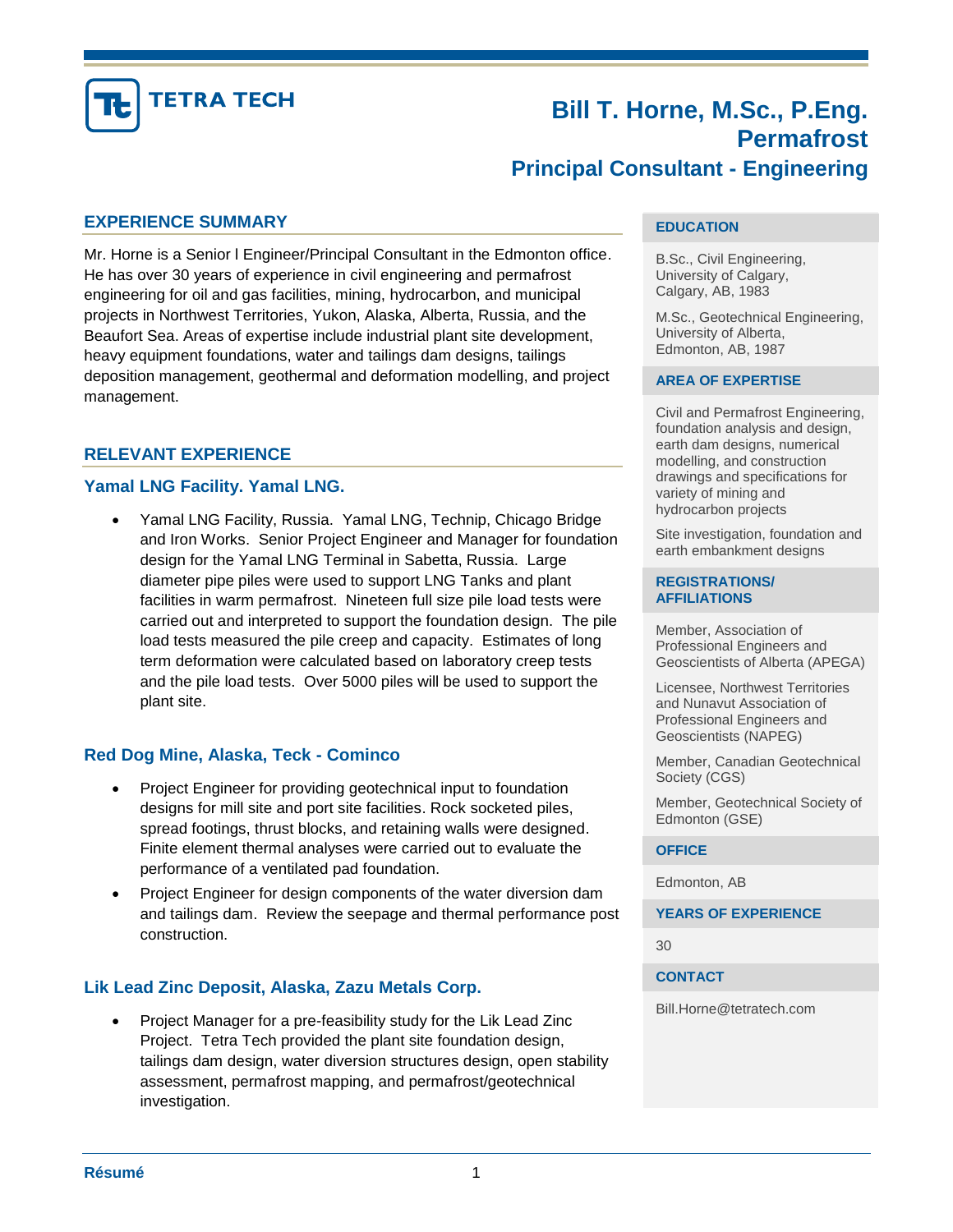# **Gahcho Kue Diamond Mine, De Beers Canada Inc.**

 Gahcho Kue Diamond Mine, NWT, De Beers Canada, Tetra Tech Project Manager for components of a feasibility study, permitting, detailed design and construction. Responsible for plant site foundations, permafrost issues, geotechnical investigations, waste and water management plan, tailings management, waste rock dumps, and geotechnical design of plant site and civil infrastructure components. The project included an elaborate water management scheme to drain the lakes for three open pits under the lake. A total of 15 dykes were designed to control the water.

# **Diavik Diamond Mine – Tailings Facility Review.**

 Diavik Diamond Mine, NWT. Principal Consultant for an independent review of the processed kimberlite containment facility, management, emergency preparedness, dyke design and construction, and performance. The dykes are constructed on a permafrost foundation.

# **Jericho Diamond Mine – Closure Plan.**

 Jericho Mine, Nunavut, AANDC. Principal Consultant preparing the Jericho Mine Closure Plan. Responsible for overseeing the plan development for infrastructure removal, demolition, pit stability, permafrost issues, waste and water management plan, tailings management closure, waste rock dump closure. Remedial action plan and environmental site assessment in preparation.

# **Ruth – Bullmoose Mines Closure**

• Project Manager for the closure and reclamation planning for seven abandoned mines east of Yellowknife, NWT. Geo-environmental sampling was carried out to determine the level of contamination in tailings, soils and lakebed sediments. Portal and mine shaft closure designs were provided. The underground mines were in permafrost conditions. A remedial action plan and Class I costs estimates were prepared to define the clean-up.

# **Mayskoye Gold Mine**

 Mayskoye Gold Mine, Russia. Principal Consultant for foundation components of a new gold mine in northern Russia. Facilities were placed on bedrock and ice rich permafrost. A large ventilated pad was designed for the plant site and power house to maintain the permafrost condition. Involved in the project through feasibility design, detailed design and construction.

# **Jericho Diamond Mine – Development and Operation 2006 – 2008, Care and Maintenance July 2008 – September 2009, Reopening. Sept 2010 – Sept 2012**

 Jericho Mine, Nunavut, Tahera Diamond Corporation – Principal Engineer for the design and construction of the tailings facility. Dams and dykes were designed to retain fine processed kimberlite tailings. Both frozen core and geomembrane dams were constructed on a permafrost foundation. A tailings management operation guideline document was prepared. A water balance for the tailings facility was developed, along with guidelines for process water discharge.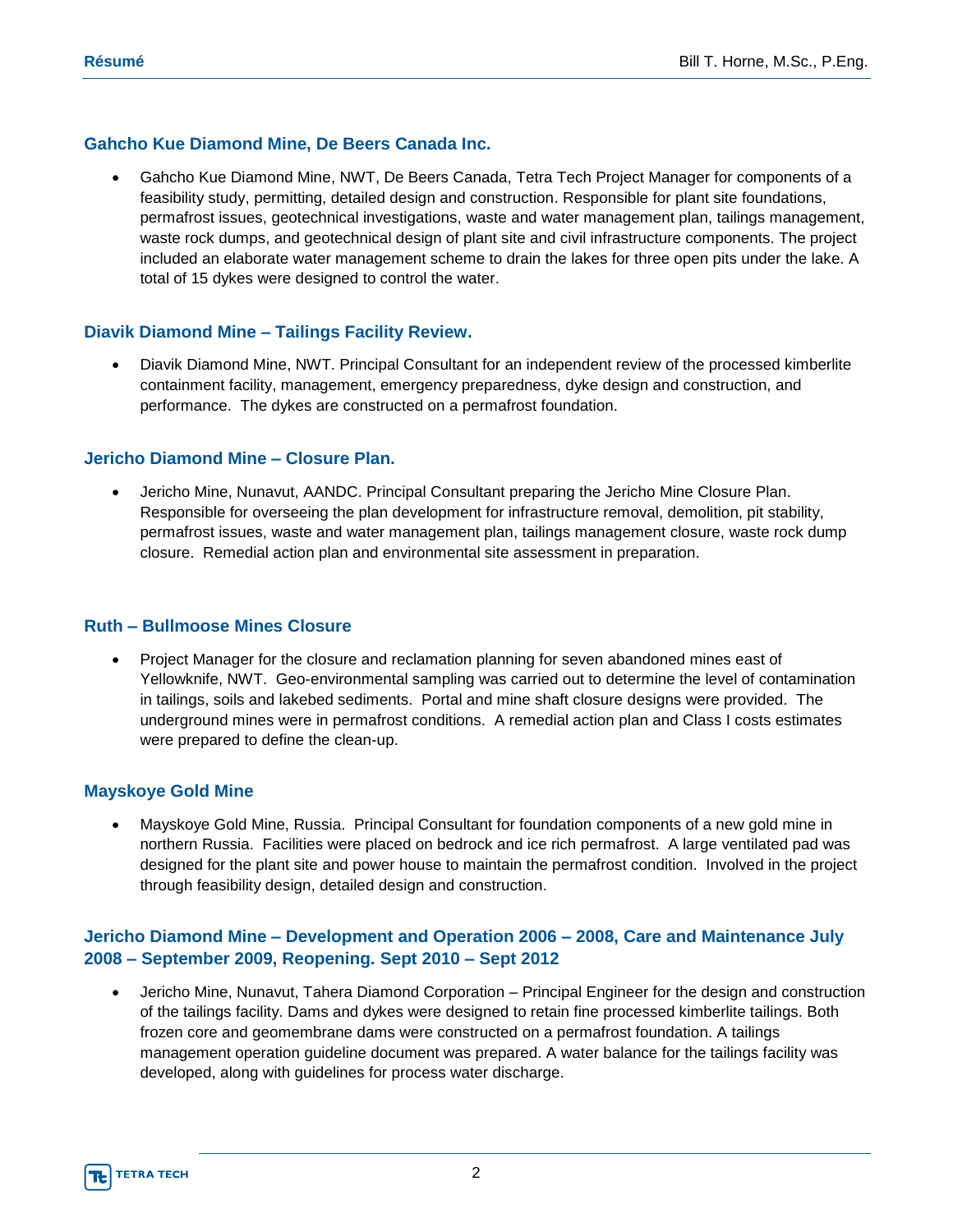- Jericho Mine, Nunavut, Public Works Government Services Canada Consultant for mine Care and Maintenance. Prepared specifications for the care and maintenance contract. Dealt with ongoing issues relating to tailings, water management and mine infrastructure.
- Jericho Mine, Nunavut, Shear Diamonds. Principal Consultant for Water License Renewal and Permitting. Responsible for permafrost issues, waste and water management plan, tailings management, waste rock dumps. Prepared management plans, and provided support during the water license renewal process.

# **Vankor Central Processing Facility**

 Senior Project Engineer for the foundation design of the Vankor Central Oil Processing Facility, Russia. Foundations were designed for processing modules and pipe racks founded warm permafrost. A combination of steel pipe piles and thermosyphons were used.

# **Landfill Design Guidelines**

 Developed Landfill Design Guidelines for the INAC Northern Contaminated Sites program. The guideline included siting criteria, fill material specifications, geomembrane selection, permafrost and thermal considerations and the effects of climate change on landfill designs and risk analysis.

# **DEW Line Clean Up – Closure**

 Project Manager for providing the geotechnical design for the clean-up of 21 DEW Line sites in Yukon, NWT and Nunavut. The designs include remediation of existing landfills, and construction of new landfills. Thermal analyses are used to design frozen containment structures to contain landfill leachate. Geophysics is used to delineate the extent of existing landfills. The majority of construction was carried out from 2004 to 2012. Currently responsible for review monitoring data.

# **Ekati Diamond Mine, BHP Diamonds Inc.**

 Geotechnical Engineer, Foundations design for the plant site, constructed on permafrost conditions. Tailings (Processed Kimberlite) Management and Dam and Dyke and Design for Canada's first diamond mine. The tailings management scheme and details were developed for the 25 year mine life. A combination of filter dykes and frozen core dams were developed to retain the tailings and maintain annual discharges from the tailings facility.

# **Kubaka Water Dam and Tailings Dam, Magadan Russia, Kinross 1996 - 2004**

 Project Engineer for the design and construction of a tailings facility for the Kubaka Gold Mine, Magadan, Russia. A thickened tailings deposition scheme was developed. A water retention dam was constructed downstream of the tailings area. A design brief was prepared for submission to regulators to obtain permitting. Construction drawings and specifications were developed. Construction monitoring annual inspection and closure design was provided.

# **Polaris Mine, NT, Cominco**

 Project Engineer for the design of the first frozen core dam in Canada. The dam was for the tailings facility. The thermal behaviour was modelled to evaluate the thermal regime during construction and over the long term. Recommendations for the shore protection and construction materials were provided. A reclamation and abandonment plan was developed. Construction monitoring, and annual inspections were provided.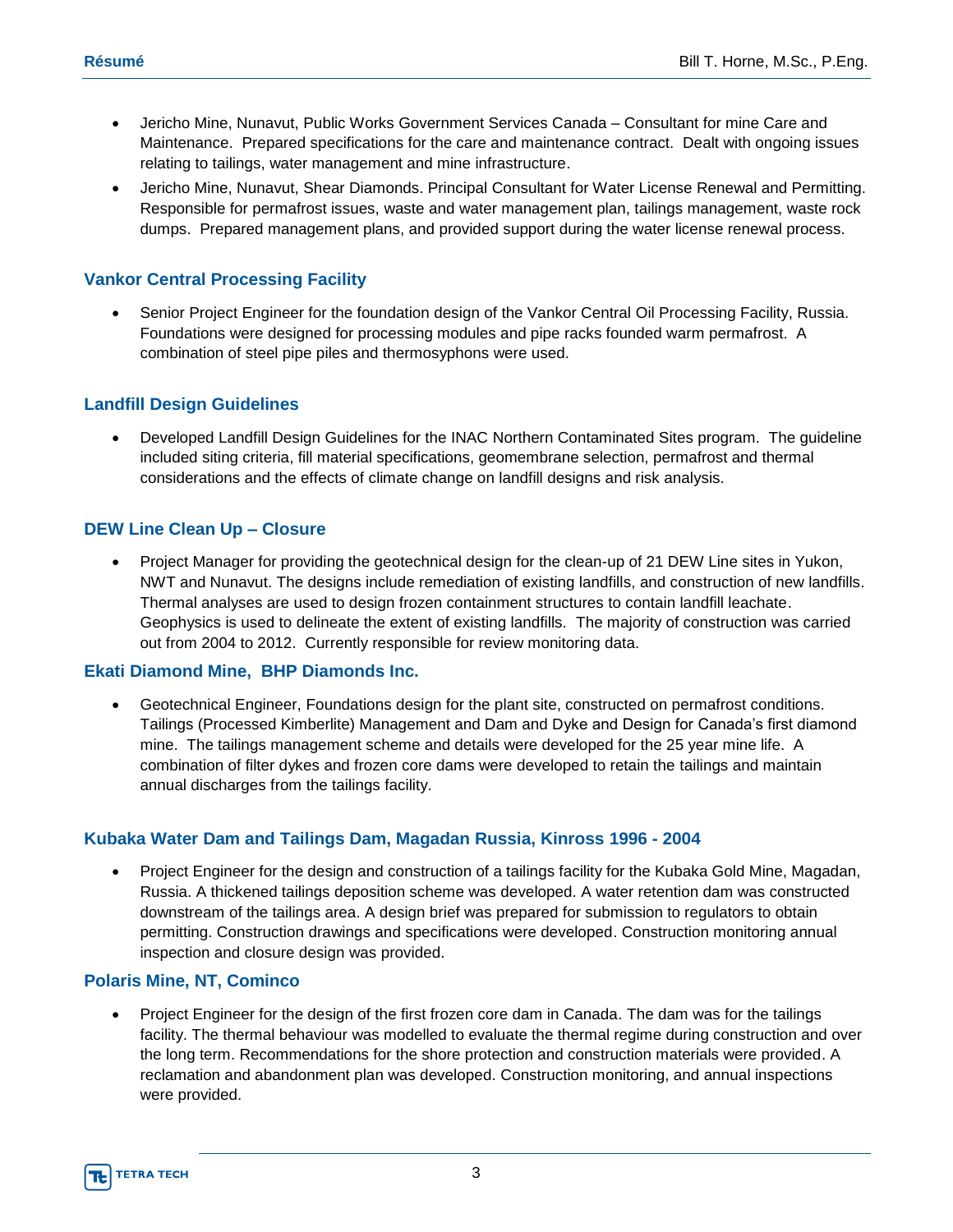# **Publications**

- Kubaka Mine Tailings Design, Construction and Operation of Frozen Core Dam: A Case Study, ASDSO West Regional Conference 2001.
- DEW Line Landfills, IWCSE 2002 Conference, Edmonton, AB
- Permafrost Containment Landfills at Arctic DEW Line Sites, 56<sup>th</sup> Canadian Geotechnical Conference, 2003.
- DEW Line Landfill Design and Construction, ASCE Conference, Edmonton, Alberta, 2004.
- Performance Measures of Arctic Landfills, Assessment and Remediation of Contaminated Sites in Arctic and Cold Climates, (ARCSACC), 2005.
- Rationalizing Climate Change for Design of Structures on Permafrost: A Canadian Perspective, Ninth International Conference on Permafrost, Fairbanks, 2008.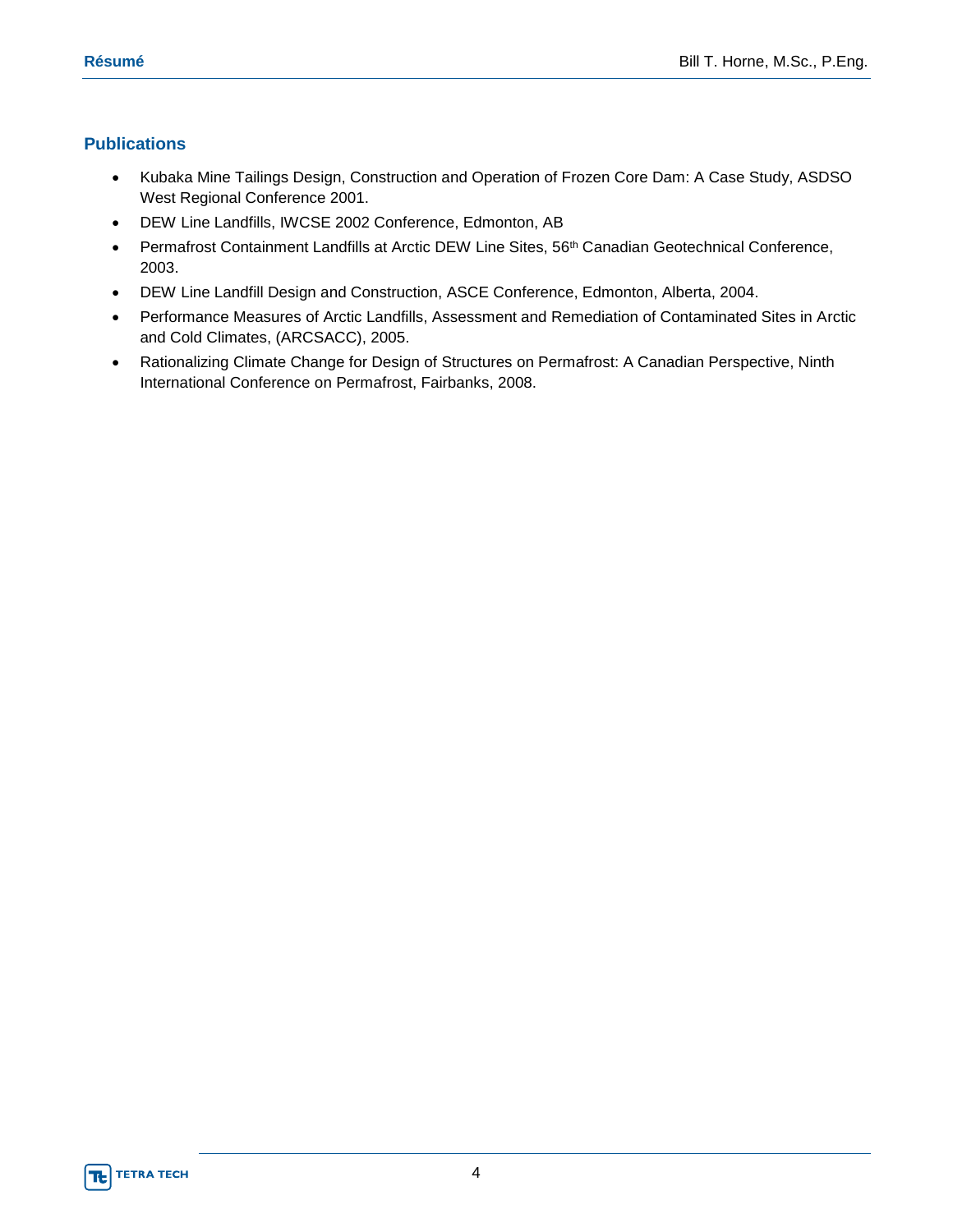

# **Hongwei Xia, Ph.D., P.Eng. Senior Geotechnical Engineer**

# **EXPERIENCE SUMMARY**

Dr. Xia is a Senior Geotechnical Engineer with more than 10 years of consulting experience in geotechnical and permafrost engineering through design and construction projects in Canada and Russia. His areas of technical expertise include geothermal design and evaluation, mine waste rock, tailings, water management, and associated earthwork structure design, northern mine permitting, piled and shallow foundation design in permafrost. He also gained extensive experience in numerical modelling and analytical analysis through the eleven years of university study and research.

#### **RELEVANT EXPERIENCE**

Some geotechnical projects that Dr. Xia has been involved in include:

- Project Engineer for Gahcho Kué Diamond Mine Engineering Detailed Design and Permitting, De Beers Canada Inc.
- Project Manager for Thermal Evaluation of Closure Cover for Diavik Waste Rock Pile, Diavik Diamond Mines (2012) Inc.
- Lead Engineer for Thermal Foundation Design for Various Buildings for Meliadine Gold Project, Agnico Eagle Mines Ltd.
- Lead Engineer for Thermal Evaluation of Waste Rock Storage Areas at Ekati Mine, Dominion Diamond Ekati Corporation.
- Project Engineer for Meliadine Gold Project Engineering Detailed Design, Agnico Eagle Mines Ltd.
- Project Engineer for Thermal Evaluation of Till Cover of Pigeon Pit Waste Rock Storage Area at Ekati Mine, Dominion Diamond Ekati Corporation.
- Project Engineer for Geotechnical and Permafrost Consultant Work for Yamal LNG Processing Facilities Detail Design, Technip-JGC Consortium, Paris, FR.
- Project Engineer for Thermal Foundation Design of HP Flare Stack, Yamal-LNG Detailed Design; Technip-JGC Consortium, Paris, FR.
- Project Engineer for Thermal Foundation Design of BOG Stack, Yamal-LNG Detailed Design; JGC Corporation, Japan.
- Project Engineer for Waste and Water Management Feasibility Study for Meliadine Gold Project, Agnico-Eagle Mines Ltd.
- Project Engineer for Tailings Management Scoping Study for Meliadine Gold Project, Agnico-Eagle Mines Ltd.
- Geotechnical Engineer for Yamal LNG Third Party Design Review Project, Chicago Bridge & Iron Company, London, UK.
- Geotechnical Engineer for Prefeasibility Study for Courageous Lake Project, Seabridge Gold Inc.

#### **EDUCATION**

Ph.D., Civil Engineering, Queen's University, Kingston, ON

M.Sc., Geotechnical Engineering, Tongji University, Shanghai, China

B.Sc., Engineering Geology, China Ocean University, Qingdao, China

#### **AREA OF EXPERTISE**

Mine Rock, Tailing and Water Management and Earthwork Structure Design

Northern Mine Water Licence Permitting

Permafrost Foundation Design and Evaluation

Thermal Design and Evaluation

Slope Stability and Seepage Evaluation Construction Monitoring and Quality

**Control** 

2D and 3D Numerical Modelling

Civil 3D and Rift Tailings Desposition Modelling

Water Managmemt Modelling via Goldsim software

#### **REGISTRATIONS/ AFFILIATIONS**

Member, Association of Professional Engineers and Geoscientists of Alberta (APEGA)

Licensee, Association of Professional Engineers and Geoscientists of Northwest Territories and Nunavut (NAPEG)

Member, North American Society for Trenchless Technology (NASTT)

#### **OFFICE**

Edmonton, AB, Canada

**YEARS OF EXPERIENCE** 

10+

**CONTACT** 

Hongwei.Xia@tetratech.com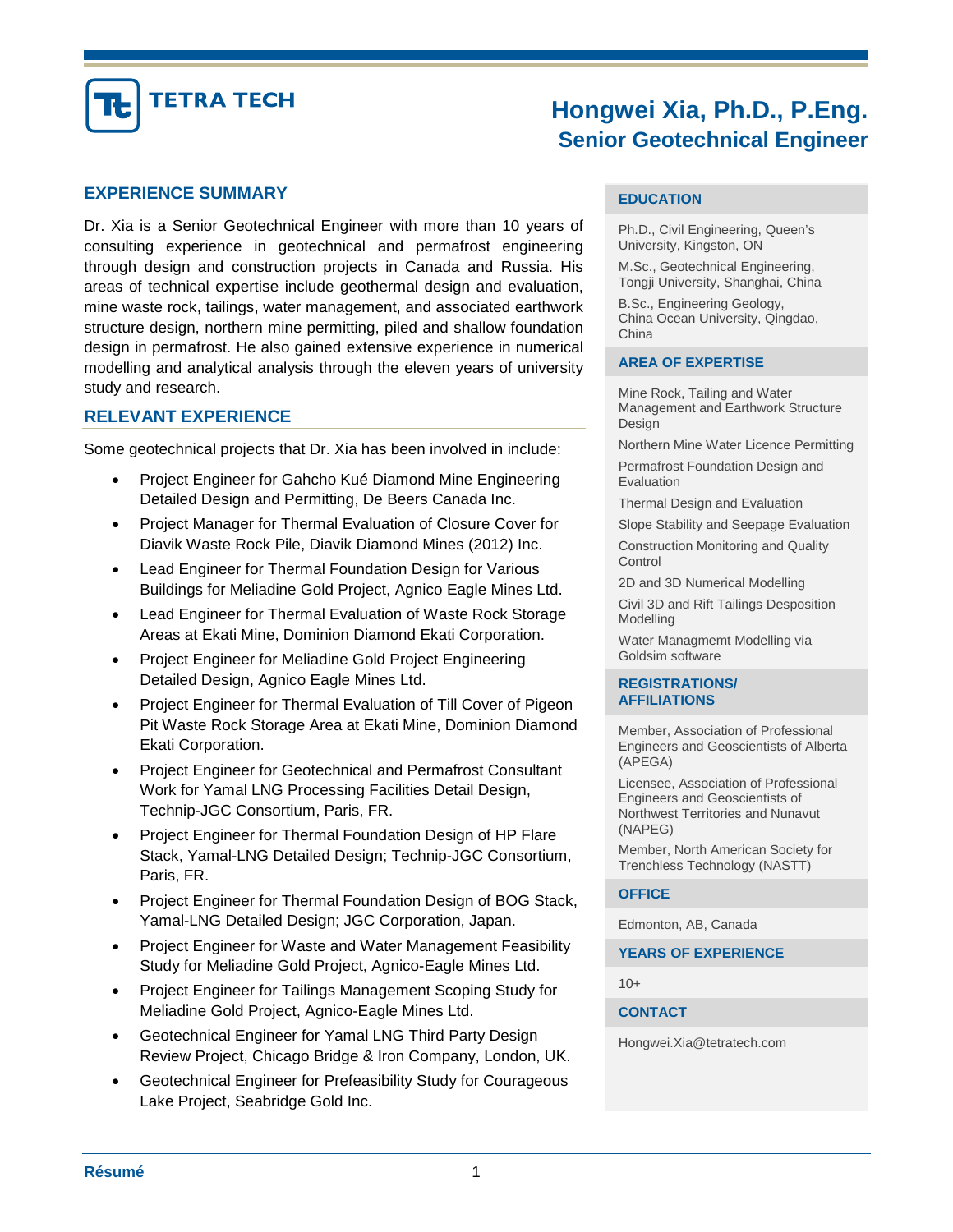- Geotechnical Engineer for Feasibility Study for Roche Bay Iron Ore Project, Advanced Explorations Inc.
- Geotechnical Engineer for EIS Supplement Study and Permitting (Technical Section) for Gahcho Kue Diamond Mine, De Beers Canada Inc.
- Geotechnical Engineer for LIK Project Mine Waste Management Prefeasibility Study, JDS Energy & Mining Inc., British Columbia.
- Geotechnical Engineer for EKATI Dyke C Raise Design for BHP Billiton Diamonds Inc.
- Geotechnical Engineer for Water Management Plan for Minto Mine Project, Minto Explorations Ltd., British Columbia.
- Geotechnical Engineer for Updated Water and Tailings Management Plan for Cantung Mine, North American Tungsten Corp. Ltd.
- Geotechnical Engineer for Thermal Evaluation and Thermosyphon Foundation Design for the IBC studio, FSC Architects & Engineers, Iqaluit, NU.
- Geotechnical Engineer for Thermal Evaluation of Open Pit Infilling with Thickened Tailings for Minto Mine Project, Minto Explorations Ltd., British Columbia.
- Geotechnical Engineer for Thermal Design and Evaluation for the Parking Lots and Access Road of the Legislative Assembly in Yellowknife, NT., FSC Architects & Engineers, Iqaluit, NU.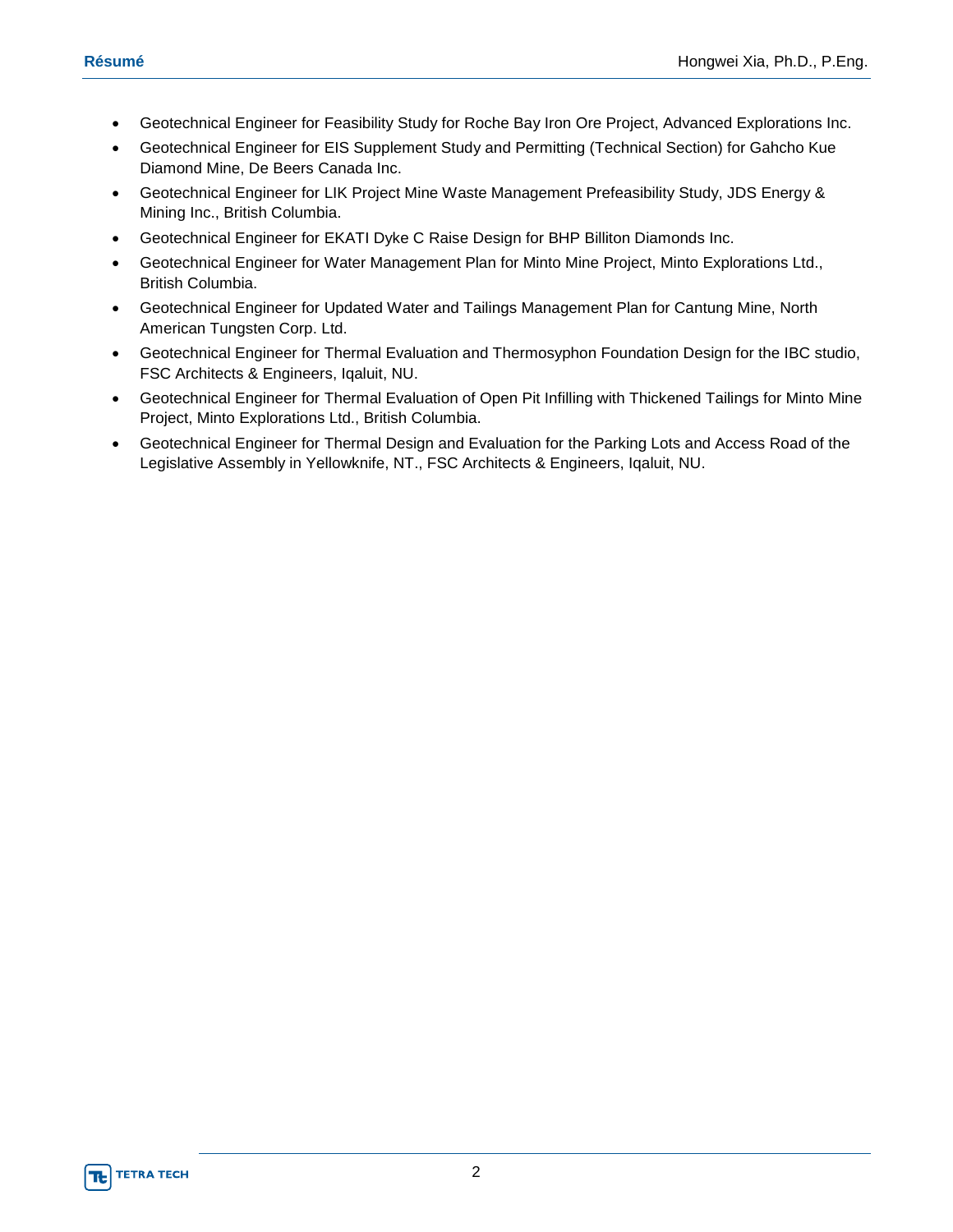

# **Jamie Van Gulck, Ph.D., P.Eng.**

Principal Ph: 867 446 4129 x18; Fax: 1 866 475 1147 E-mail: vangulck@arktissolutions.com

# EDUCATION

- Ph.D., Geotechnical and Geoenvironmental Engineering, Department of Civil Engineering, Queen's University
- B.E.Sc., Civil and Environmental Engineering University of Western Ontario

# EMPLOYMENT HISTORY

- ARKTIS Solutions Inc., Principal (08/2007 to present)
- ARKTIS Piusitippaa Inc., Chief Technical Officer (04/2010 to present)
- VGQ Consulting Inc., Director (04/2004 to present)
- University of Manitoba, Department of Civil Engineering, Adjunct Professor (08/2007 to 08/2010)
- University of Manitoba, Department of Civil Engineering, Assistant Professor (05/2003 to 08/2007)
- Queen's University, Research Assistant (09/2000 to 04/2003)
- Geotechnical Research Centre, University of Western Ontario, Research Contractor (04/1997 to 07/2000)

# PROFESSIONAL SOCIETIES

- Member, Association of Professional Engineers, Geologist & Geophysicists of NWT & Nunavut
- Member, Professional Engineers Ontario
- Member, Canadian Dam Association
- NSERC 1509 Committee Member

# SUMMARY OF EXPERIENCE

Prior to being a co-founder for Arktis Solutions Inc., Jamie worked as an Assistant Professor in the Department of Civil Engineering at the University of Manitoba. Jamie left academia to become a private consultant to link business and research opportunity to the science and engineering sectors and resulted in the development of VGQ Consulting Inc.

Jamie is a Principal and founding partner with Arktis Solutions Inc. and lead engineer within the organization. Jamie's roles include contributing to the strategic, business and financial operations of the organizations, as well as, lead technical resource and project management.

Jamie has eighteen years of experience in the following areas: geotechnical and environmental engineering; mining; hydrogeology; northern infrastructure development; policy and regulatory review and development; land and environment management, and research and development. He has authored and co-authored numerous technical papers in various refereed journals and conferences. Additionally, he has contributed to the development of regulations and guidance documents for Government and Aboriginal organizations in the sectors of mining and municipal infrastructure.

Jamie specializes in cross-disciplinary design and analysis which has led to fluid collaborations with multi-disciplinary and multi-sector teams. He has acted as an expert technical reviewer of: northern mining and site remediation projects; contaminated site clean up projects; and municipal infrastructure design and construction projects. Additionally, Jamie has been: a lead designer and project manager for municipal infrastructure projects; and, instructor for drinking water treatment, waste water treatment and solid waste management courses for community operators.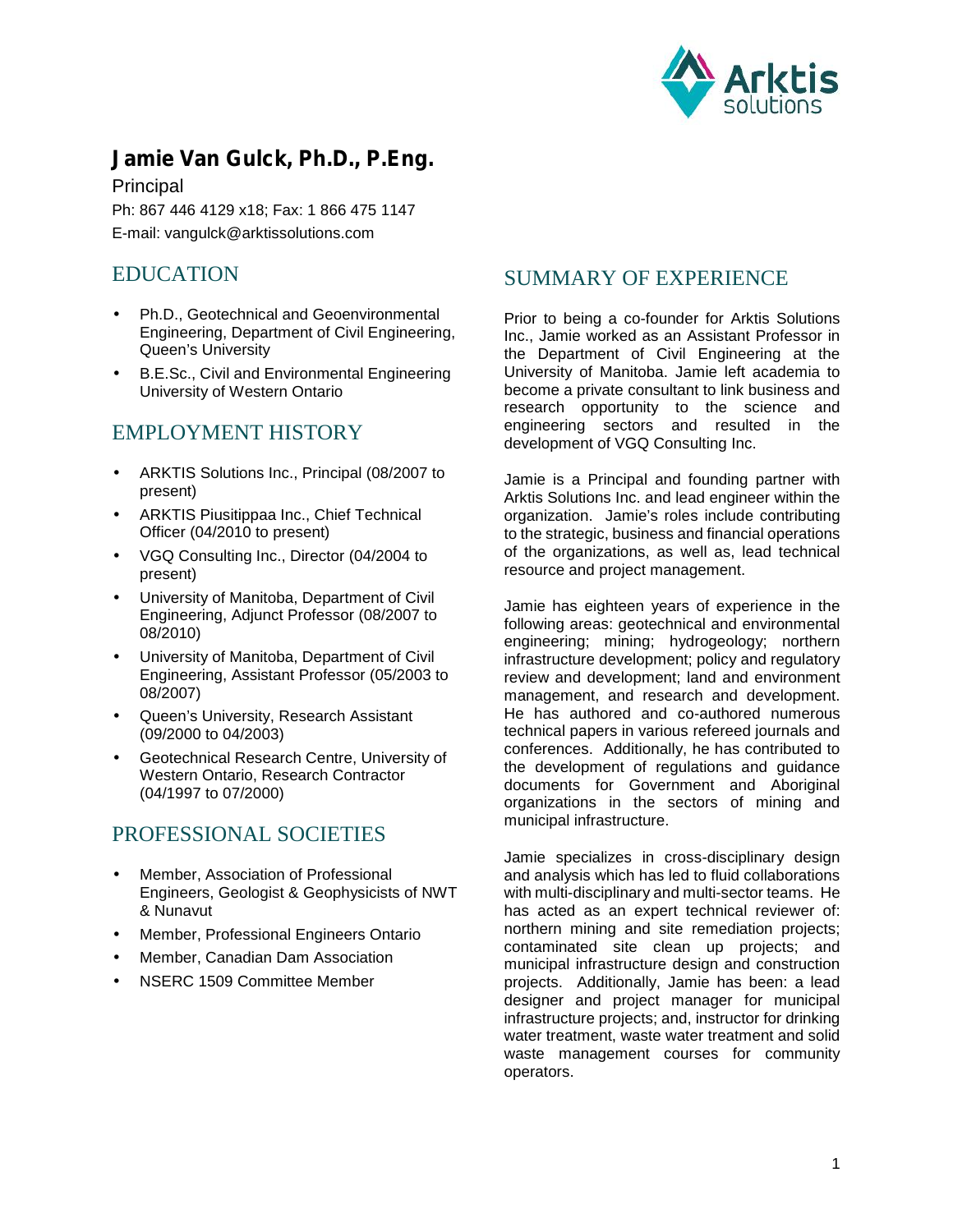

# MINING

- **Aboriginal Affairs and Northern Development Canada (NT)** Expert technical reviewer of the Tyhee Gold Project environmental impact assessment. Review focused on geotechnical and hydrogeological aspects of the project, as well as, water quality and quantity of surface water and groundwater from the mine site and tailings containment facility. Assisted in the development of information requests for submission to Mackenzie Valley Environmental Impact Review Board.
- **Government of the Northwest Territories (NT)** Expert technical reviewer of Dominion Diamond Corporation's Ekati Diamond Mine Jay-Pipe Environmental Assessment report and Water Licence application. Review focused on geotechnical design of the open pit and surrounding dykes and hydrogeology. Assisted in the development of information requests and the intervention for submission to Mackenzie Valley Environmental Impact Review Board (2015) and Mackenzie Valley Land and Water Board (2016/17). Expert witness at the public hearing.
- **Government of the Northwest Territories (NT)** Expert geotechnical technical reviewer of Diavik Diamond Mine Corporation's Diavik Diamond Mine A-21 Pit Dyke engineering design and construction specifications (2015).
- **Government of the Northwest Territories (NT)** Expert geotechnical technical reviewer of Diavik Diamond Mine Corporation's Processed Kimberlite containment facility dam design and water management (2018).
- **Government of the Northwest Territories (NT)** Expert technical reviewer of Avalon Rare Metals Inc.'s Nechalacho Rare Earth Metals Project Type A Water Licence application. Review focused on tailings management, tailings pond design, geochemistry, closure and reclamation and financial security. Assisted in the development of information requests and the intervention for submission to Mackenzie Valley Land and Water Board.
- **Government of the Northwest Territories (NT)** Expert technical reviewer of North American Tungsten Corporation's Cantung Mine Type A Water Licence amendment application. Review focused on tailings management, tailings pond design and geochemistry. Assisted in the development of information requests and the intervention for submission to Mackenzie Valley Land and Water Board. Expert witness at the public hearing.
- **Qikiqtani Inuit Association (NU)** Project lead in the development of the annual financial security assessment (2013 to 2018) for the Baffinland Iron Mines Corporation Mary River project on behalf of the land owner. Expert technical lead in regulatory and lease negotiations and workshops pertaining to financial security.
- **Qikiqtani Inuit Association (NU)** Technical resource and lead in the completion of an annual environmental inspection and audit (2009 to 2017) of the Baffinland Iron Mines Corporation Mary River project. Development of a site inspection protocol to evaluate site conditions in relation to environmental and lease requirements.
- **Qikiqtani Inuit Association (NU)** Environmental impact assessment and regulatory expert technical reviewer for the Baffinland Iron Mines Corporation proposed iron mine (2011 to 2013). Project manager of the Environmental Assessment team in the topics of socio-economics, terrestrial, marine, aquatic resources, engineering and regulatory. Assisted in the development of information requests and the intervention for submission to Nunavut Impact Review Board. Expert witness at the public hearing.
- **Qikiqtani Inuit Association (NU)** Expert technical reviewer of the abandonment and restoration plan and security estimate for Baffinland Iron Mines Corporation Marry River Bulk Sampling Program. Development of the 2010 financial security estimate for the landowner.
- **Qikiqtani Inuit Association (NU)** Expert technical and regulatory review of the Baffinland Iron Mines Corporation Type A and Type B water licence applications (2008 to 2015). Assisted in the development of information requests and the intervention for submission to Nunavut Water Board. Expert witness at the public hearing.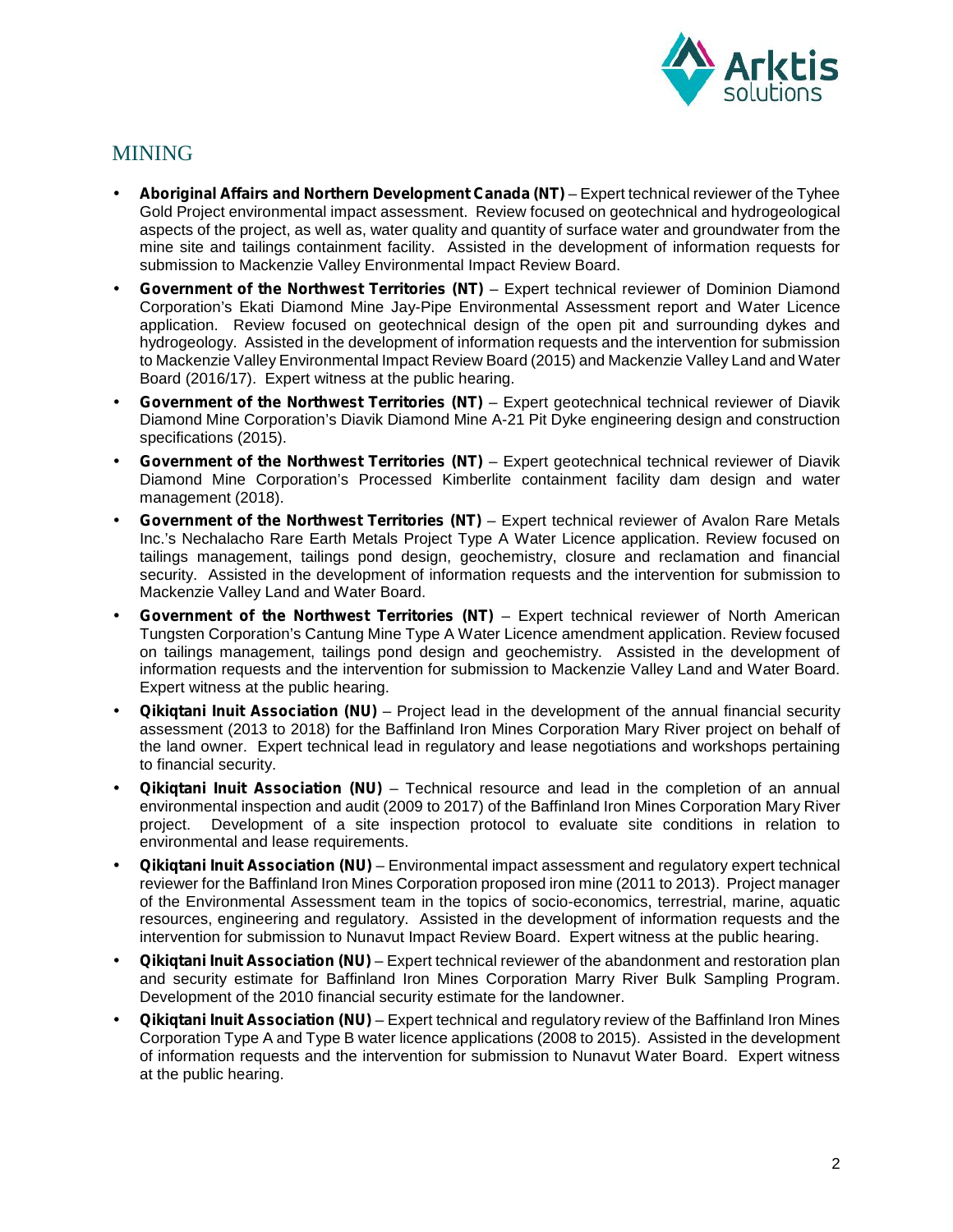

- **Qikiqtani Inuit Association (NU)** Expert technical and regulatory review of the Baffinland Iron Mines Corporation Aquatic Effects Monitoring Program, Interim Closure and Reclamation Plan, Annual Report, Annual Work Plan and Quarry/Borrow Management Plans. Reviews submitted to the Nunavut Water Board (2013 to 2017).
- **Qikiqtani Inuit Association (NU)** Project manager and technical lead in the development of the annual Quarry Concession Report (2014 to 2017) that determines the royalty payments associated with borrow and quarry material used by Baffinland Iron Mines Corporation. Assessment of material usage and methodology for quantification on behalf of the land owner.
- **Qikiqtani Inuit Association (NU)** Project manager and technical lead in the development of an Operations Guide that is used by the Baffinland Iron Mines Corporation to ensure fulfillment of their obligations under the Commercial Production Lease with the Qikiqatni Inuit Association.
- **Kivalliq Inuit Association (NU)** Comprehensive review and benchmarking to establish fees applied to Regional Inuit Owned Lands and Specified Substances designated through the Nunavut Land Claim Agreement.
- **Parks Canada Agency (NT)** Expert technical reviewer of the Canadian Zinc Corporation, Prairie Creek environmental impact assessment. In 2011, the review focused on winter road construction and geotechnical stability, spill contingency and risk, geochemistry of tailings predictions, and mine water management and treatment. Assisted in the development of information requests on behalf of Parks Canada Agency for submission to Mackenzie Valley Environmental Impact Review Board. Expert witness at the public hearing.
- **Parks Canada Agency (NT)** Expert technical reviewer of the Canadian Zinc Corporation, Prairie Creek environmental impact assessment addendum. In 2015-2017, the review focused on the all weather road construction and geotechnical stability, spill contingency and risk, and quarry/borrow source management. Assisted in the development of information requests on behalf of Parks Canada Agency for submission to Mackenzie Valley Environmental Impact Review Board. Expert witness at the public hearing.
- **Parks Canada Agency (NT)** Contracted to complete an expert technical reviewer of Selwyn Chihong's environmental impact assessment for the Howard's Pass Access Road Upgrade Project. The review is to focus on the all-weather road construction and geotechnical stability, spill contingency and risk, and quarry/borrow source management.
- **DeBeers Canada (NT)** Engineering lead in the development of a closure and reclamation plan (2011, 2013, 2016, 2018) for the Snap Lake mine in Northwest Territories. Expert witness at the water licence public hearing. Organized and facilitated community engagement workshops regarding mine closure planning.
- **DeBeers Canada (NT)** Engineering lead in the development of mine closure financial liability estimate (2011, 2013, 2016, 2018) for the Snap Lake mine in the Northwest Territories. Assessment of closure cost implications resulting from updates the Metal Mines Effluent Regulations (2017). Expert witness at the water licence public hearing.
- **DeBeers Canada (NT)** Research and development engineering lead associated with closure and reclamation of the Snap Lake mine in Northwest Territories (2010 to 2018). Focus of research and development is associated with cover performance for the waste rock/tailings pile, progressive reclamation of impacted land, revegetation and contaminated site investigations and reclamation action plans.
- **DeBeers Canada (NT)** For the Snap Lake mine, project manager and technical resource in the completion of various environmental agreement and water licence annual reports, including: Annual Closure and Reclamation Plan Progress Report (2011 to 2018); Air Quality and Emissions Reporting (2016 to 2018); Vegetation Monitoring (2016 to 2019), Geotechnical Instrumentation Monitoring Data Report (2016 to 2018); Seepage Survey Report (2016 to 2018); Acid Rock Drainage and Geochemical Characterization Report (2016 to 2018); Hydrology Report (2015 to 2018); Environmental Agreement Annual Report (2015 to 2018), Wildlife Effects Monitoring Plan (2016 to 2018), Wildlife and Wildlife Habitat Protection Monitoring Plan (2016 to 2018).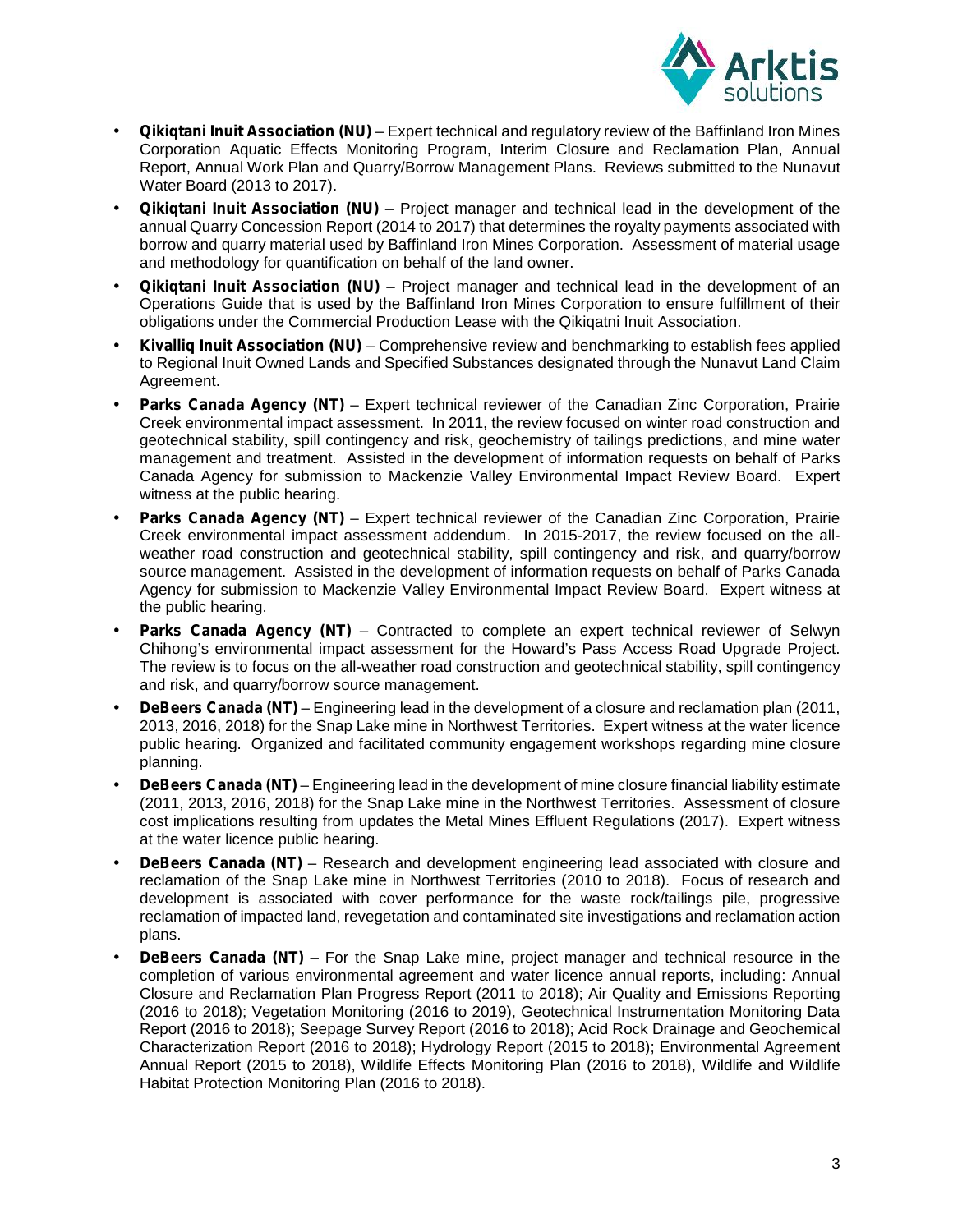

- **DeBeers Canada (NT)** Project manager and engineering lead in the completion of closure revegetation research for the Snap Lake mine (2014 to 2018). Development of a Final Revegetation Plan for the mine (2018).
- **DeBeers Canada (NT)** Project manager and engineering lead in the completion of the following air quality assessments for the Snap Lake mine: updates to the Air Quality and Emissions Reporting and Management Plan for C&M (2017) and Final Closure (2018), air dispersion modelling for the care and maintenance phase (2017), air dispersion modelling for the final closure phase (2018).
- **DeBeers Canada (NT)** Project manager for the 2013 implementation assessment of the four separate impact benefit agreements in place between De Beers and the local First Nations for the Snap Lake mine.
- **DeBeers Canada (NT)** Project manager and design engineer for the development of a new hazardous material containment facility and the expansion of an existing hazardous material containment facility at the Snap Lake mine.
- **DeBeers Canada (NT)** Project manager and technical resource to complete a dam feasibility study, and the engineering design and construction tender documents for two water retention dams at the Snap Lake mine.
- **DeBeers Canada (NT)** Project manager and technical lead for the preliminary design of a quarry and water retention sump, as well as, a water balance and chemical load balance model for the sump at the Snap Lake mine.
- **DeBeers Canada (NT)** Project manager for the development of emergency preparedness and emergency response plans for two dams at the Snap Lake mine.
- **DeBeers Canada (NT)** Project manager and technical resource for the development of the Gahcho Kue mine's Interim Closure and Reclamation Plan (2016 to 2018), Reclamation Research Plan (2016 and 2017) and Annual Closure and Reclamation Report (2015, 2017) for submittal to the Mackenzie Valley Land and Water Board. Completed a community engagement workshop (2015) and regulator workshop (2016, 2017) regarding mine closure planning.
- **DeBeers Canada (NT)** Engineering lead in the development of mine closure financial liability estimate (2016, 2018) for the Gahcho Kue mine's Land Use Permit amendment applications.
- **DeBeers Canada (NT)** Engineering lead in the development of mine closure financial liability estimate (2017 to 2018) for the Gahcho Kue mine. Expert witness at the water licence public hearing.
- **DeBeers Canada (NT)** Engineering lead in the completion of closure revegetation research for the Gahcho Kue mine (2017 to 2018).
- **DeBeers Canada (ON)** Engineering lead in the development of mine closure financial liability estimate for the Victor mine in Ontario (2018).
- **Huckleberry Mines Ltd (BC)** Project manager in the evaluation of mine water quality and sources of nutrients in mine water.
- **Yellowknives Dene First Nation (NT)** Expert technical reviewer in the evaluation of the Giant mine's environmental impact assessment. Technical review focused on water quality, waste management, and site closure conditions. Assisted in the development of information requests and the intervention for submission to Mackenzie Valley Environmental Impact Review Board.
- **Yellowknives Dene First Nation (NT)** Expert technical reviewer for the Bullmoose Area Mine Sites, NWT Remedial Action Plan.
- **Yellowknives Dene First Nation (NT)** Expert technical reviewer for the Seven Mines Sites, NWT Remedial Action Plan.
- **Yellowknives Dene First Nation (NT)** Expert technical reviewer for the Great Slave Lake Mines, NWT Remedial Action Plan. Participated in community engagement workshop regarding mine closure planning.
- **Yellowknives Dene First Nation (NT)** Expert technical reviewer for the Tundra Mine, NWT Remedial Action Plan.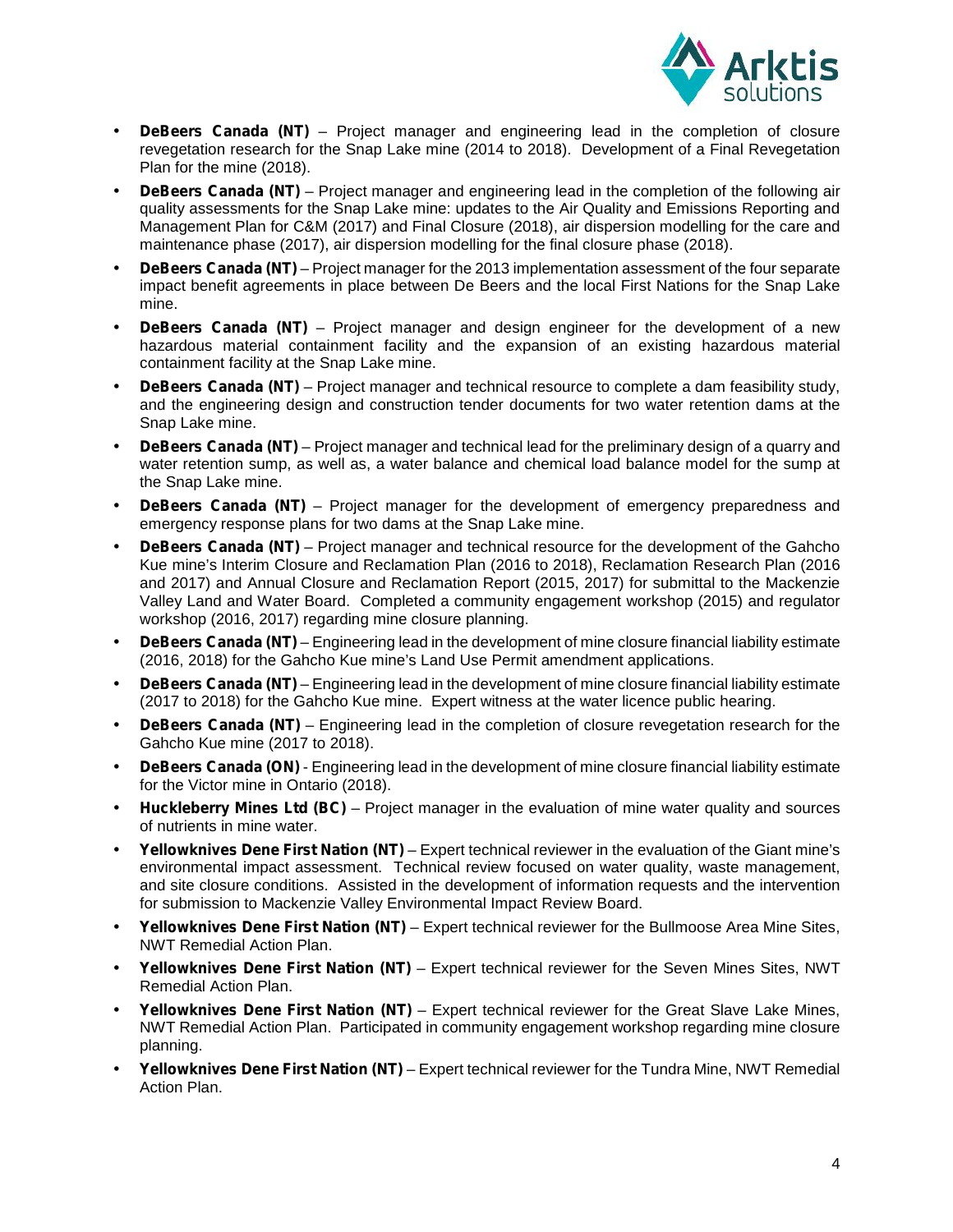

- **Yellowknives Dene First Nation (NT)** Expert technical reviewer for the Hidden Lake Mine, NWT Remedial Action Plan.
- **Tlicho Government (NT)** Technical resource development consultant and contributed to the regulatory and technical review of Proponent information in their advancement towards entering into an environmental assessment.
- **Mackenzie Valley Land and Water Board (NT)** Expert technical reviewer for the Phase II Remedial Action Plan for the Tundra Mine Site that included reclamation and closure of: tailing containment area for ARD/ML tailings and waste rock, site water management and treatment, petroleum hydrocarbon contaminated soil and rock. Lead engineer in technical/regulator meetings with proponent and participant in the public hearing. Assisted in the development of the water licence.
- **Mackenzie Valley Land and Water Board (NT)** Expert technical reviewer for the Miramar Northern Mining Ltd. Con Mine closure plans for backfill and cover of the tailings containment ponds and hazardous waste areas.
- **Mackenzie Valley Land and Water Board (NT)** Project manager for a team of scientist and engineers in the water licence review of the North American Tungsten Corporation mine in the NWT. Technical lead in the review of surface infrastructure, hydrologic, hydrogeologic, geochemistry, abandonment and reclamation, and security components. Lead engineer in technical/regulator meetings with proponent and participant in the public hearing. Assisted in the development of the water licence.
- **Mackenzie Valley Land and Water Board (NT)** Expert technical reviewer of the following De Beer's Snap Lake mine engineering documents pertaining to the waste rock, ore storage and tailings management.
- **Lutsel K'e Dene First Nation (NT)** Expert technical reviewer for following BHP Billiton Diamonds Inc. – EKATI diamond mine engineering documents pertaining to adaptive management, closure and reclamation, financial security, waste rock and tailings management.
- **Lutsel K'e Dene First Nation (NT)** Expert technical reviewer for the following Diavik Diamond Mine Inc. – management documents pertaining to hazardous materials and spill contingency.
- **Lutsel K'e Dene First Nation (NT)** Participated in Deze Energy Corporation Taltson Hydroelectic Expansion Project, Environmental Impact Assessment technical sessions organized by the Mackenzie Valley Environmental Impact Review Board.
- **Mackenzie Valley Environmental Impact Review Board (NT)** Project manager for the socio economic review of the proposed Gahcho Kué diamond mine in the NWT.
- **Saskatchewan Environment Resource Management (SK)** Expert technical reviewer of groundwater and brine migration model predictions below the Cory, Mosaic, Mosaic K1, Mosaic K2, and Patience Lake, Saskatchewan potash mines during operation and post-closure.
- **Nunavut Water Board (NU) –** Expert technical reviewer and licence compliance assessor for the Miramar Hope Bay Limited Windy Lake and Boston Exploration Camps, specifically, the water monitoring program, QA/QC plan, annual reporting, and abandonment and restoration plan.
- **Nunavut Water Board (NU) –**Technical reviewer of the following Tahara Diamond Corporation- Jericho Diamond Mine application documents for water licence consideration.
- **Nunavut Water Board (NU)** Technical reviewer of the following Miramar Hope Bay Limited- Doris North Gold Mine application documents for water licence consideration.
- **UMA Engineering Ltd. (MB)** Chemical treatment of mine water effluent at the closed Fox Lake, Manitoba.
- **INCO LTD. (MB)** Contributed to the characterization and trial revegetation of mine tailings at INCO Ltd., Thompson, Manitoba.
- **INCO LTD., Manitoba Sustainable Development Innovation Fund, and University of Manitoba (MB)** - Field and laboratory measurement of unconsolidated and cemented (hard-pan) tailings hydraulic properties and implications on metal leachate and acid mine drainage.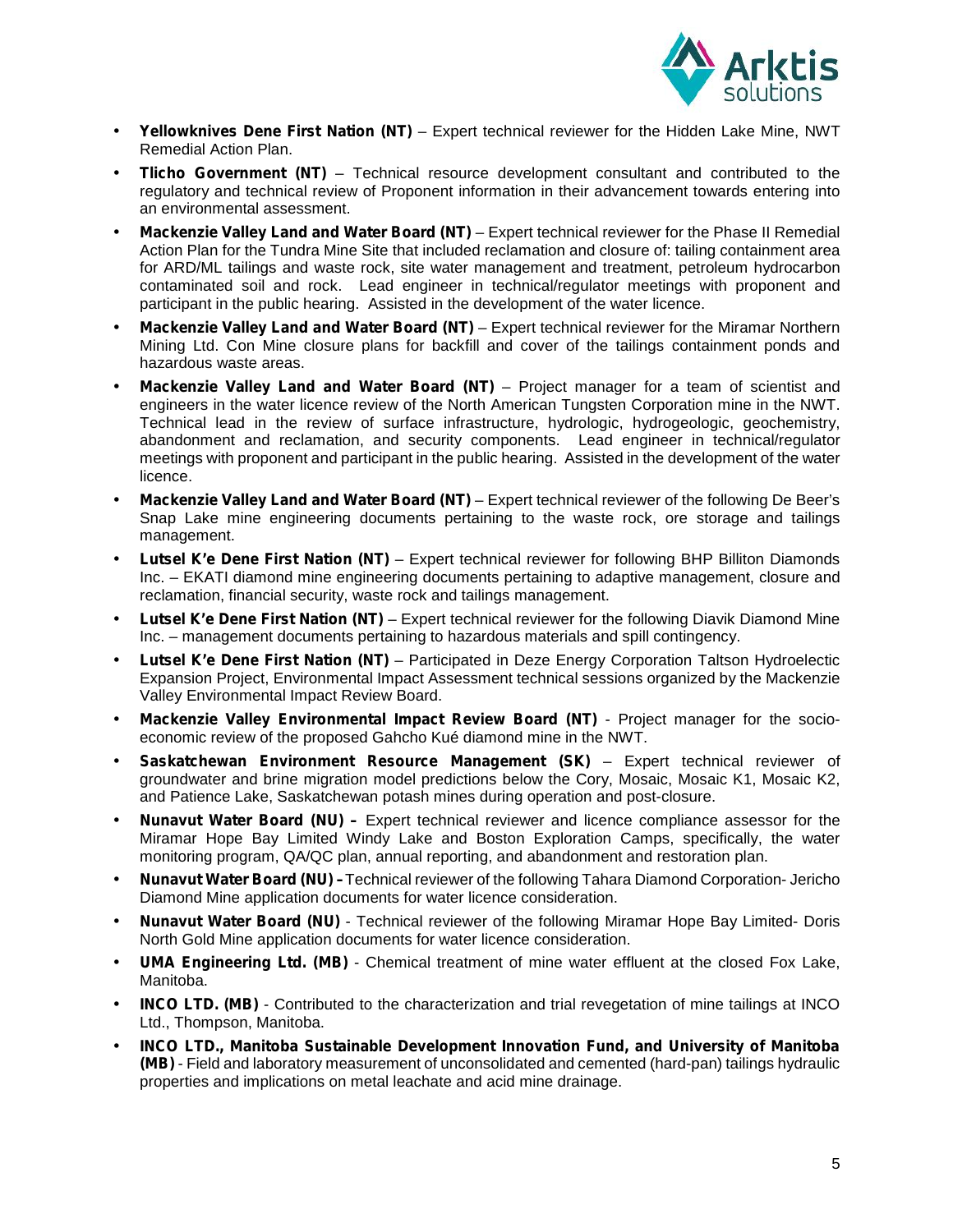

- **Manitoba Mines Branch, Manitoba Sustainable Development Innovation Fund, and University of Manitoba (MB)** - Assessment of attenuation and potential mobility of arsenic at the abandoned New Britannia Mine, Manitoba.
- **Federal University of Rio Grande do Sul, Brazil and University of Manitoba (MB and Brazil)** Project manager and engineering advisor in the assessment of contaminant transport properties through compacted soil liners subjected to acid mine drainage percolation.
- **Federal University of Rio Grande do Sul, Brazil and University of Manitoba (MB and Brazil)** Project manager and engineering advisor in the measurement of geotechnical strength characteristics of residual soils, with and without cement additives, subjected to acid mine drainage percolation.

# OIL AND GAS

- **Government of the Northwest Territories (NT)** Expert technical reviewer of Imperial Oil Limited's Norman Wells Production Facility Interim Closure and Reclamation Plan (2015).
- **Government of the Northwest Territories (NT)** Expert technical reviewer of Imperial Oil Limited's Norman Wells Production Facility security estimate (2014 and 2018).
- **Government of the Northwest Territories (NT)** Development of a RECLAIM Oil and Gas user manual to complete reclamation liability estimates (2017).
- **Aboriginal Affairs and Northern Development Canada (NT)** Review and update of the existing RECLAIM model used in the NWT for estimating reclamation liabilities at oil & gas sites through to oil & gas production sites (2013).
- **Inuvialuit Water Board (NT)** Expert technical and regulatory assessment of Imperial Oil Limited's Type B water licence application pertaining to the reclamation of Bar-C in the Inuvialuit Settlement Region.
- **Inuvialuit Water Board (NT)** Expert technical and regulatory assessment of Shell Canada's Closure and Reclamation Plan for the Camp Farewell site.
- **Government of Northwest Territories – Environment and Natural Resources (NT)** Expert technical reviewer of Oil & Gas Drilling Waste Disposal Practices for the Proposed Type A Water Licence in the Cameron Hills, NWT Region. Expert technical witness during the water licence public hearing.
- **Mackenzie Valley Land and Water Board (NT)** Expert technical reviewer for Paramount Resources Ltd. water licence and land use permit application materials to support their Cameron Hills extension project.
- **Department of Indian Affairs and Northern Development (NT)** Technical and regulatory reviewer for the Paramount Resources Ltd. Cameron Hills Type 'B' Water Licence Application that included aspect to evaluate impacts on surface water quality and quantity.
- **Northwest Territories Water Board (NT)** Preliminary technical review of Shell Canada Ltd. Camp Farewell, NT Environmental Site Assessment.
- **Northwest Territories Water Board (NT)** Preliminary technical review of MGM Energy Corporation 2D, 3D, and seismic drilling operations and review of draft water licence conditions.

# REGULATORY

- **Government of the Northwest Territories (NT)** Completed a state of knowledge report for groundwater resources within the transboundary reaches of the NWT to support the bi-lateral water agreements with the Yukon, British Columbia, Alberta, and Saskatchewan.
- **Government of the Northwest Territories (NT)** Expert technical reviewer of the draft solid waste facility design and operation guidelines developed by the Mackenzie Valley Land and Water Board.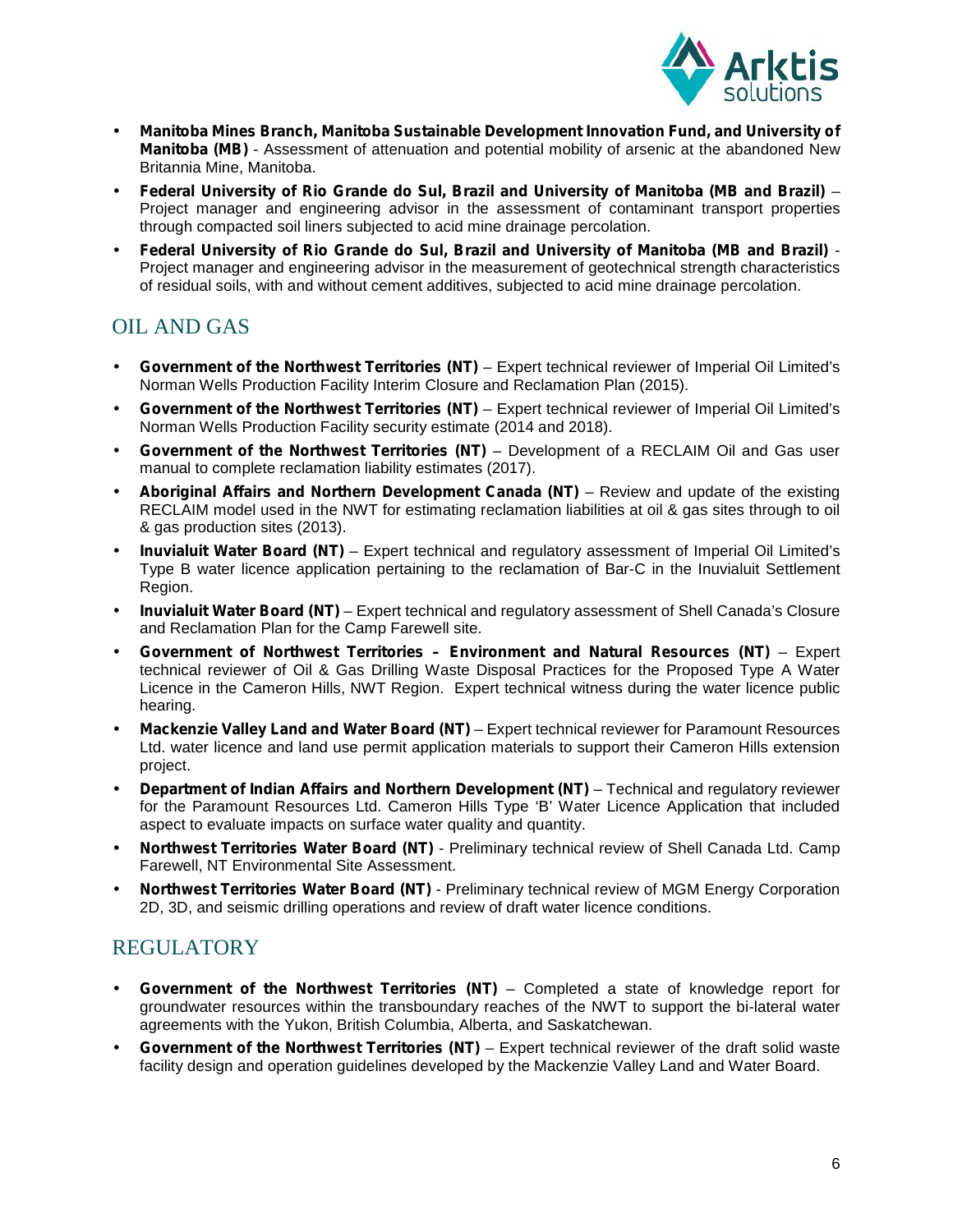

- **DeBeers Canada (NT)** Provided expert technical reviewer of the draft guidelines for closure and reclamation cost estimates for mines developed by the Mackenzie Valley Land and Water Board (2015, 2017).
- **Northwest Territories Water Board (NT)** Expert technical reviewer for the Inuvik to Tuktoyuktuk all weather highway project. Acted as regulatory officer throughout the licensing process, and prime expert witness during the water licence public hearing (2013). Post hearing activities involved review of the Type A water licence submittals (as needed, 2013 to 2018).
- Wek'eezhii Land and Water Board (NT) Project manager in the jurisdictional review of land and water use permits in Saskatchewan, Yukon, Alberta, Alaska, British Columbia, and Ontario. Focus of review was focused on the following resource sector activities: waste disposal sumps, diamond drilling on land and ice, camp waste management, on-land seismic activities, and winter road activities on land and ice.
- **Qikiqtani Inuit Association (NU)** Contributed to the development of a lands resource security policy in conjunction with this landowner.
- **Plan Review Process & Guideline Working Group – Mackenzie Valley Land and Water Boards (NT)** – Lead engineer and technical resource consultant in the completion of a guideline for waste management practices that proponents seeking a water licence can use to ensure that their plans and designs capture elements necessary to understand waste management and the expectations that the Water Boards within the Mackenzie Valley. The guideline is applicable to the mining, oil and gas, exploration, industrial, and municipal sectors, and includes all sources of waste ranging from tailings, construction & demolition waste, hazardous waste, contaminated soil, and municipal refuse.
- **Environment Canada (YK, NT, NU)** Project manager and lead engineer to evaluate the legal obligations (e.g., permitting, compliance promotion, and enforcement) and authorities of governments and Boards within the Canadian North responsible for environmental legislation and protection. Also, evaluated the potential implementation issues for the new CEPA Storage Tank regulation in the North and the proposed federal Clean Air Regulatory Agenda for the Northern Oil and Gas Sector.
- **South Australia Environmental Protection Authority (Australia)** Contributed to the development of the landfill standards, specifically, barrier system design and contaminant transport, test methods for organic mater and calcium content for leachate collection drainage materials, leachate collection system design and service life predictions, and expert review of draft standards.
- **Nunavut Water Board (NU)** Lead engineer responsible for the development of draft guidance document for northern waste and water containment facilities, specifically, landfills, landfarms, lagoons, and water retention structures. Document provides proponents involved in these facilities of the hydrology, hydrogeologic, geotechnical, design, operation, monitoring, and maintenance issues that may be considered and detailed in an application for the purposes of obtaining a water licence.
- **Nunavut Water Board (NU)** Contributed to the development of application guidelines for Miramar Hope Bay Ltd.- Doris North Gold Mine and Cumberland Resources Ltd.- Meadowbank Gold Mine.
- **Nunavut Water Board (NU) -** Technical review and licence compliance assessment for monitoring program, QA/QC plan, annual reporting, and abandonment and restoration plan for the following Distant Early Warning (DEW) line sites: DYE-M- Cape Dyer; CAM-2- Gladman Point; FOX-2- Longstaff Bluff; FOX-5- Qikiqtarjuaq; BAF-5- Resolution Island; and, CAM-1- Jenny Lind Island.
- **Ontario Ministry of Environment (ON)** Contributed to the review of state-of-the-art of landfill design, specifically pertaining to leachate characteristics for municipal solid waste landfills, leachate collection system design, and geosynethics use in leachate collection system and cover applications.

# MUNICIPAL INFRASTRUCTURE

 **City of Iqaluit (NU)** – Project manager and technical lead in the contract administration support for various water, wastewater, and solid waste infrastructure projects, including: solid waste facility fence design (2016 to 2017), water and sewer inventory update and model development (2017), supplementary water supply pipeline (2017), construction contractor support package (2017). As needed (2016 to 2017).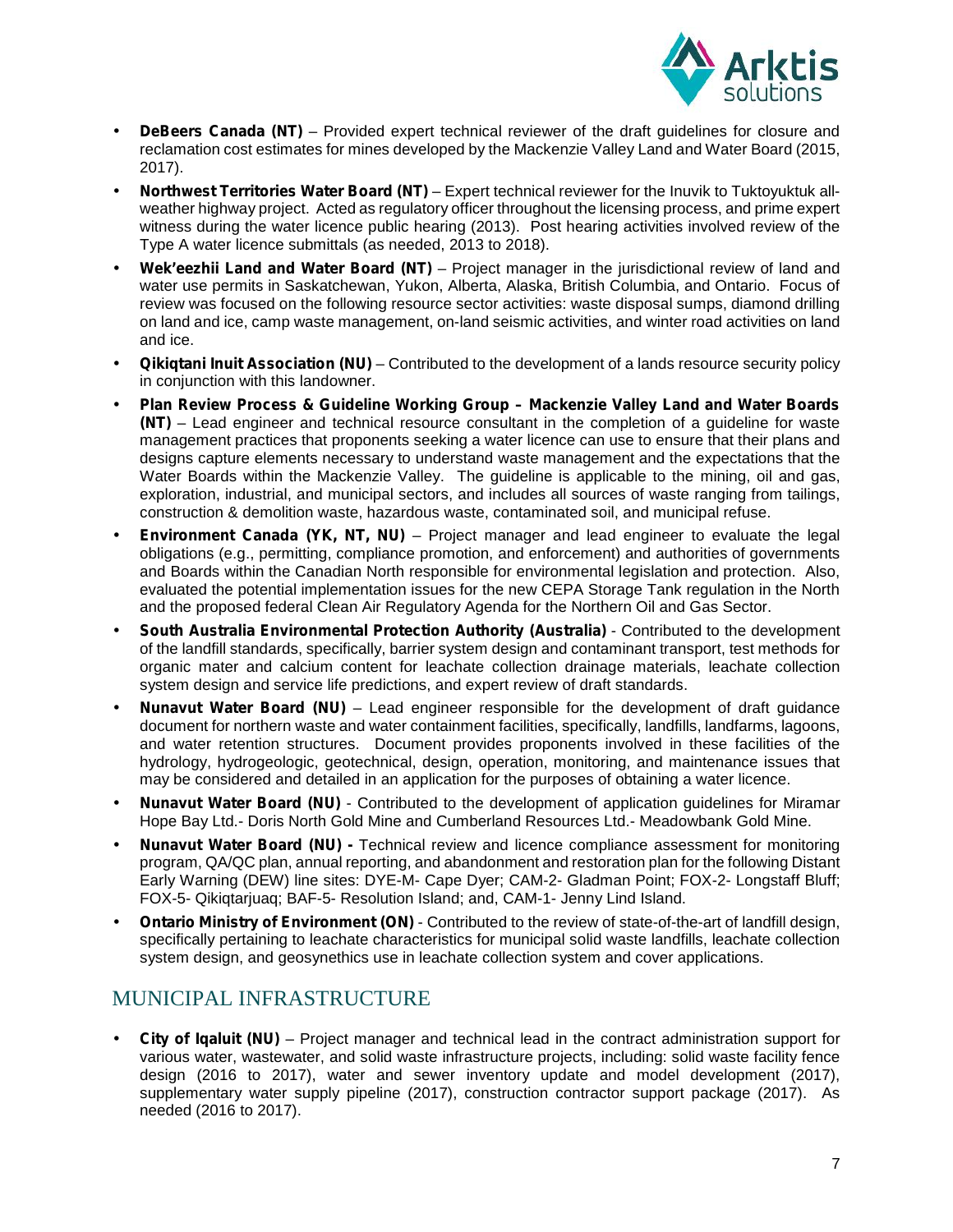

- **City of Iqaluit (NU)** Project manager for the construction administration of the city's solid waste and wastewater treatment facility (2016).
- **City of Iqaluit (NU)** Project manager for the structural and electrical evaluation of the City of Iqaluit's' Fire Station back-up generator (2016).
- **Inuvialuit Water Board (NT)** Expert technical review of the Hamlet of Aklavik's water licence application materials (2016).
- **Environment Canada (YK, NT, NU)** Expert technical reviewer of draft guidance document "Solid Waste Facilities in Northern Climate".
- **Environment Canada (YK, NT, NU)** Expert technical support for the development of the document "Modern Municipal Solid Waste Facilities in Northern Climate". Performed consultation activities between Environment Canada and various Territorial Government departments.
- **Environment Canada (YK, NT, NU)** Project lead in the development of a foundation report for a technical document on municipal solid waste landfills in northern conditions: engineering design, costing, construction, and operation.
- **Environment Canada (YK, NT, NU)** Project lead in the review of the state of waste management practices for community solid waste within the three territories. The focus of the study was on regulatory requirements, territory wide solid waste profiles and challenges, as well as, community scale operations and challenges.
- **Government of Nunavut (NU)** Project manager and technical lead in the completion of best management practices for landfills in Nunavut. Analysis includes strategic planning, options analysis, and cost-benefit analysis.
- **Government of Nunavut, Hamlet of Sanikiluaq (NU)** Technical resource in the design, construction, and costing of the community's wastewater lagoon expansion cell. Evaluation of the existing lagoon and wetland treatment capabilities and design of modifications to the current system to achieved effluent water quality criteria.
- **Government of Nunavut, Hamlet of Igloolik (NU) –** Project manager and technical resource in the design and construction of a new drinking water containment structure and associated infrastructure / piping for water treatment/delivery.
- **Government of Nunavut, Hamlet of Resolute Bay (NU)** Project lead and engineer in the development of a new solid waste facility and decommission of the existing solid waste site (municipal landfill, recycling area, and bulky metals site) in Resolute Bay, Nunavut. Core activities included: siting and design of a new solid waste disposal facility; waste audit and development of waste management plan for the new disposal facility; construction costing; closure and reclamation plan; and, provision of tendering services upon acceptance of design including tender documents, construction specifications and QA/QC plan, drawings, and contract administration during construction.
- **Government of Nunavut, Hamlet of Grise Fiord (NU)** Technical resource in the development of a new solid waste facility and decommission of the existing solid waste site (municipal landfill, recycling area, and bulky metals site) in Grise Fiord, Nunavut. Core activities included: siting and design of a new solid waste disposal facility; construction costing; closure and reclamation plan; and, provision of tendering services upon acceptance of design including tender documents, construction specifications and QA/QC plan, drawings, and contract administration during construction.
- **Government of Nunavut, Hamlet of Pangnirtung (NU)** Project manager and lead environmental and geotechnical designer and engineer in the optimization of the hamlet's water supply facility and completion of a Comprehensive Performance Evaluation report. Activities include: assessment and repair of water retention structure and associated infrastructure; geotechnical and geothermal modelling of the water reservoir slopes; and, design of an improved water supply facility to meet current and future community needs.
- **Government of Nunavut, Hamlet of Arviat (NU)** Lead geotechnical designer in the geothermal modelling of the water retention structure slopes and foundation.
- **Mackenzie Valley Land and Water Board (NT)** Project manager for a technical team to technically review the City of Yellowknife's water licence application and supporting documents. Topics covered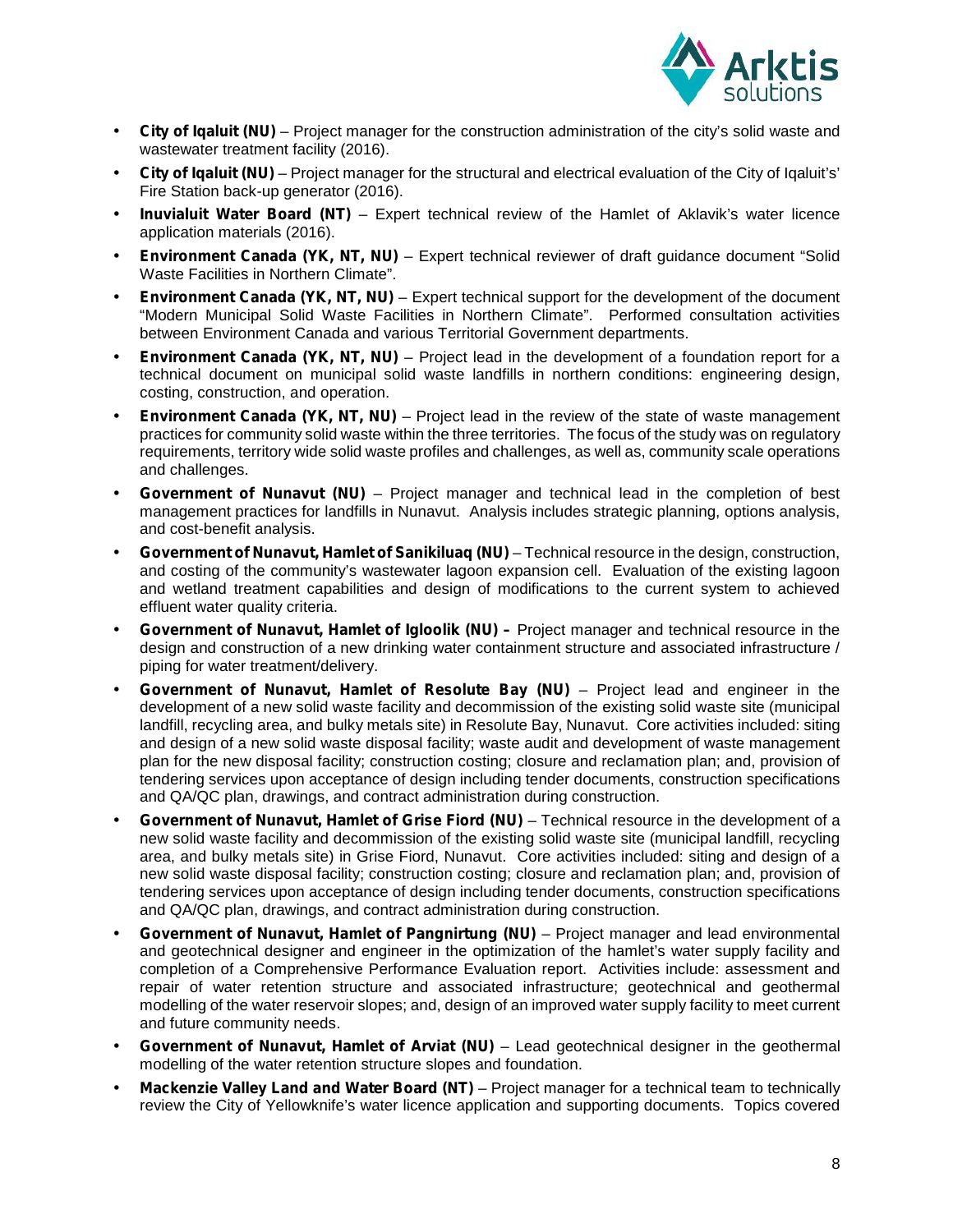

included review of the proponent's landfilling and wastewater treatment practices and future expansion plans. Participant in technical /regulatory meetings with the proponent. Assisted in the development of the water licence.

- **Mackenzie Valley Land and Water Board (NT)** Technical reviewer of the Town of Hay River's water licence application and supporting documents. Topics covered included review of the proponent's landfilling and wastewater treatment practices and future expansion plans. Participant in technical /regulatory meetings with the proponent. Assisted in the development of the water licence.
- **Department of Indian Affairs and Northern Development (NT)** Lead geotechnical engineer in the completion of a desktop study for a leased land in Ft. Simpson, NT that is proposed for two storage facilities.
- **Department of Indian Affairs and Northern Development (NT)** Project manager and geotechnical engineer in the completion of a geotechnical field investigation for a leased land in Ft. Simpson, NT that is proposed for two storage facilities.
	- Wekweeti Community Government Tlicho (NT) Project manager for a community energy audit.
- **Gameti Community Government – Tlicho (NT)** Project manager for a community energy audit.
	- **Infrastructure Canada- Knowledge-building, Outreach, and Awareness Program (Canada) -** Assessment of national incidence of water well infrastructure deterioration in Canada, life-cycle cost analysis of groundwater extraction wells with consideration given to operations and maintenance, and characterization of water quality, hydrogeology, and well design and operation impacts on water well deterioration.
- **Grudfos Management A/S (Denmark)** Grundfos is the world leader in the manufacturing of pumps. Acted as an expert participant in a workshop in Denmark to review mechanisms and process leading to biological, chemical, and physical clogging mechanisms and process for groundwater wells and pumps.
- **Agriculture and Agri-Foods Canada Water Supply and Expansion Program and City of North Battleford (SK)** – Project lead and engineer to complete a groundwater capture zone study. The capture zone objectives were to: establish the causes of well and water quality deterioration and formulate methods of predicting long term well performance and service life.
- **Nunavut Water Board (NU) –** Expert technical reviewer of the geotechnical, construction specifications, containment function, and water quality impact, for the following:
	- o Hamlet of Qikiqtarjuaq- lagoon, landfill, landfarm hazardous waste storage area, and water reservoir
	- o Hamlet of Kugluktuk- lagoon, landfill, and landfarm
	- o Hamlet of Kugaaruk- lagoon
	- o Hamlet of Taloyoak- landfarm
- **Deline Land Corporation (NT)** Lead geotechnical engineer in the investigation of the Grey Goose Lodge foundation evaluation and repair.
- **UMA Engineering Ltd. (MB)** Field engineer to completed aquifer pump tests at Keewatin and PTH 59 North locations.
- **City of Winnipeg, Manitoba Waste Reduction and Pollution Prevention (MB)** Project manager and engineering advisor for the field measurement of refuse hydraulic properties and efficiency of leachate extraction wells to reduce leachate levels in municipal solid waste landfills.
- **City of Winnipeg, Manitoba Waste Reduction and Pollution Prevention (MB)** Engineering advisor for the bench top assessment of submerged membrane bioreactor to aerobically treat landfill leachate.

# ENVIRONMENTAL ASSESSMENTS AND SITE REMEDIATION

 **Public Works and Government Services Canada (NU)** – Project manager and construction contract administrator for the demolition and reclamation of a building in Baker Lake, NU. Environmental engineer responsible for soil and water reclamation requirements.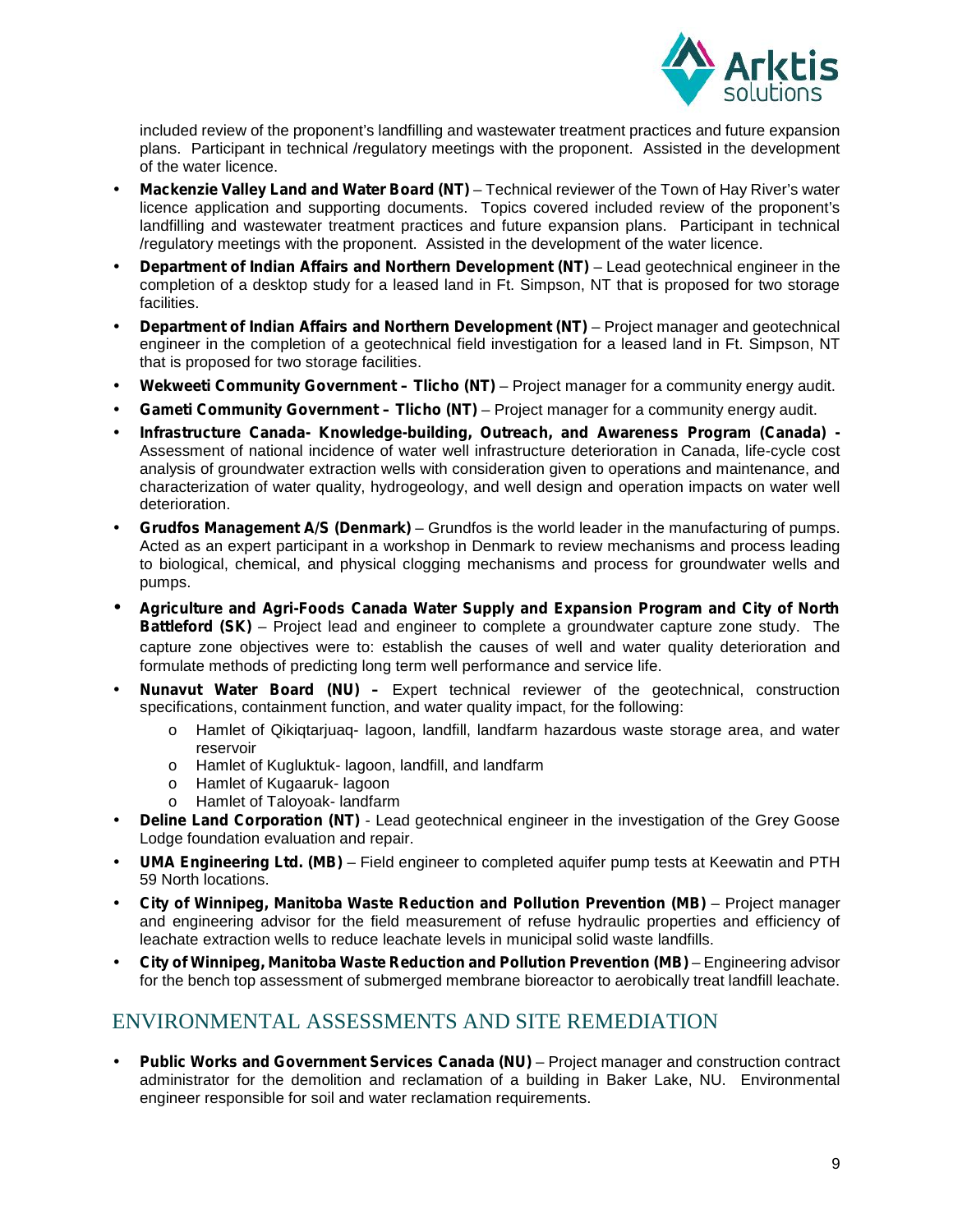

- **Inuvialuit Water Board (NT)** Expert opinion on water licence sampling and reporting with regards to the Prince Patrick Island reclamation project.
- **Wekweeti Community Government – Tlicho (NT)** Environmental engineer responsible to complete a fuel spill investigation that occurred adjacent to a community building in Wekweeti, NT. In addition to an assessment of the physical site characteristics, soil samples were collected and analyzed for total petroleum hydrocarbon levels. General recommendations for site restoration were provided.
- **Smiths Landing First Nation (AB) –** Lead engineer to compete a Phase 1 Environmental Site Assessment of a transfer land from the Crown to the Band through the provisions set in the Treaty Lands Entitlement framework.
- **Smith Landing First Nation (AB) –** Expert review the findings of Hay Camp, Wood Buffalo Park Phase 1, 2, and 3 Environmental Site Assessment, and remediation action plan, to understand environmental and human health risk for the First Nation. Participant in technical meetings with consultant and government organizations regarding clean up strategies and proposed remedial action.
- **Smith Landing First Nation (AB)** Expert technical and regulatory support pertaining to risk management and remedial actions associated with uranium and radiation contamination on Reserve lands. Participant in technical discussions on behalf of First Nation with various government organizations with regards action plans.
- **Government of Northwest Territories – Transportation: Policy, Planning, and Environment (NT)** – Phase 1 Environmental Site Assessment of leased land within the First Simpson, NT airport.

# AGRICULTURAL

- **Prairie Farm Rehabilitation Association- Agriculture and Agri-Foods Canada (Canada)** Clogging of agricultural tile drains, impacts on performance, and field crop revenue loss.
- **Prairie Farm Rehabilitation Association- Agriculture and Agri-Foods Canada (Canada) -** Review of impressed current systems to mitigate biofouling clogging effects in groundwater extraction wells.
- **Manitoba Conservation and University of Manitoba (MB)** Measurement of contaminant and nutrient migration below earthen manure storage lagoons in southern Manitoba. Evaluation of contaminant transport parameters for inorganic and nutrient constituents in various aquitards below manure lagoons.

# EDUCATION AND TRAINING

- **Saskatchewan Ministry of Environment (SK)** Developed and delivered a workshop to the Ministry of Environment on the topics of: groundwater flow and contaminant transport, site remediation, and porous media flow and transport modelling.
- **Tlicho Government (NT)** Developed and delivered a workshop to the Tlicho Assembly on the proposed NICO mine development.
- **Nunavut Arctic College (NU)** Developed and instructed a five day course for municipal operators and foremen in the areas of drinking water treatment, wastewater treatment, and solid waste management. The course was held in Rankin Inlet, NU in January, 2014.
- **Nunavut Municipal Training Organization (NU)** Developed and instructed a translation workshop to assist translators in communicating scientific and construction terms, common in municipal infrastructure activities, from English to Inuktitut.
- **Nunavut Municipal Training Organization (NU)** Developed and instructed a five day course for municipal operators and foremen in the areas of drinking water treatment, wastewater treatment, and solid waste management. The course was held in Iqaluit, NU and Rankin Inlet, NU in May, 2009, and in Iqaluit, NU in October, 2009.
- **Building Environmental Aboriginal Human Resources –BEAHR (Canada)** Developed student manual, instructor manual, and instructor presentation materials for a solid waste coordinator course.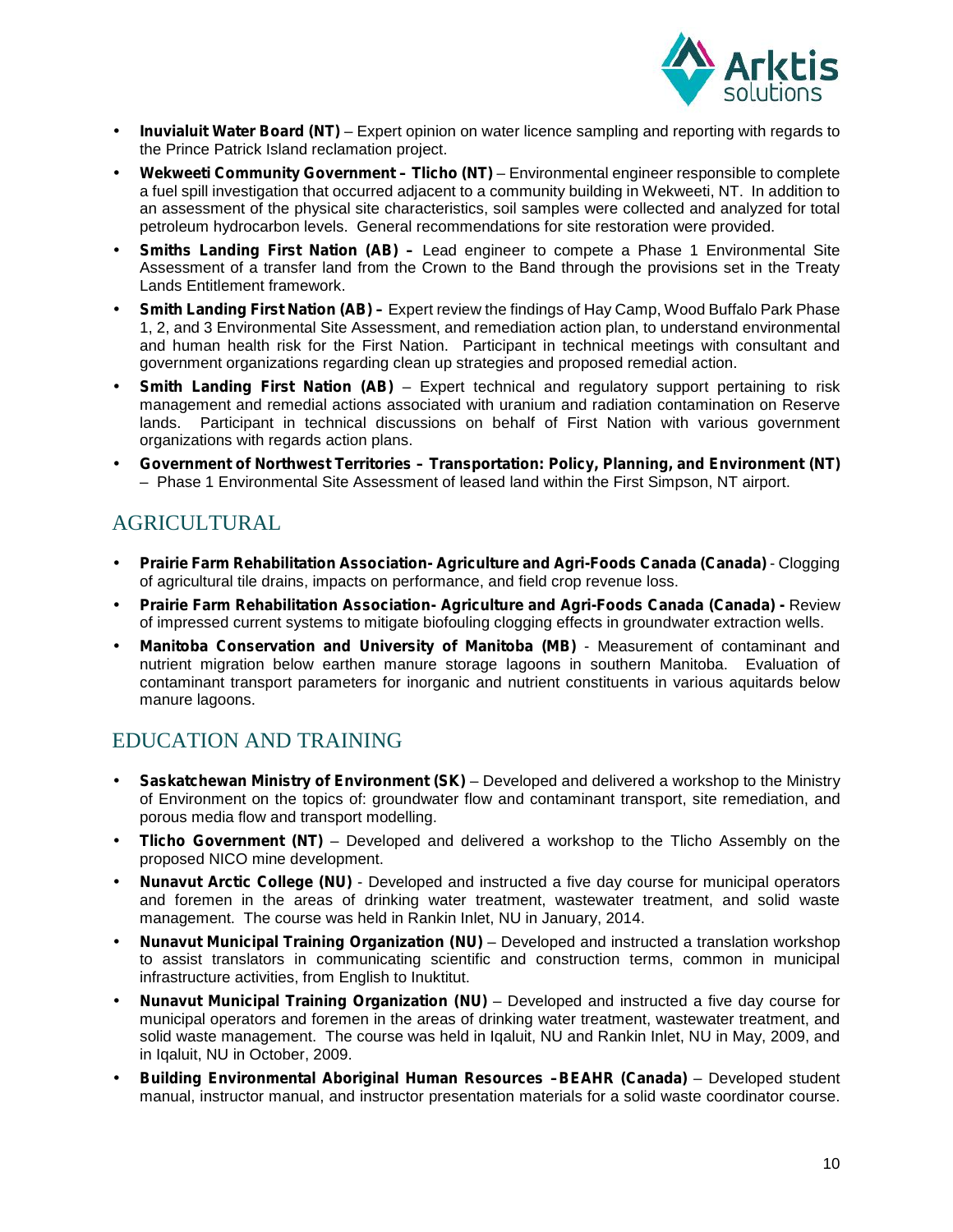

Curriculum materials are to be licenced by BEAHR to instructors to train Aboriginals in topics relevant to operate and manage a solid waste facility.

- **Environmental Monitoring Advisory Board – EMAB (NT)** Developed and facilitated a mining closure and reclamation workshop in Yellowknife, NT. EMAB is a consensus board of ensuring the protection of Lac De Gras environment where the Diavik Diamond Mines is located. Workshop participants included members of Aboriginal communities and regulators who ensure compliance with licences and leases, and Diavik personnel.
- **Government of Northwest Territories – Municipal and Community Affairs** Managed, developed, and instructed an eight day Introduction to Environmental Management course in Inuvik, NT in 2008 and 2011. Course topics included: general environmental awareness; roles and responsibilities of regulators and legislation that helps protect the environment; Mackenzie Valley Resource Management Act and associated Boards; Inuvialuit Land Administration; challenges of waste disposal and community infrastructure such as sanitary landfills and wastewater lagoons; contaminants in the North and their effects; site inspection; remediation technologies; and understanding of Government of Northwest Territories and Indian and Northern Affairs Canada programs.
- **Government of Northwest Territories – Municipal and Community Affairs (NT) –** Managed, developed, and instructed a five day Class 1 Drinking Water Treatment Plant Operator course in Inuvik, NT in 2008. Hay River, NT in 2010, and Inuvik, NT in 2011.
- **Government of Northwest Territories – Municipal and Community Affairs (NT) –** Managed, developed, and instructed a five day Class 2 Drinking Water Treatment Plant Operator course in Norman Wells, NT in 2010 and Fort Smith, NT in 2010.
- **University of Manitoba – Department of Civil Engineering (MB)** Managed, trained, and operated an independently funded research program to support the completion of 2 Ph.D, 6 M.Sc., and 2 B.Sc. student theses.
- **University of Manitoba – Department of Civil Engineering (MB)** Developed curriculum and instructed the following undergraduate and graduate student courses:
	- o Groundwater hydrology
	- o Hazardous waste management
	- o Fluid mechanics
	- o Groundwater contamination
	- o Solid waste engineering
	- o Physical and chemical hydrogeology
	- o Geoenvironmental engineering

# BOOK CHAPTERS

- 1. VanGulck, J. and Rowe, R.K. 2010. Landfilling: Geotechnology. Chapter 10, Solid Waste Technology and Management, eds. Christensen, Wiley-Blackwell.
- 2. Clark, R., Koda, E., Lipinski, M., Wolski. W., Rowe, R.K., and VanGulck, J. 2005. Environmental Geotechnics- Chapter 1: Design Basics and Performance Criteria. Report for International Technical Committee No. 5 (ITC5) on Environmental Geotechnics of the International Society of Soil Mechanics and Geotechnical Engineering (ISSMGE).

# ARTICLES IN REFEREED PUBLICATIONS

- 3. Lozecznik, S., Oleszkiewicz, J., Clark, S., Sparling, R., and VanGulck, J. 2012. Effects of Turbulence and Temperature on Leachate Chemistry. Journal of Environmental Engineering, **138**(5): 562-569.
- 4. Lozecznik, S., Sparling, R., Clark, S.P., VanGulck, J.F., and Oleszkiewicz, J.A. 2012. Acetate and propionate impact on the methanogenesis of landfill leachate and the reduction of clogging components. Bioresource Technology, **104**: 37-43.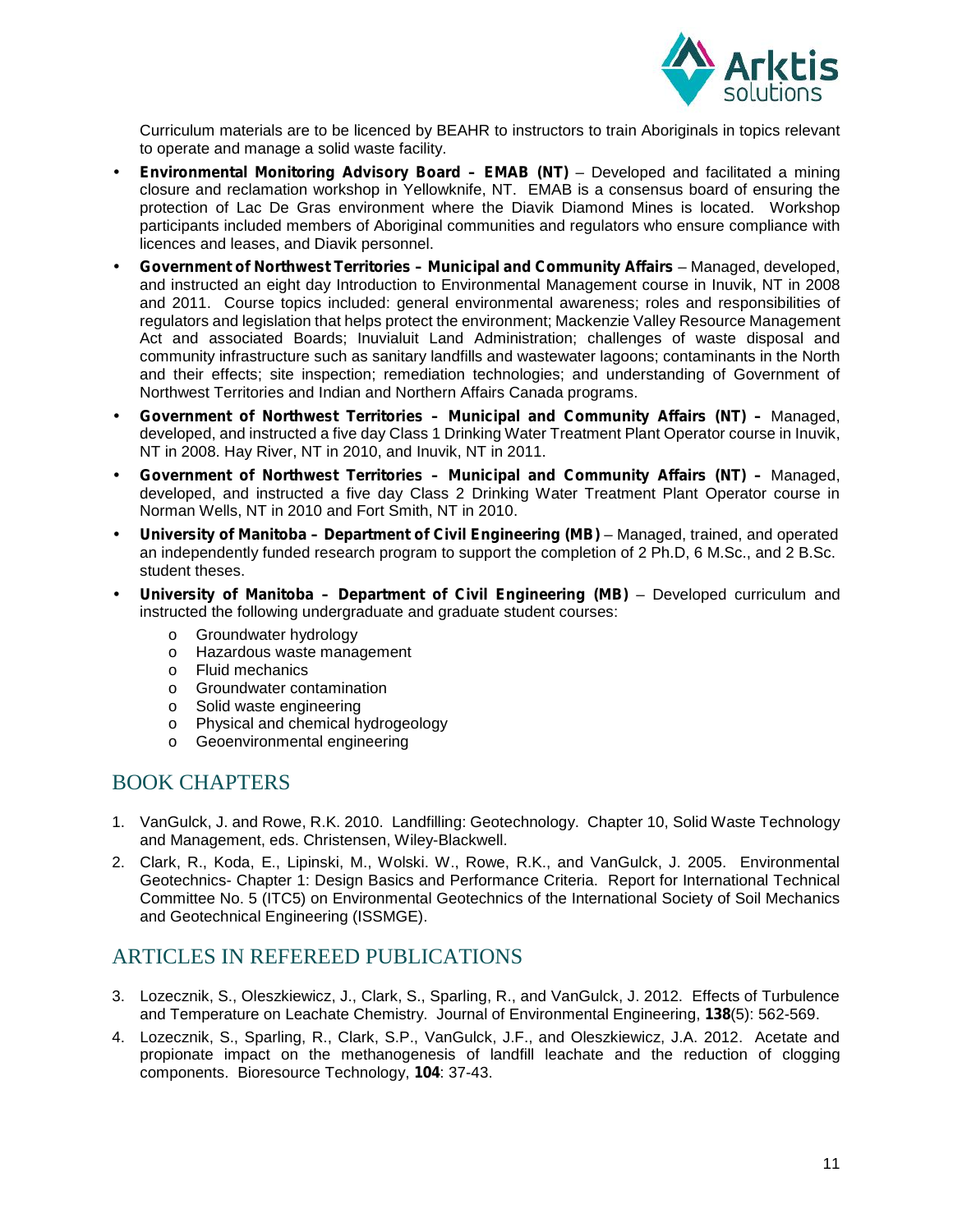

- 5. Sherriff, B.L., Etcheverry, D.J., Sidenko, N.V., and VanGulck, J. 2011. Spatial and temporal evolution of Cu-Zn tailings during dewatering. Applied Geochemistry, **26**(11): 1832-1842.
- 6. Simpson, S., Sherriff, B.L. VanGulck, J., Khozhina, E., Londry, K., and Sidenko, N. 2011. Source, attenuation and potential mobility of arsenic at New Britannia Mine, Snow Lake, Manitoba. Applied Geochemistry, **26**(11): 1843-1854.
- 7. Lozecznik, S., Sparling, R., Oleszkiewicz, J.A., Clark, S., and VanGulck, J.F. 2010. Leachate treatment before injection into a bioreactor landfill: clogging potential reduction and benefits of using methanogenesis. Waste Management, **30**(11): 2030-2036.
- 8. Lozecznik, S. and VanGulck, J.F. 2009. Full-scale laboratory study into clogging of pipes permeated with landfill leachate. ASCE Practice Periodical of Hazardous, Toxic, and Radioactive Waste Management, **13**(4): 261-269.
- 9. VanGulck, J., Lozecznik, S., and Murdock, J. 2009. Hydraulic design tables for horizontal liquid injection systems in bioreactor landfills. ASCE Practice Periodical of Hazardous, Toxic, and Radioactive Waste Management (special edition), **13**(3): 147-155.
- 10. Sherriff, B.L., Ferguson, I., Gupton, M.W., VanGulck, J.F., Sidenko, N., Priscu, C. 2009. A Geophysical and geotechnical study to determine the hydrological regime of the Central Manitoba gold mine tailings deposit. Canadian Geotechnical Journal, **46**: 1-12.
- 11. Knop, A., VanGulck, J., Heineck, K.S., and Consoli, N. 2008. Transport of contaminants through a compacted soil liner subjected to acid mine drainage (AMD) percolation. Journal of Hazardous Materials, **155**(1): 269-276.
- 12. VanGulck, J.F. and Rowe, R.K. 2008. Parameter estimation for modeling clogging of granular medium permeated with leachate. Canadian Geotechnical Journal, **45**(6): 812-823.
- 13. Sadri, S., Cicek, N., and VanGulck, J. 2008. Aerobic treatment of landfill leachate using a submerged membrane bioreactor – prospects for on-site use. Environmental Technology, **29**: 889-907.
- 14. Sherriff, B., Salzsauler, K.A., Simpson, S., Sidenko, N.V., and VanGulck, J. 2008. Arsenic mobility from arsenopyrite-rich gold mine waste in Snow Lake, Manitoba, Canada. Chinese Journal of Geochemistry, **25**(1): 29-30.
- 15. Cooke, A.J., Rowe, R.K., VanGulck, J.F. and Rittmann, B.E. 2005. Application of the BioClog model for landfill leachate clogging of gravel-packed columns, Canadian Geotechnical Journal, **42**: 1600- 1614.
- 16. VanGulck, J.F., Rowe, R.K. 2004. Influence of landfill leachate suspended solids on clog (biorock) formation. Waste Management, **24:** 723-738.
- 17. VanGulck, J.F. and Rowe, R.K. 2004. Evolution of clog formation with time in columns permeated with synthetic landfill leachate. Journal of Contaminant Hydrology, **75**: 115-139.
- 18. VanGulck, J.F., Rowe, R.K., Rittmann, B.E., and Cooke, A.J. 2003. Biogeochemical calcium precipitation in landfill leachate collection systems. Biodegradation, **14**: 331-346.
- 19. Rowe, R.K., VanGulck, J.F. and Millward, S.C. 2002. Biologically induced clogging of a granular medium permeated with synthetic leachate. Canadian Journal of Environmental Engineering and Science, **1**(2): 135-156.
- 20. Cooke, A.J., Rowe, R.K., Rittmann, B.E., VanGulck, J.F. and Millward, S.C. 2001. Biofilm growth and mineral precipitation in synthetic leachate columns. ASCE Journal of Geotechnical and Geoenvironmental Engineering, **127**(10): 949-856.

# CONTRIBUTIONS TO INDUSTRIAL RESEARCH AND DEVELOPMENT

- 21. VanGulck, J.F. and Dwyer, R. 2012. Solid waste survey in the territories. Journal of the Northern Territories Water and Waste Association.
- 22. Sherriff, B., Hozhina, E., Sidenko, N., and VanGulck, J.F. 2006. The characterization and trial revegetation of mine tailings at Inco Ltd., Thompson, Manitoba. Report submitted to Inco Ltd. 107 pages.